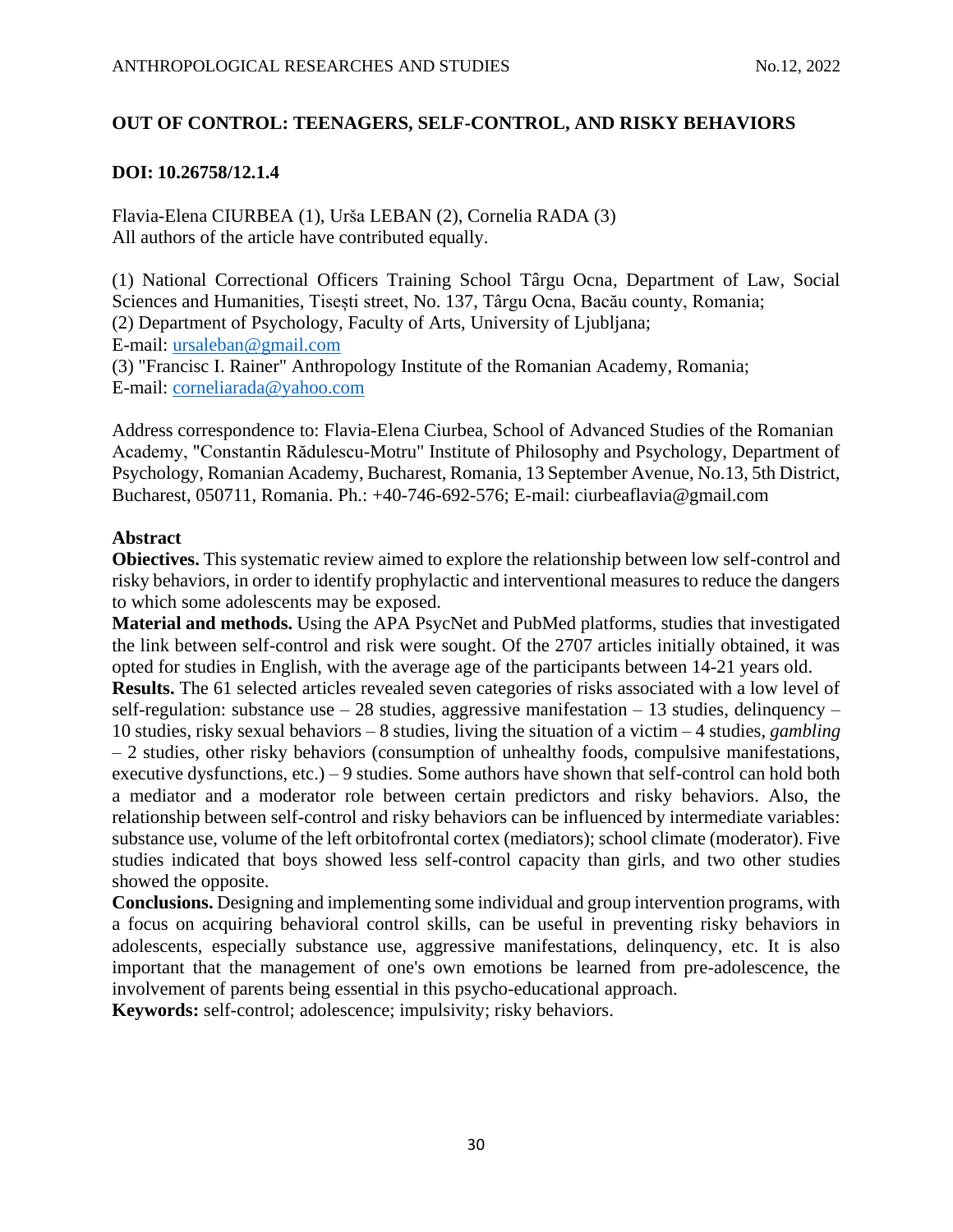### **Introduction**

From a macroscopic point of view, the human brain consists of three major component elements: the brainstem, the oldest part of the brain from an evolutionary perspective, which the neuroscientist McLean called the "reptilian brain", the paleocortex, also called the limbic system, with a role in the expression of emotions, and the neocortex, the most recently developed part of the brain responsible for logical reasoning and language, also known as gray matter (Eysenck & Eysenck, 1981/2001). The prefrontal cortex is a region of the neocortex whose development occurs later and whose ventromedial areas are involved in the control of emotional and instinctual behaviors (Fuster, 2002, p. 373).

The American Psychological Association defined self-control as "the ability to have command over one's own behavior (overt, hidden, emotional, or physical) and to restrain or inhibit one's impulses", this definition referring to the comparison between long-term and short-term gain, opting for the former illustrating self-control, and the choice of the second representing impulsivity (VandenBos, 2013/2020, pp. 70-71). Some neuroscientists have explained that people have a single brain that hosts two minds: self-control and the impulsive self (McGonigal, 2012). According to McGonigal (2012), the impulsive self is in search of immediate gratification, while self-control refers to that part of the person exercising control over impulses, postponing the immediate achievement of pleasure and thus protecting the person's long-term goals. In the literature, self-control can be found under different names, among which Duckworth (2011) recalled the delay of gratification, effort control, willpower, executive control, time preference, self-discipline, self-regulation, and the ego strength (p. 2639).

According to McCrae (1976, as cited in McCrae & Löckenhoff, 2010, p. 147), self-control cannot be described as a trait or as a process, but rather as a function that can be influenced by certain personality traits. With time, however, self-control began to be considered a trait, as it could be observed that people differed from each other in their ability to self-regulate (McCrae & Löckenhoff, 2010; Baumeister & Tierney, 2011).

Self-control began to be discussed in the context of crime as early as 1950 by Glueck and Glueck, according to whom a low level of self-control is responsible for impulsive behaviors, which sometimes acquire a criminal aspect (as cited in Marsh, Melville, Morgan, Norris, & Walkington, 2006, p. 60). In 1990, self-control was the subject of a theory of criminal behavior developed by Gottfredson and Hirschi, who explained that low self-control is a consequence of poor child-rearing, and this leads to committing crimes later in life, as the person is unable to anticipate the consequences of his actions (as cited in DeCamp, 2015; Rafter, Posick, & Rocque, 2016, p. 299). According to the initiators of this theory, self-control is consolidated until the age of eight, following that after this age threshold it will remain constant. However, studies using brain imaging have shown that in adolescence, the brain goes through a series of changes with an effect on emotions, reasoning, behavior organization, and self-control (Papalia, Olds, & Feldman, 1978/2010, p. 360).

Inhibitory incapacity represents the central feature for a group of disorders specific to childhood and the age of adolescence – disruptive, impulse-control, and conduct disorders (American Psychiatric Association [APA], 2013/2016, p. 461). In people diagnosed with conduct disorder, differences in structure and functioning were revealed in the cerebral areas with a role in self-regulation, especially in the ventral prefrontal cortex and amygdala (APA, 2013/2016, p. 474). Some people with conduct disorder that started before 15 years may develop later in life antisocial personality disorder, which may be manifested by inability to comply with social norms, deception, impulsivity, irritability and aggressiveness, indifference to one's own safety and that of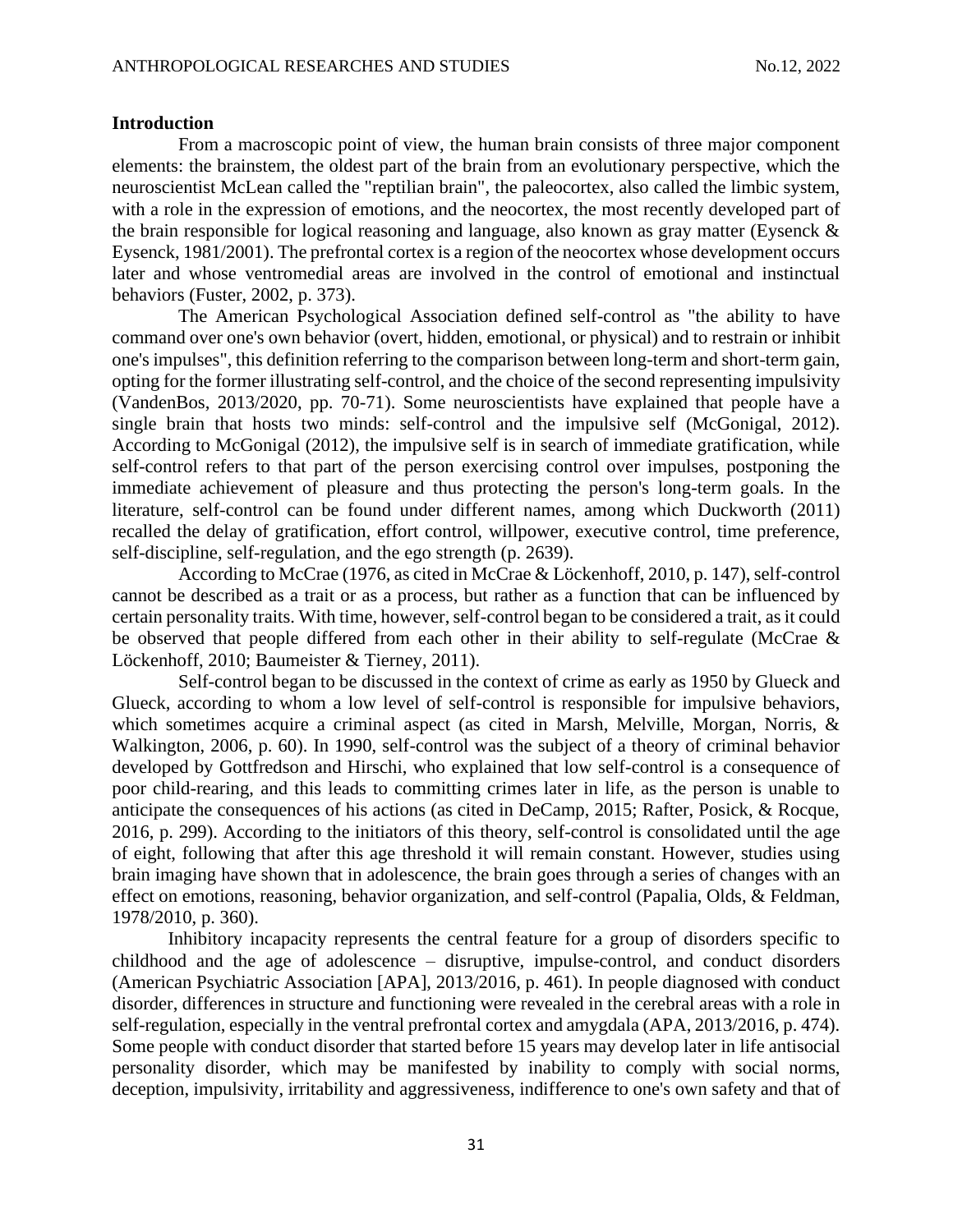others, irresponsibility or the absence of remorse (APA, 2013/2016, p. 659). Sometimes, because of their behavior, these people end up being sentenced to prison. In forensic situations, "even when one of the features of the disorder is the reduction of control over the behavior, the presence of the diagnosis itself does not demonstrate that the individual in question is (or was) unable to control his behavior at any given time" (APA, 2013/2016, p. 25).

According to the existing statistics at European level, in 2018, out of the total number of detainees, about 10689 were juveniles, Romania being at that time on the 18th place in the ranking of the states with the highest incarceration rate for juveniles (Eurostat, 2020). At the end of 2020, in the custodial system in Romania were 249 minors and 839 young people aged between 18 and 21 years (Administrația Națională a Penitenciarelor [National Administration of Penitentiaries (NAP)], 2020). Most of them were male, and the most frequently committed crime was robbery, followed by theft, murder, rape, trafficking and illicit drug use, etc. (NAP, 2020).

In the United States of America (USA), the arrest rate of persons aged between 10 and 17 years has registered a downward trajectory since 1996, reaching in 2019 the lowest number of arrests for this age group from 1980-2019 (Office of Juvenile Justice and Delincuency Prevention, 2020). A similar trend was registered in Europe, the rate of juvenile inmates decreasing between 2009 and 2018, except for 2017, when a slight increase in the number of cases of juvenile arrested was reported, compared to previous years (Eurostat, 2020).

The fact that the number of arrests among young people has decreased in recent years does not eliminate the problem of conduct which is the reason for the arrest and the associated factors. Moreover, these data raise the issue of the level of self-control available to adolescents involved in risky behaviors, sometimes at the limit or even outside the law. However, to state that adolescents are incapable of self-control as a result of incomplete brain development indicates a limiting belief. Assumptions such as those about the fact that adolescents are not able to make optimal decisions, that they do not have a prefrontal cortex, or that all adolescents go through similar periods of storm and stress were dismantled by Casey and Caudle (2013), who showed that some adolescents may have more self-control compared to some adults.

In view of all this, the present paper aims to highlight the dangerous consequences of a low level of self-control during adolescence, in the idea of promoting the importance of ensuring the access of adolescents to the resources necessary to stimulate the development of this trait.

#### **Purpose and objectives of the study**

This paper aimed to explore the literature on the relationship between low self-control and the risks associated with such a trait in adolescents and youth. The results of such an investigation could prove useful in formulating directions of prevention and intervention in order to reduce the crime rate among this category of persons.

The questions that guided the research were the following:

1. What risk behaviors are adolescents with low levels of self-control involved in?

2. What is the specific risk behavior of adolescents with a low level of self-control?

3. Are there gender differences between teenagers in terms of self-control?

From these research questions, the following objectives were drived:

O1: Selecting the most relevant studies in which the relationship between the low level of selfcontrol and risks during adolescence was investigated.

O2: Extracting the main results related to the risky consequences of a low level of self-control in adolescence.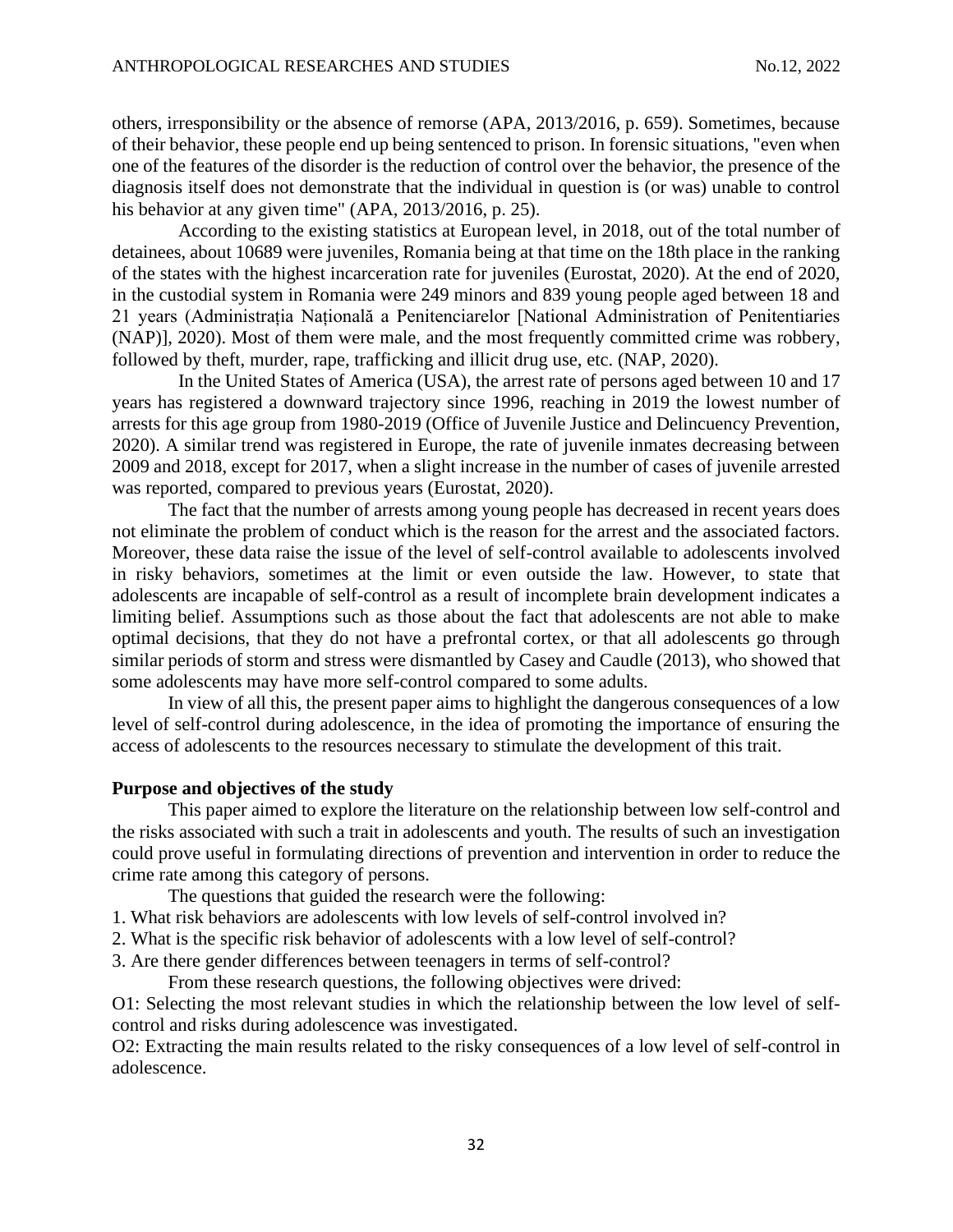O3: Formulating recommendations to facilitate the development of self-control in adolescents, depending on the risk behavioral specificity.

### **Methodology**

### *Source of data*

The search platforms used to identify the literature needed to carry out this systematic review were APA PsycNet and PubMed. The search strategy consisted of combining the terms *low self-control* and *risk*, the link between the two terms being made by "AND". The filters available on the two platforms were used, and the search results were selected according to age group (teenagers and youth) and the language in which the articles were written (English). It is important to note that the interval for each age group was different from one platform to the other, in the case of APA PsycNet taking into account the interval 13-17 years for adolescence and 18-29 years for young adulthood, and in the case of PubMed, adolescence was defined as the period between 13- 18 years, while the young adulthood was set to fall between 19-24 years.

Following this search method, a number of 2707 articles were obtained. They were published between 1973 and 2021 and were extracted from the two platforms in January 2021.

### *Inclusion and exclusion criteria*

The filters provided by the platforms for access to the scientific literature have proven to be useful, but not sufficient. In addition, filters differ from one platform to another (some platforms offer a limited variety of them), making it difficult to replicate the same article selection strategy. As a result, inclusion and exclusion criteria were defined for sorting the items obtained. These criteria are presented in Table 1.

## **Table 1**

| <b>Inclusion criteria</b>                                                                                                                                                                                                                                                                                                                       | <b>Exclusion criteria</b>                                                                                                                                                                                                                                                                                                                                                                                                       |
|-------------------------------------------------------------------------------------------------------------------------------------------------------------------------------------------------------------------------------------------------------------------------------------------------------------------------------------------------|---------------------------------------------------------------------------------------------------------------------------------------------------------------------------------------------------------------------------------------------------------------------------------------------------------------------------------------------------------------------------------------------------------------------------------|
| The title, summary, or labels of the article<br>contained at least one of the terms self-<br><i>control</i> , respectively <i>self-regulation</i> ;<br>Average age of participants between 14-21<br>years;<br>Studies based on field data processing;<br>Results oriented towards the relationship<br>between self-control and risky behaviors. | The title, summary, or labels of the article<br>did not contain any of the terms self-<br>control/self-regulation;<br>Participants in developmental periods<br>other than adolescence (e.g. children,<br>adults, the elderly);<br>Studies such as systematic review or meta-<br>analysis;<br>Clinical peculiarities of the sample (e.g.<br>pregnant women);<br>Results of the rapeutic interventions or<br>prevention programs. |
|                                                                                                                                                                                                                                                                                                                                                 |                                                                                                                                                                                                                                                                                                                                                                                                                                 |

*Inclusion and exclusion criteria used in the sorting process of items*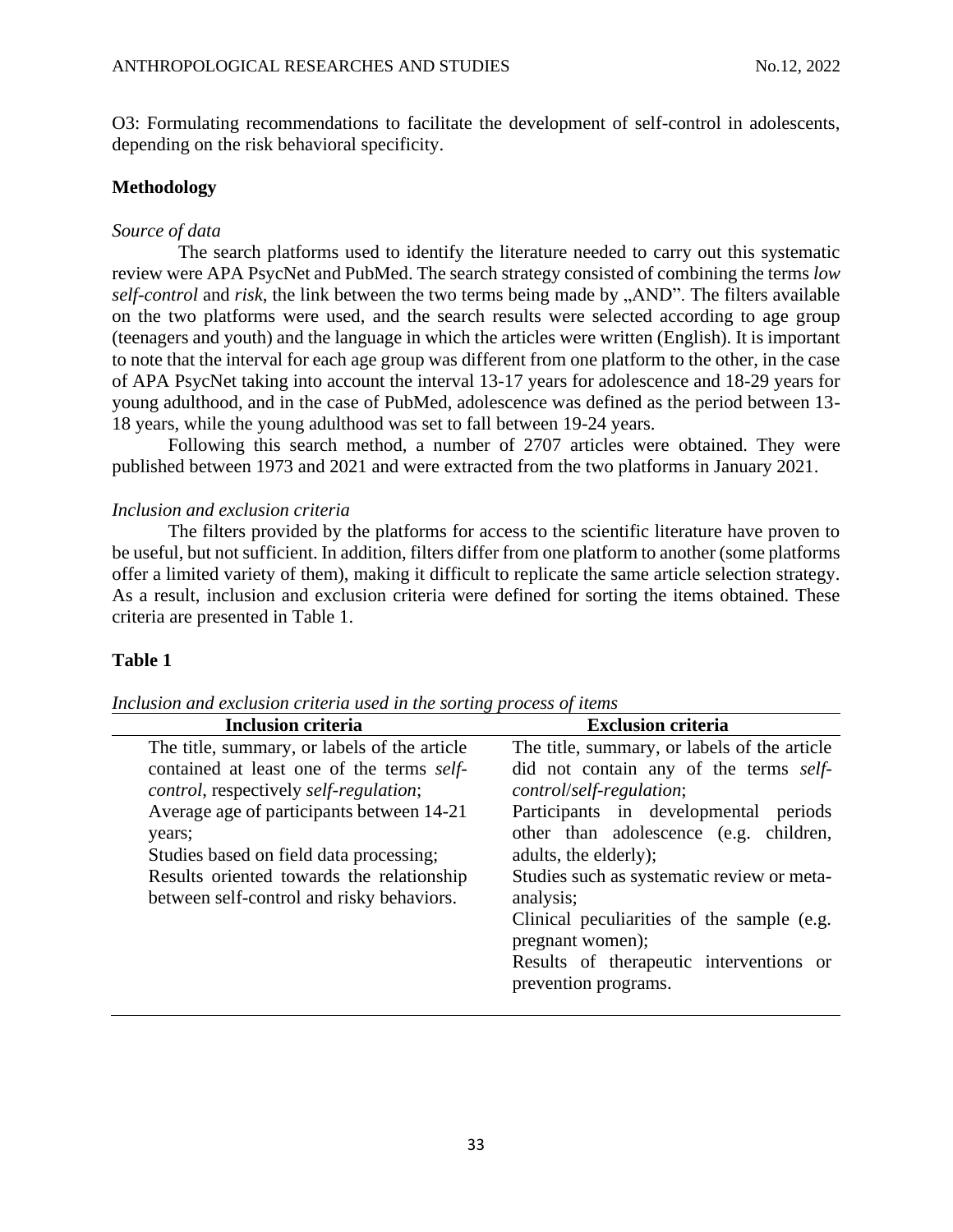### *Data analysis and extraction*

The articles obtained on PubMed such as those based on the selection, analysis, and interpretation of the results of other published works on the subject of low self-control and the risks associated with it were identified through the filters available on this platform and were subsequently saved in the Zotero program (Corporation for Digital Scholarship, n.d.), in a separate collection. Then, after all the articles generated by PubMed were saved in Zotero, the duplicate records represented by those described above were deleted. Thus, 157 search results such as metaanalyses, reviews, and systematic reviews were eliminated.

For the remaining items, the selection procedure of the most relevant ones was continued in the Zotero program. This program allowed sequential registration of items downloaded from the two search platforms, announcing that one of the items identified on the PubMed platform was withdrawn in 2016.

The first sorting was based on searching for the terms *self-control* and *self-regulation* in all the files and labels of the folder in which the remaining 2550 unique items were archived. Articles whose title, summary, or labels contained at least one of these terms were extracted (188). Of these articles, three other items were removed, as they constituted a duplicate (some articles were found on both PubMed and APA PsycNet).

For the 185 articles, a detailed analysis of the titles and abstracts was used, excluding 102 articles for reasons such as those presented in Table 2.

#### **Table 2**

| <b>Phase 1</b>                                                  |                                                                                                                                                  |  |  |  |  |
|-----------------------------------------------------------------|--------------------------------------------------------------------------------------------------------------------------------------------------|--|--|--|--|
| Characteristics of the sample                                   | Examples                                                                                                                                         |  |  |  |  |
| Exceeding the established<br>age                                | Participants were in different developmental periods or the                                                                                      |  |  |  |  |
| average age of the sample was not between 14-21 years.<br>range |                                                                                                                                                  |  |  |  |  |
| Clinical peculiarities                                          | Attention deficit hyperactivity disorder (ADHD), risk for                                                                                        |  |  |  |  |
|                                                                 | bipolar disorder, risk for obesity, pregnancy, diabetes, etc.                                                                                    |  |  |  |  |
|                                                                 | <b>Phase 2</b>                                                                                                                                   |  |  |  |  |
| <i>Investigation characteristics</i>                            | Examples                                                                                                                                         |  |  |  |  |
| Emphasizing variables other than                                | Adherence to cultural values, the relationship between                                                                                           |  |  |  |  |
| the risky consequences of a low                                 | parental styles and self-control, etc.                                                                                                           |  |  |  |  |
| level of self-control                                           |                                                                                                                                                  |  |  |  |  |
| Self-control<br><b>as</b><br>a<br>variable                      | dependent The low level of self-control was representing a<br>consequence of the action of other variables<br><sub>on</sub><br>participants.     |  |  |  |  |
| Topics of articles different from<br>those followed             | Mass vaccination campaign, self-control training to treat<br>obesity, effects of exposure to antibiotics, quality of life<br>after surgery, etc. |  |  |  |  |

*Phase 1 and 2 of exclusion*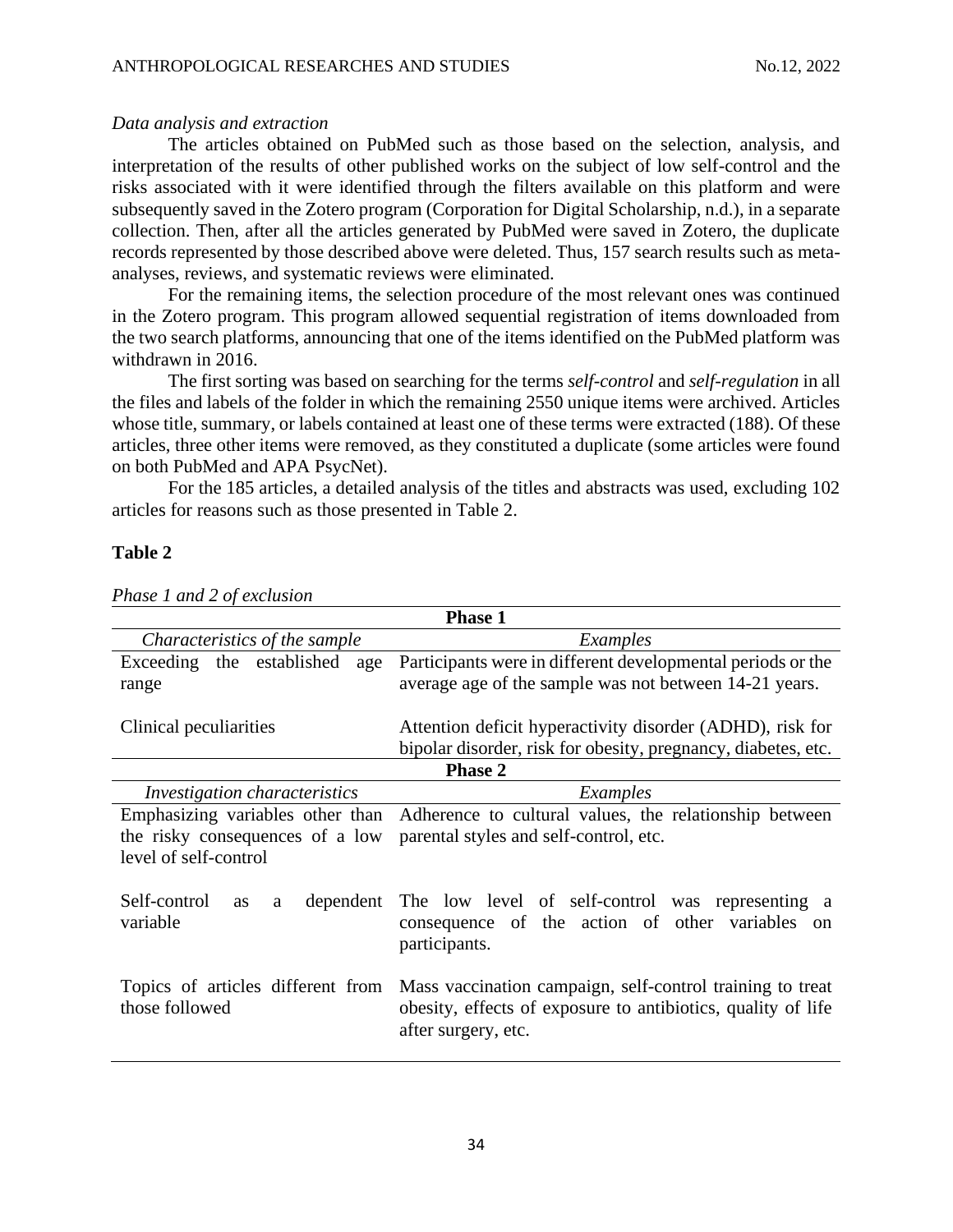During the analysis of the abstracts, additional notes were introduced to the included items, in order to facilitate the reading of the entire text of the articles. The 83 articles whose abstracts were selected were subsequently subjected to an in-depth analysis of the text, following mainly those indicators noted during the analysis of the abstracts. Additional information of interest to the study that resulted from the full analysis of the text of each article was further noted in the Zotero program.

Another 22 studies were removed after checking the inclusion criteria in the whole article. In most cases, the reasons for exclusion were the exceeding of the range set for the average age and the lack of information required for this analysis (about the sample size, the average age and level of self-control of the participants, the proportion of participants by gender and the place of the research).

Those papers that did not provide data about the age of the participants, but which provided information about the level of education at which they were enrolled (e.g. high school) were also selected. However, studies that did not provide information on the age of the participants, but mentioned that they were students in a university, were excluded, as the age of people pursuing university studies can vary considerably, from adolescence to the third age. In the end, there are 61 articles left on whose data the results of this work are based. The entire systematic review process of the articles is summarized in Figure 1.

### **Figure 1**

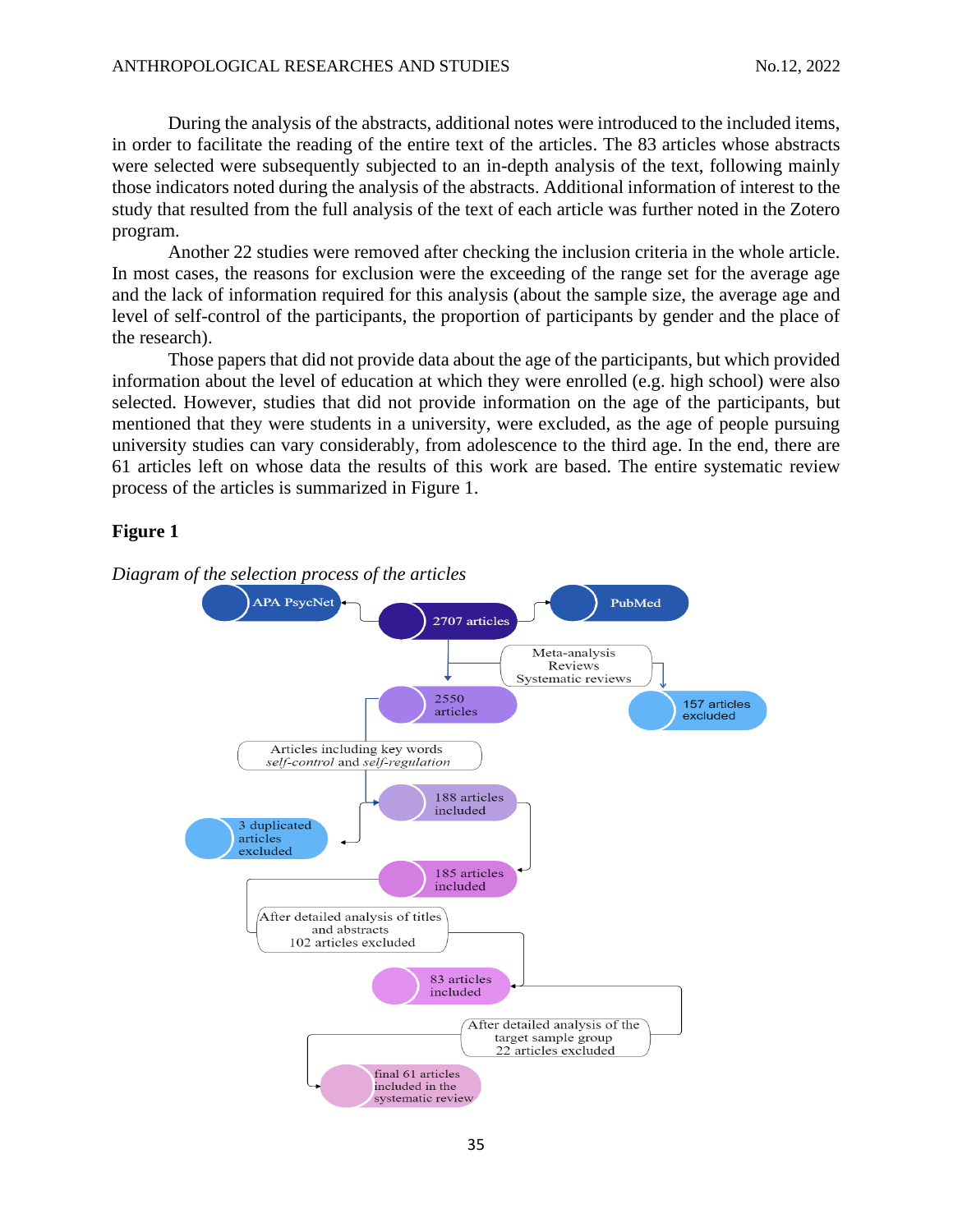#### **Results**

In Table 3, placed after the conclusions, the information of interest extracted from each article was summarised. Data such as the number, average age, and gender of the participants, the place of the research, the design of the study, the particular features of the sample, and the main results related to the risk behaviors associated with a low level of self-control were followed.

Most studies (35) were conducted in the USA, but it is important to note that some research has covered several countries. Data obtained from participants from China, Italy, South Korea, and Canada were analyzed in three articles each, while samples from India, Switzerland, Germany, Australia, and the Netherlands were investigated in two scientific papers each. People from Colombia, Cyprus, Jordan, Kenya, Philippines, Sweden, Thailand, New Zealand, Taiwan, Israel, Malaysia, Texas, Georgia, Finland, and the United Kingdom (UK) were included in one study each.

Of the total articles included in the systematic review, 21 were based on data from extensive projects such as *Gang Resistance Education and Training* (G.R.E.A.T., n.d.), *Zurich Project on the Social Development from Childhood to Adulthood* (zproso) (Jacobs Center for Productive Youth Development, n.d.), *the Minnesota Twin Family Study (MTFS)* (Minnesota Center for Twin and Family Research, 2017), etc. Most of the studies (35) had a longitudinal design, and the remaining 26 were cross-sectional.

Sample sizes ranged from 25186 to 27 participants. Regarding the gender of the participants, although the majority percentage was represented by girls, in most studies a balanced ratio between the number of girls and that of boys was maintained. In five of the studies, only male individuals were evaluated.

The selected cross-sectional studies included adolescents with a minimum age of 13 years, the maximum average age being 21.39 years. In the case of longitudinal research, the youngest participants at the time of the first measurement were newborns, and the oldest participants at the last moment of data collection had an average age of 36.6 years.

The results related to the risk behaviors with which the low level of self-control was associated can be grouped into the following main categories: substance use (alcohol, drugs, cigarettes) – 28 studies, aggressive manifestation (including externalizing behavior problems and self-aggression – e.g. suicidal behaviors) – 13 studies, delinquency – 10 studies, engaging in risky sexual behaviors (unprotected sex, more sexual partners) – 8 studies, living the victim situation – 4 studies, *gambling* – 2 studies, other risky behaviors (consumption of unhealthy foods, compulsive manifestations, executive dysfunctions, etc.) – 9 studies.

The main risky behaviors identified are illustrated in Figure 2.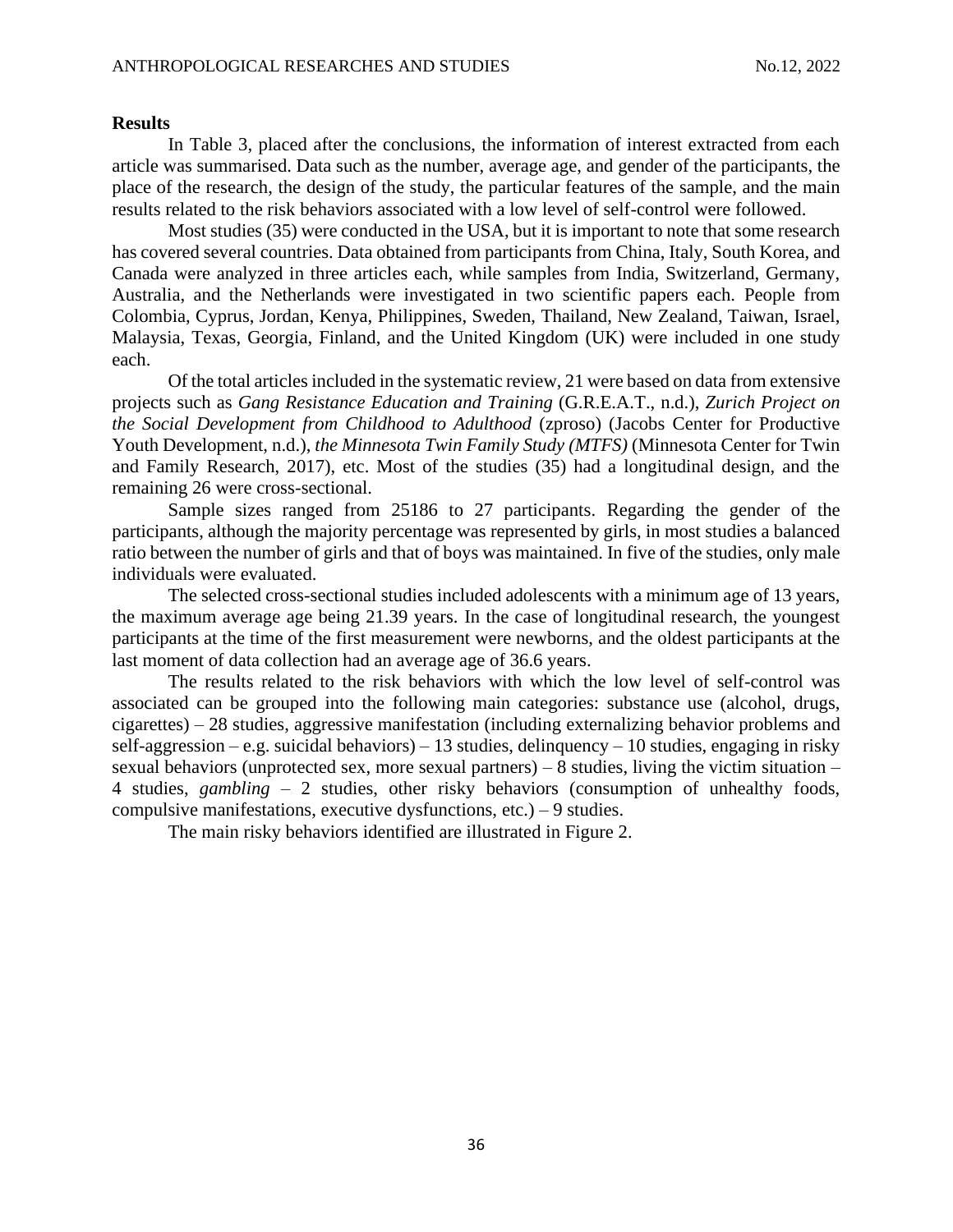#### Joining with Violent delinquent peers crimes Unprotected sex Property crimes More **SEXUAL DELINQUENCY** sexual **RISKS** Cigarettes partners **SUBSTANCI GAMBLING** Drugs **USE LOW F-CONTROI** Consumption Alcohol **OTHER** of unhealthy **RISKY AGGRESSIVIT** food **BEHAVIORS** Externalizing **VICTIM HISTORY** behavior Compulsive problems manifestations Executive Suicidal dysfunctions behavior

### **Figure 2**

*Risky behaviors associated with a low level of self-control*

In some cases, it was found that self-control had a mediating role between a certain variable and some risky behaviors. For example, self-control mediated the relationship between the financial stress faced by adolescents' families and their risky sexual behavior (Crandall, Magnusson, Novilla, Novilla, & Dyer, 2017). In other studies, self-control mediated the link between sleep deprivation and delinquency (Meldrum, Barnes, & Hay, 2015) and between socioeconomic disadvantage in early adolescence and conventional trajectories of sexual partners in late adolescence (Kogan, Yu, Brody, & Allen, 2013). In this context, financial stress, sleep deprivation, and socio-economic disadvantage did not automatically determine risk behaviors, but had as impact a low level of self-control. Low self-control was the variable that subsequently led to risky sexual behavior, delinquency, and more sexual partners, creating a bridge between these behaviors and the other risk factors. An illustration of the identified mediation relationships is shown in Figure 3.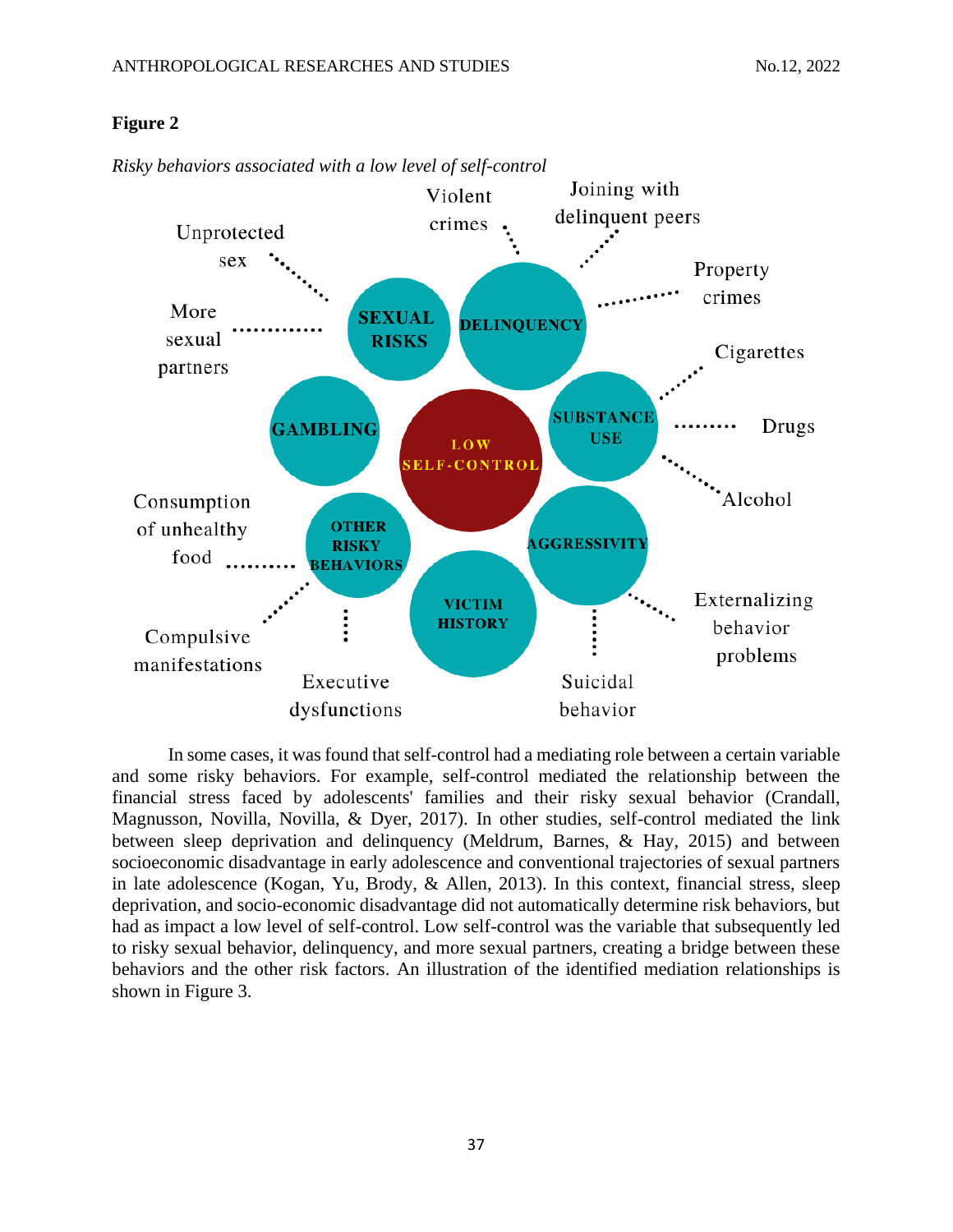### **Figure 3**



Some researchers have identified a moderating effect of low self-control on the risky behaviors of adolescents. For example, Chang et al. (2018) showed that self-control moderates the relationship between trauma and suicidal behaviors, and Rising and Bol (2017) presented the moderating influence of self-control in the relationship between labels that specify the number of calories and food choice. Liu, Oshri, and Duprey (2020) identified self-control as the moderator of the relationship between childhood maltreatment and alcohol-related problems, while Lindgren, Neighbors, Westgate, and Salemink (2014) have observed that self-control moderates the link between drinking identity and alcohol consumption, respectively alcohol issues. The moderator character of self-control translates into the intensity of the relationship between predictor variables and risk behaviors. Thus, the link between childhood mistreatment and problematic alcohol-related behaviors, between drinking identity and alcohol consumption, between labels stating the number of calories and the choice of high-calorie foods, respectively between trauma and suicidal behavior, was stronger in adolescents with a low level of self-control as opposed to their counterparts with a high level of self-control. The role of moderator of self-control is schematized in Figure 4.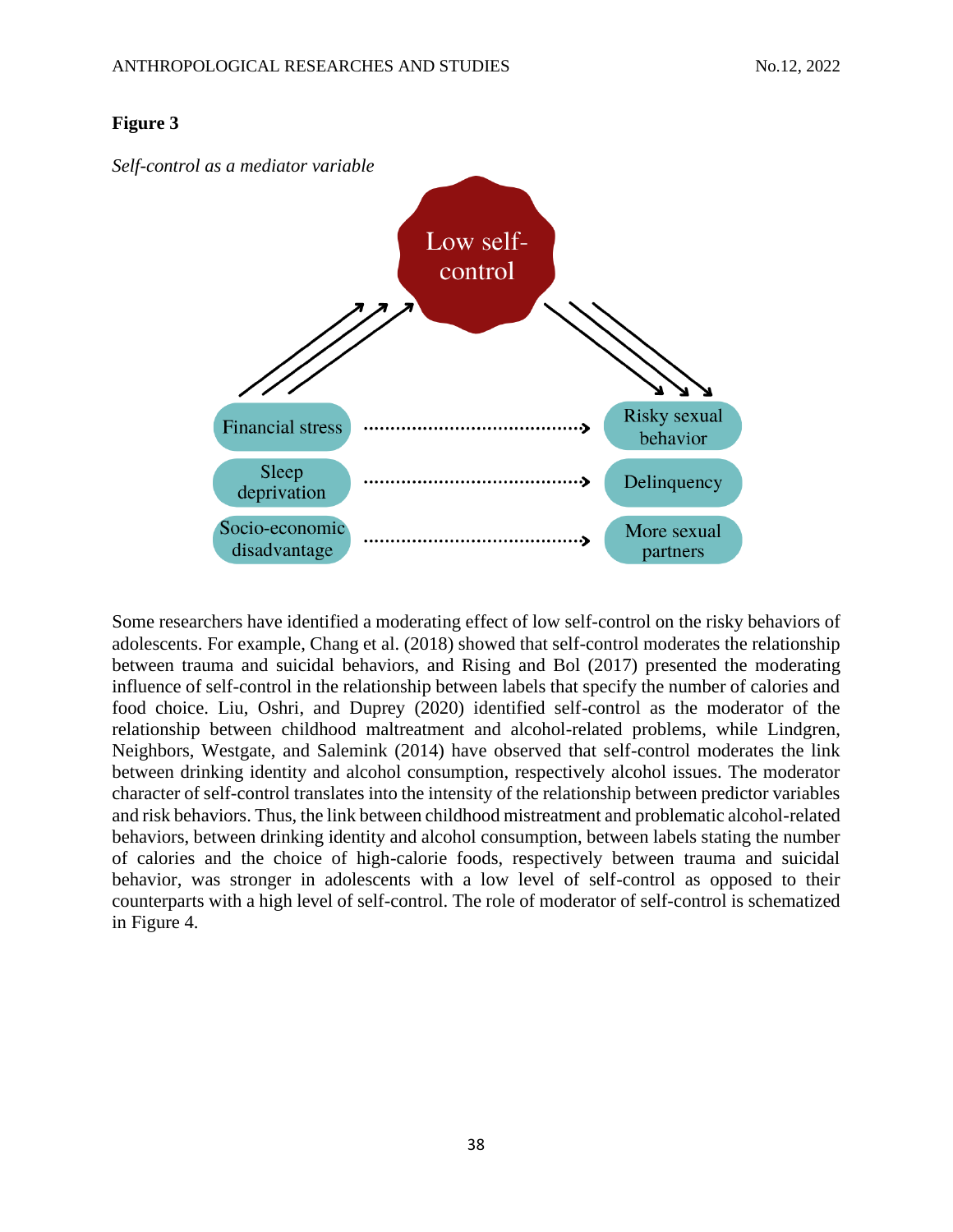# *Self-control as a moderating variable* Low selfcontrol Child maltreatment Alcohol consumption & alcohol problems Drinking identity High-calorie Calorie foods labeling Suicidal Trauma behavior

### **Figure 4**

However, there have also been authors who have found that the relationship between selfcontrol and risk behaviors is moderated or mediated by a third variable. In this regard, Novak and Clayton (2001) found that schools with low levels of discipline and involvement moderated the link between the low level of self-regulation of adolescents who participated in the study and their increased likelihood of experiencing smoking. Moilanen and Manuel (2018) observed that low self-control indirectly determines the early sexual onset and low level of condom use through substance use (mediation relationship). At the same time, Cheetham et al. (2017) showed that the smaller volume of the left orbitofrontal cortex mediated the relationship between effort control and substance use disorder. Figures 5 and 6 show the effect of mediating and moderating variables on the relationship between self-control and various risky behaviors.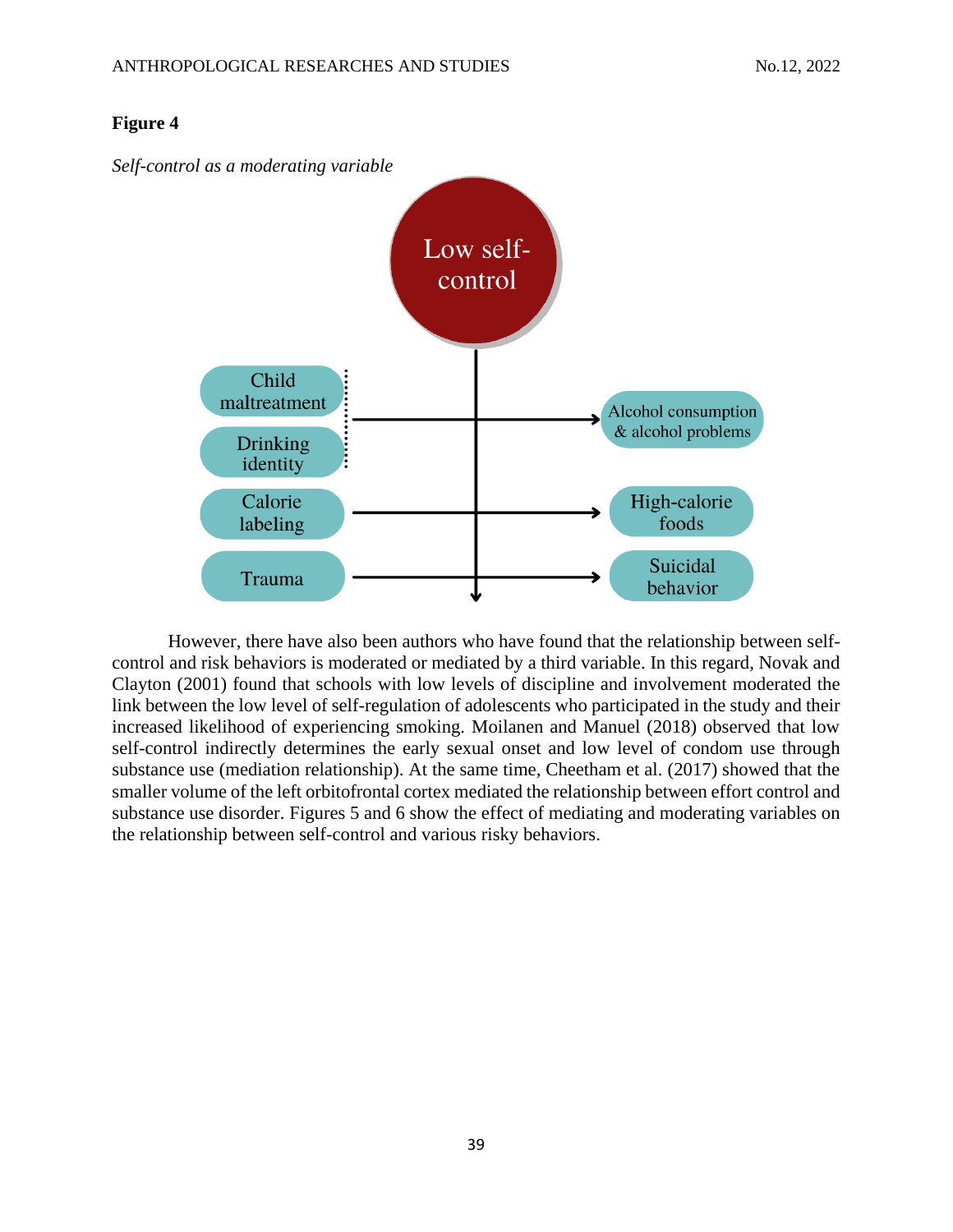### **Figure 5**



*Mediating the relationship between self-control and risky behaviors*

### **Figure 6**

*Moderating the relationship between self-control and risky behaviors*



Gender differences in the level of self-control were identified in seven studies. Compared to girls, in five of them boys showed a lower self-control capacity (Piquero, Gibson, & Tibbetts, 2002; Clark, Dannellan, Robins, & Conger, 2015; Esposito, Bacchini, Eisenberg, & Affuso, 2017; Innamorati & Maniglio, 2015; Quinn & Fromme, 2010), and in two studies they reported a higher self-control capacity (Winstok, 2009; Ellis et al., 2015). In some papers, the comparison between males and females were outlined at the level of risk behaviors, some risky behaviors being identified only in a certain gender group. In others, it was highlighted in the relationship between self-control and such problematic behaviors, these being more pronounced for a certain gender. For example, compared to girls, boys were found to be more likely to engage in binge drinking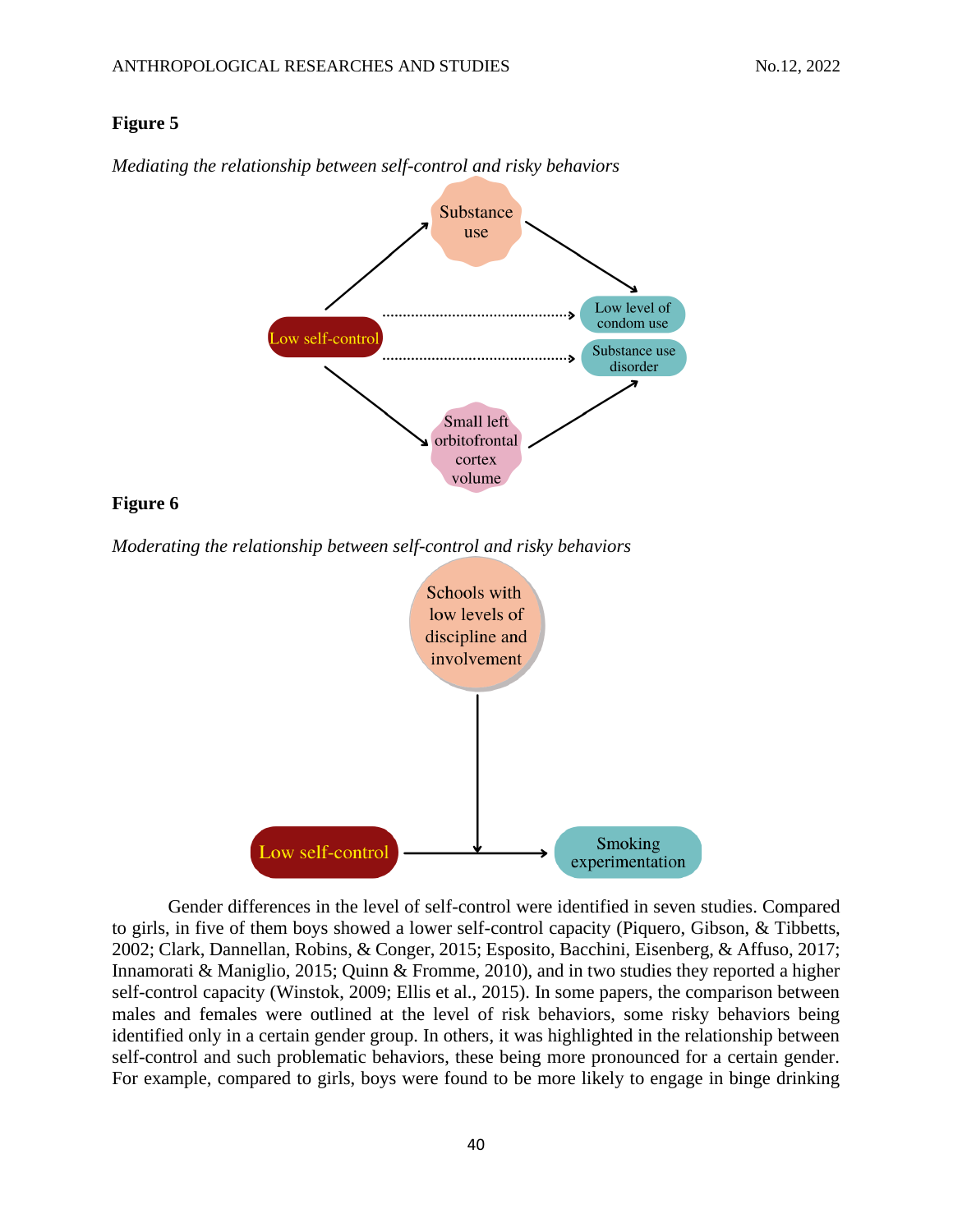(Piquero et al., 2002), and in other studies, reduced self-control was associated with suicide attempt and condom non-use only in their case (Huang et al., 2017; MacKellar et al., 2000).

#### **Discussions**

Based strictly on the psychological variables analyzed in the studies included in the present systematic literature review, the risk behavioral specificity of adolescents with low levels of selfcontrol was found to be related to substance use. This category included substances such as tobacco, cannabis (marijuana), opioids, and alcohol. Then, in descending order of the incidence of risky behaviors, aggressive manifestation, delinquency, risky sexual behaviors, victim history, and gambling were recorded. Another category was built from different behaviors, such as: excessive use of mobile phones, consumption of fast food, which were considered by the authors of this paper not to represent a direct danger to society or the person who practices them. However, a study conducted in Bucharest on a group of 459 subjects (83 male and 376 female) with an average age of 23.5 years showed that about 75% of the participants opened the mobile phone more than 10 times in an hour and that almost half of the study participants recognized that they could not last more than six hours without opening a device, self-control and low self-esteem, severe parents or family dysfunctions representing risk factors for the problematic use of smartphones (Baciu, 2020).

One of the advantages of this systematic analysis is the diversity of samples included in the 61 studies. Due to this, it was found, for example, that delinquency was not specific only to juvenile offenders (Fine, Steinberg, Frick, & Cauffman, 2016; Davis et al., 2018), and it also was identified in samples representative of the general population (Cho, 2019; Yun, Kim, & Park, 2016). Samples of frequent cannabis users (e.g. Lopez-Vergara, Jackson, Meshesha, & Metrik, 2019) also can be mentioned, who obtained results comparable to those obtained by participants randomly selected from among high school students (e.g. Pahl, Brook, & Lee, 2014).

Another advantage is represented by the multitude of longitudinal research, which allowed the long-term follow-up of behaviors determined by a low level of self-regulation, thus avoiding the main limitation assumed by a single assessment at a certain point in time: the impossibility of establishing a causal relationship between the variables involved (Kramer, 1988). Then, sample sizes and cultural variability can give the results a character of generality. However, a certain degree of caution is required in terms of extending the conclusions of these studies to the entire adolescent population, as some individual and cultural peculiarities can moderate the relationship between self-control and behavior.

#### *Substance use and gambling - low self-control*

In the case of adolescents, substance use is a consequence of being guided by the reward system, while their capacity to reason and make decisions is still limited, as a result of the incomplete development of the prefrontal cortex (National Institute on Drug Abuse, 2014, p. 6). Thus, regardless of whether smoking or alcohol and drug use are motivated by the desire to be accepted by the group of friends, to feel good, or to experience new things, the adolescent seeks to amplify his pleasure (fulfilling the need to belong, inducing euphoria, satisfying curiosity, etc.) and to avoid punishment (rejection from friends, monotony, feelings of sadness, guilt, etc.) (National Institute on Drug Abuse, 2014, pp. 16, 6). It also was observed that most of the time, drug users undervalue themselves or become powerless, present the inferiority complex, due to negative experiences, such as: convictions, problems in childhood and adolescence, socioeconomic problems, to which is added the desire to imitate friends (Baciu, 2019).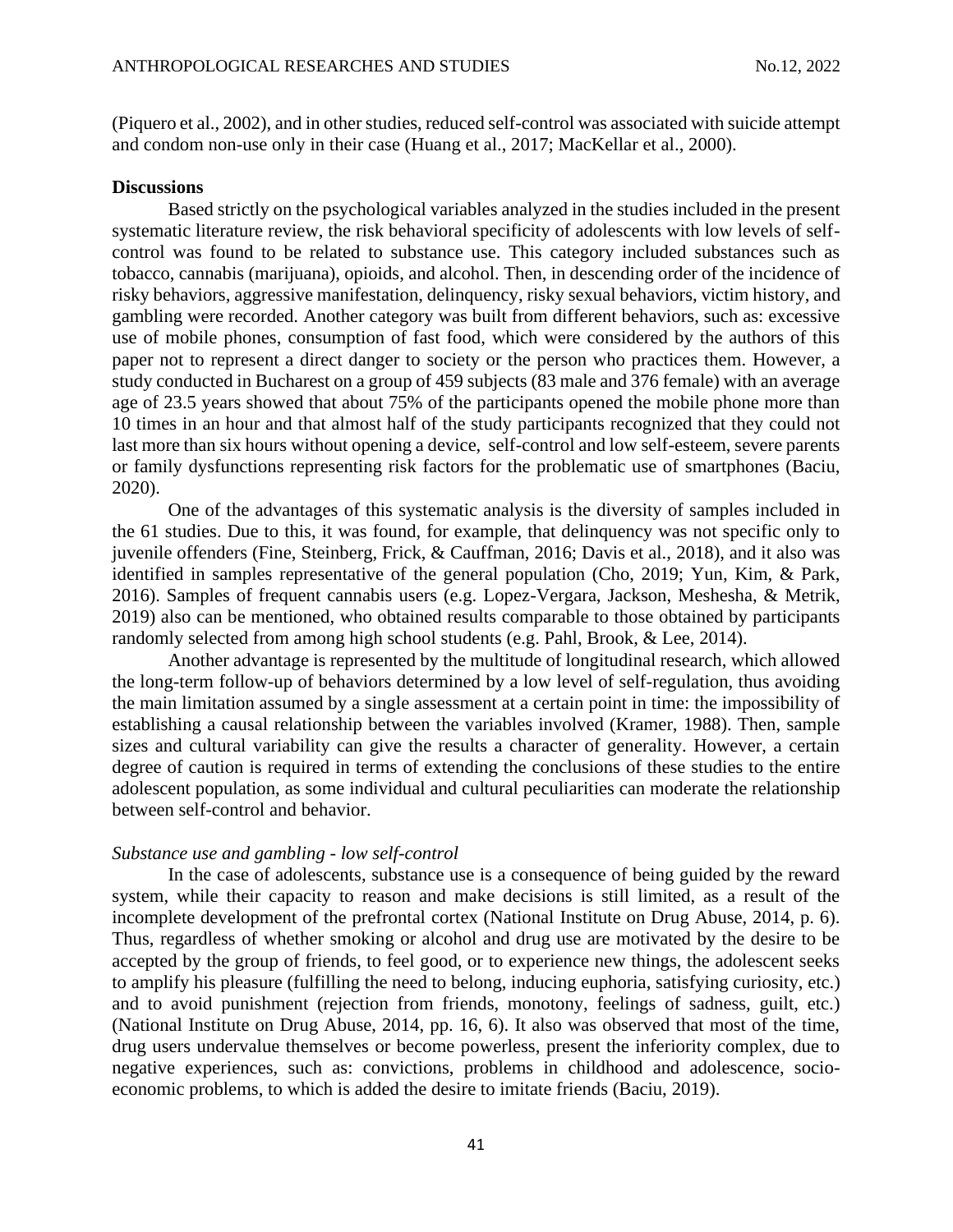Pathological gambling (ludomania) is discussed in connection with substance use, as this behavioral pattern was found to activate reward systems similar to those that are involved in drug abuse (APA, 2013/2016, p. 481). Moreover, the connection between the two is not only one of a parallel nature, but also of a causal nature, given that among the psychiatric consequences of pathological gambling are substance use disorders (Fong, 2005).

In both substance use and ludomania, some of the diagnostic criteria refer to the individual's inability to control that behavior, despite his intention and the efforts made (APA, 2013/2016, pp. 483 585). In such cases, cognitive-behavioral therapy, short-term treatment models, and pharmacological interventions have proven their usefulness (Jazaeri & Habil, 2012).

#### *Aggressiveness, victim experience - low self-control*

Aggressiveness usually appears as a consequence of a high level of anger, doubled by the limited ability to control the behavioral reaction triggered in response to this emotion (Ekman, 2003/2019, pp. 194-195). However, aggressiveness can also be of an instrumental nature, aiming to achieve some material gains (Worchel, Cooper, & Goethals, 1991, as cited in Mitrofan, 1996, p. 435). Mitrofan (1996) also distinguishes between two types of aggressiveness, depending on the form in which it manifests itself: violent aggression and nonviolent aggression.

As some of the analyzed studies have shown, adolescents can manifest themselves aggressively in different social contexts, such as romantic encounters, intimate relationships, gang, school, but also in the relationship with the self (Chapple & Hope, 2003; Gover, Jennings, Tomsich, Park, & Rennison, 2011; Beckmann, Bergmann, Schneegans, & Baier, 2019; Chang et al., 2018; Finkel, DeWall, Slotter, Oaten, & Foshee, 2009; Huang et al., 2017). In turn, aggressors can become victims, and the violence manifested and suffered can take various forms, such as physical violence and psychological violence (Gover et al., 2011). It should be noted, however, that the co-occurrence of low self-control and victim experience is contributed by both specific environmental factors, i.e. the particular experiences of a person (37%), as well as genetic factors (63%) (Boutwell et al., 2013).

Aggression can be adaptive, appearing as a natural consequence of evolution, in order to protect the individual, the group, individual objectives, etc. (Connor, 2002, as cited in Connor et al., 2019), but also can become maladaptive, such as impulsive aggression (Connor et al., 2019). In the treatment of maladaptive aggression, psychosocial interventions and medication treatments are recommended (Center for Education and Research on Mental Health Therapeutics, Rutgers University, 2010; Connor et al., 2019).

#### *Delinquency - low self-control*

Delinquency was defined as a behavior outside the bounds of the law, usually carried out by a young person, who is not yet considered an adult, and to whom a different punishment is applied to that of adult offenders (The Editors of Encyclopaedia Britannica, 2013, para. 1). Earlyonset antisocial behavior (around the age of 11) is more likely to lead to chronic juvenile delinquency during adolescence, while antisocial behavior with onset after puberty usually involves less serious offenses, being considered a temporary response to the changes characteristic of adolescence (Schulenberg & Zarrett, 2006, as cited in Papalia et al., 1978/2010, p. 414).

It is important to mention that most cases of juvenile delinquency do not evolve towards a criminal trajectory in adulthood, and most of the time, this is due to the subsequent psycho-socioeconomic development of the person (Kosterman, Graham, Hawkins, Catalano, & Herrenkohl, 2001, as cited in Papalia et al., 1978/2010, p. 416; Moffitt, 1993, as cited in Papalia et al.,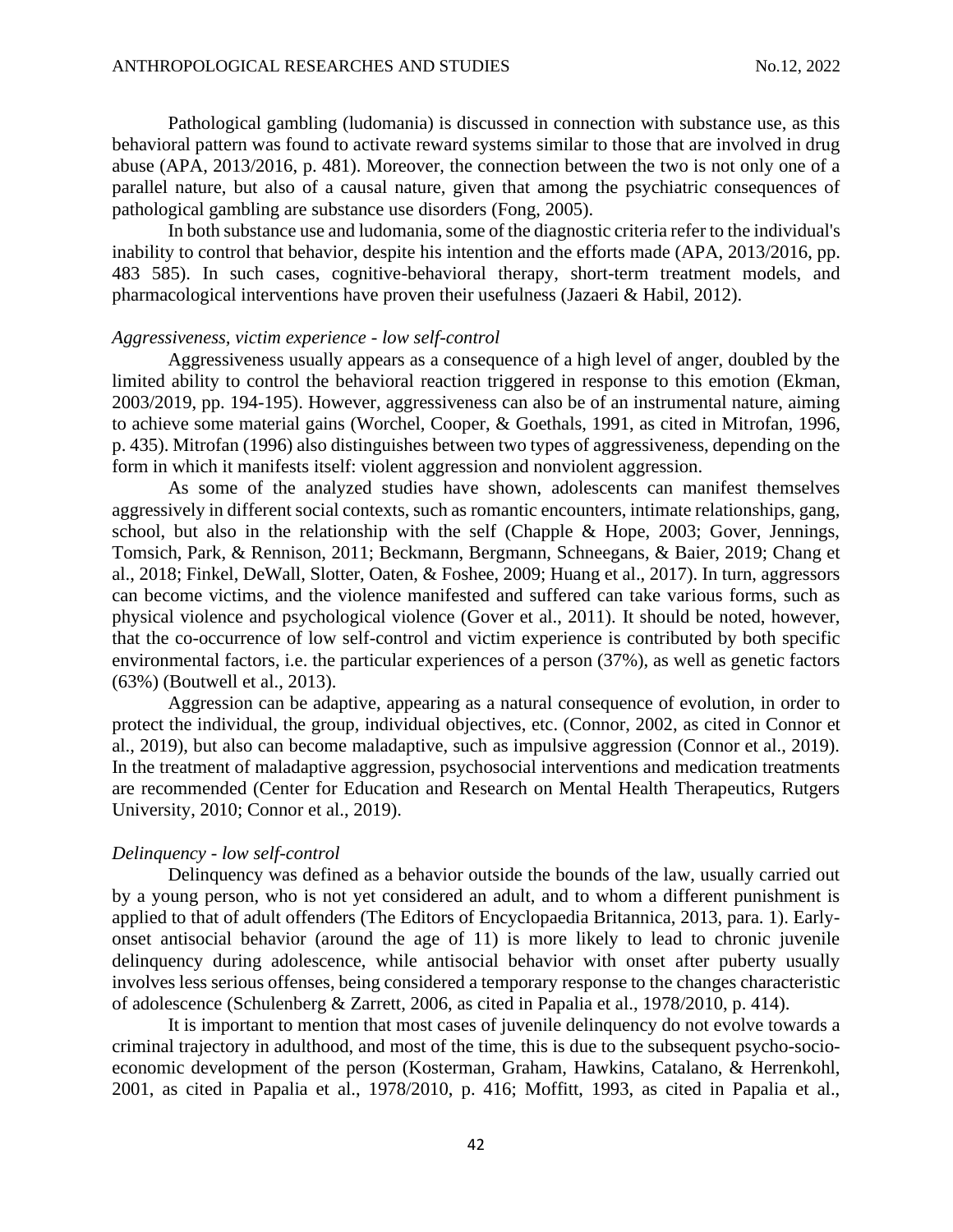1978/2010, p. 416; The Editors of Encyclopaedia Britannica, 2013, para. 2). Actually, it was found that labeling young people as potential delinquents encouraged them to commit crimes (The Editors of Encyclopaedia Britannica, 2013, para. 4).

Given that the basis of juvenile delinquency is built in early childhood, intervention should begin in the same period of development (Papalia et al., 1978/2010, p. 416). Programs from early childhood need to be accompanied by programs carried out during adolescence. In this regard, rather than being separated from the rest of their peers, it is recommended that adolescents at risk of delinquency participate in activities together with their counterparts who do not pose such a risk, in order to avoid companionship between adolescents with antisocial conduct (Dodge, Dishion, & Lansford, 2006, pp. 10-11).

### *Risk sexual behaviors - low self-control*

Risky sexual behaviors associated with a low level of self-control were unprotected sex, having sexual relations with numerous partners, and the early onset of sexual activity (MacKellar et al., 2000; Moilanen & Manuel, 2018; Hernandez & Diclemente, 1992; Quinn & Fromme, 2010; Moilanen, 2015; Kogan et al., 2013).

In the USA, while the number of high school students who have already had sex with at least four partners is on a downward trajectory, the percentage of those who did not use a condom during the last sexual intercourse has remained high over the past decade (over 40%) (Centers for Disease Control and Prevention, n.d.). In Europe, although the percentage of 15-year-olds who had sexual intercourse decreased to 19% in 2018 compared to 21% in 2014, only 61% of them used a condom at the last sexual intercourse, suggesting a decrease of one percent compared to 2014 (World Health Organization [WHO] Regional Office for Europe, 2020, pp. 76-77).

Training adolescents about the dangers of these practices is therefore becoming a priority. As they go through a period of sexual exploration, adolescents should benefit from education and counseling classes on this topic.

#### *Gender differences*

Regarding the period between 2013-2019, the average of girls who did not use a condom at the last sexual intercourse tends to be higher than that of boys, both among students in grades 9-12 in the USA and among 15-year-olds in Europe (Centers for Disease Control and Prevention, n.d.; WHO Regional Office for Europe, 2020, p. 77). However, the association between low selfcontrol and low condom use is questionable from a gender perspective. While the study of Moilanen and Manuel (2018) did not reveal gender differences in the correlation between low selfcontrol and low condom use, results obtained by MacKellar et al. (2000) showed that low selfcontrol was associated with condom non-use only in boys. Regarding alcohol consumption, the results obtained by Piquero et al. (2002) showed that boys in the USA (university students) were more likely to engage in binge drinking than girls. Nevertheless, these results also showed that while self-control was a predictor of binge drinking (in boys and girls) and alcohol-related behaviors (only in girls), however, in the relationship between binge drinking and alcohol-related behaviors, the effect of self-control was insignificant, the result being similar for both gender groups. For this reason, it was recommended to consider some situational factors.

#### *Cultural differences*

The research conducted by Ellis et al. (2015) revealed that criminal activity associated with low self-control was supported more strongly by USA data and weaker by those from Malaysia.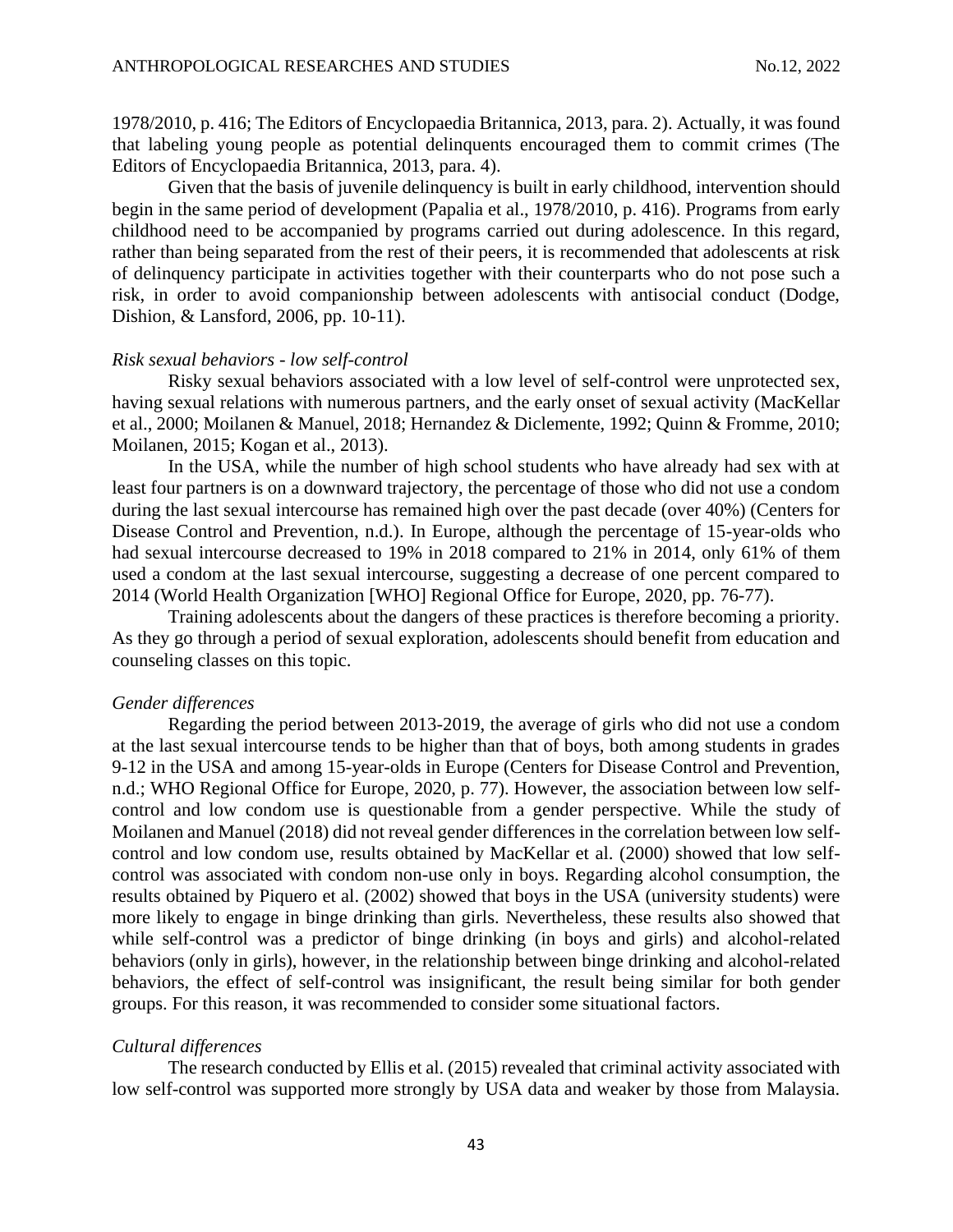Also relevant is the example of Duell et al.'s (2016) research, which showed that low self-control correlated with risk-taking only for participants in Western countries, not for those from Asia. It is known that the USA ranks 1st in terms of the degree of individualism in society, followed by Anglo World and countries in northern and northwestern Europe, while the countries of Asia are characterized by a collectivist culture (IBM Database Plus Extensions, n.d., as cited in Hofstede, Hofstede, & Minkov, 2010, pp. 95-97). Thus, these data may indicate the role that collectivist cultures have in keeping adolescents away from potential dangers. While adolescents in countries with an individualistic ideology may be more likely to meet their own needs, without taking into account the needs of others (an aspect revealed by the strong relationship between reduced selfcontrol and crime), those in states with a collectivist social perspective may be likely to put the common good before the individual one.

However, the association of substance use with low self-control did not depend on cultural peculiarities, being observed both in the USA and in countries different from those on the American continent: the Netherlands, China, Australia, Italy. The fact that this behavior was found to be so widespread raises the issue of the availability and attractiveness that alcohol, tobacco, and other types of drugs have among adolescents. Also, the desire to be accepted and to integrate into the group of friends (an essential part of the psychosocial development during adolescence) (Papalia et al., 1978/2010, p. 411), is another reason why some adolescents consume these substances (National Institute on Drug Abuse, 2014, p. 16).

#### **Conclusions**

This paper highlighted the main categories of risky behaviors with which the diminished levels of self-control were associated: substance use, aggressive manifestations, delinquency, risky sexual behaviors, gambling, and other risky behaviors. Another important conclusion is that in the relationship between self-control and such behaviors, moderating and mediating variables intervened in some cases. These findings can contribute to the design of intervention programs at both individual and group level, in order to develop self-control among adolescents, emphasizing the need to address behavioral self-regulation. The importance of such programs is supported by results such as those obtained by Allemand, Job, and Mroczek (2019) in a longitudinal study involving 1527 participants. Participants were assessed annually for their level of self-control, between 12-16 years of age, and love and work outcomes (dependent variables) were assessed at age 35. It was found that regardless of the level of self-control achieved by the participants in early adolescence, the development of self-control during adolescence led to better satisfaction in terms of intimate relationships and professional life.

Parents can have a crucial role in the harmonious transition of adolescents to adulthood. A longitudinal research in which 215 families were evaluated highlighted the role of maternal coaching of emotions in reducing children's externalizing behavior (Shortt, Stoolmiller, Smith-Shine, Eddy, & Sheeber, 2010). At Time 1 (T1), the oldest of the siblings had an average age of 13.33 years, and the youngest 10.87 years. The next evaluation took place after about three years. Shortt et al. (2010) found based on longitudinal assessments that anger coaching by mothers was associated with diminished externalizing behaviors for younger siblings. Therefore, the intervention of parents in training children in the direction of managing emotions from an early age (from preadolescence or early adolescence) can have a high impact on the development of their behavioral self-regulation, with the chance of avoiding their involvement in risky behaviors during adolescence.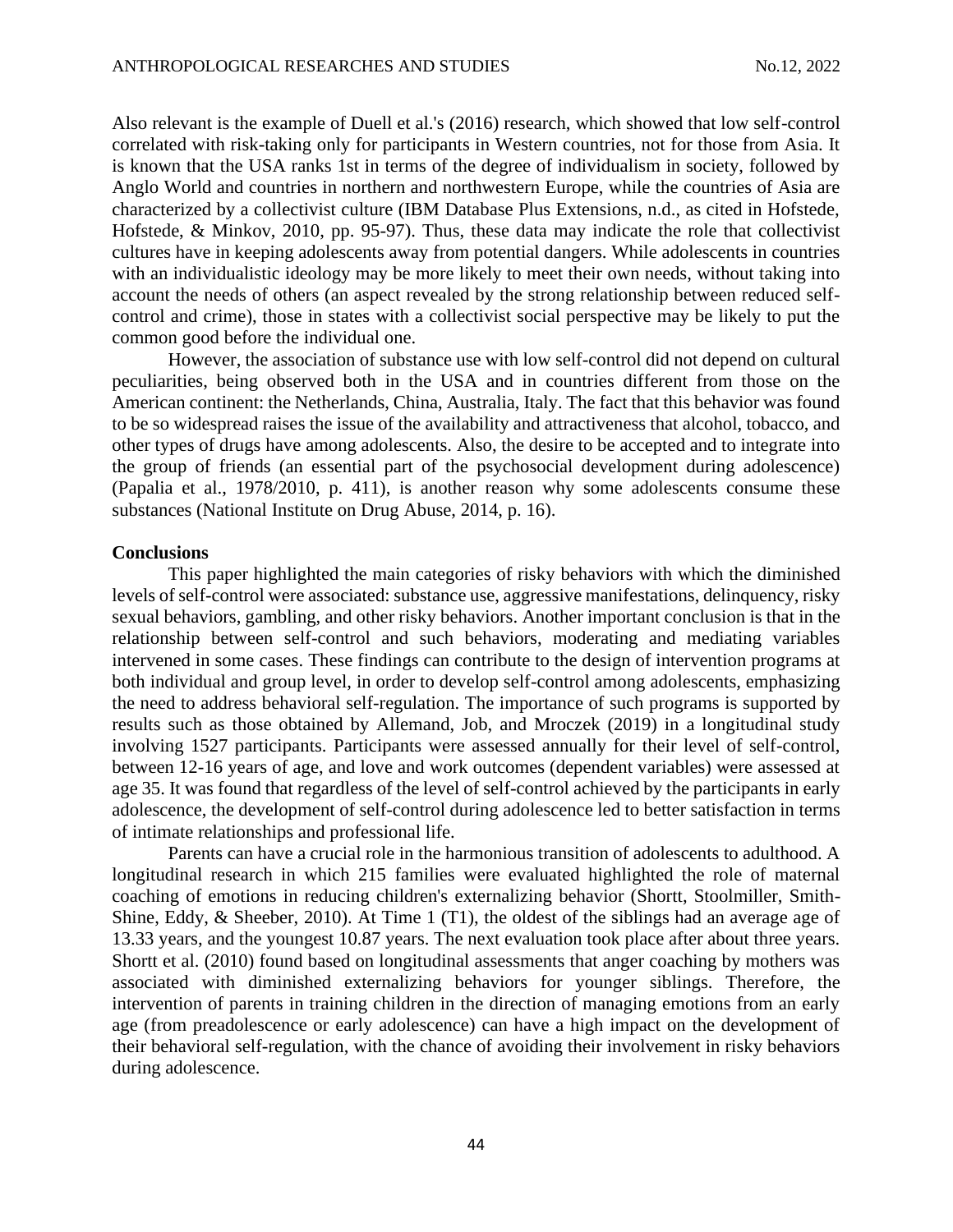However, the family's efforts need to be continued in school. The slogans in the campaigns to prevent and reduce risky behaviors addressed to secondary and high school students call for their self-control capacity. Some examples in this regard of some educational institutions in Romania are the following: "Say NO to drugs!" (Universitatea "Aurel Vlaicu" din Arad [Aurel Vlaicu University of Arad], 2019), "Say NO to violence in school!" (Inspectoratul de Politie al Județului Olt [Olt County Police Inspectorate (I.P.J. Olt)], 2019). However, it is important for teenagers to be taught how to resist temptation. According to the national legislation, students in Romania should benefit, at least semesterly, from educational programs aimed at health, development of psycho-emotional abilities, social and interpersonal skills (Parlamentul României [Romanian Parliament], 2004/2014). It is essential that in such sessions, students learn behavior control strategies in relation to themselves and others: how to react when challenged to beat by other colleagues, to who to turn to when they identify suicidal thoughts or the need to consume alcohol or drugs, etc.

Taking into account the social and economic impact generated by the behaviors manifested as a result of the limited capacity of some adolescents to self-control, it is recommended to speed up the adoption of the necessary measures for the development of emotional and behavioral selfcontrol, through intervention programs adapted to the age and the degree of understanding of the beneficiaries.

It should be noted that no study was identified regarding low self-control and associated risk behaviors involving quantitative or qualitative field data collected from among the population of adolescents in Romania during the analyzed period. Therefore, this is a topic that should be addressed in future research.

#### *Limits*

The range of potentially risky behaviors involving a low level of self-control could be broader compared to that obtained by carrying out this systematic review, as each of the analyzed studies focused on specific variables (e.g. delinquency, aggressiveness, substance use, etc.). For example, Motie, Heidari, and Sadeghi (2012), in a study conducted on 250 students in the first year of high school in Iran, showed that metacognitive self-regulation and effort regulation correlated negatively with academic procrastination. Another behavioral model encountered during adolescence is staying awake until late at night (Dörner, Plog, Teller, & Wendt, 1978/2014). Kadzikowska-Wrzosek (2018) found from research on 304 students in two universities in Poland, aged between 18 and 38, that bedtime procrastination can be explained by reduced self-regulation skills.

In other cases, low self-control, as a one-dimensional variable, could not indicate the variance of certain behaviors, as was the case with the investigation conducted by Conner, Stein, and Longshore (2009), in which criminal behaviors and drug use were determined by risk-seeking and volatile temperament, but not by global self-control.

Also, moderation and mediation relationships were only considered in the case of those studies that explicitly mentioned the role of each variable included in the equation. Thus, in the event of the development of prevention or intervention programs, it is necessary to take into account the existence of some additional variables, which may influence the link between the level of self-control and risky behaviors. It is therefore noted that further research in this direction is needed.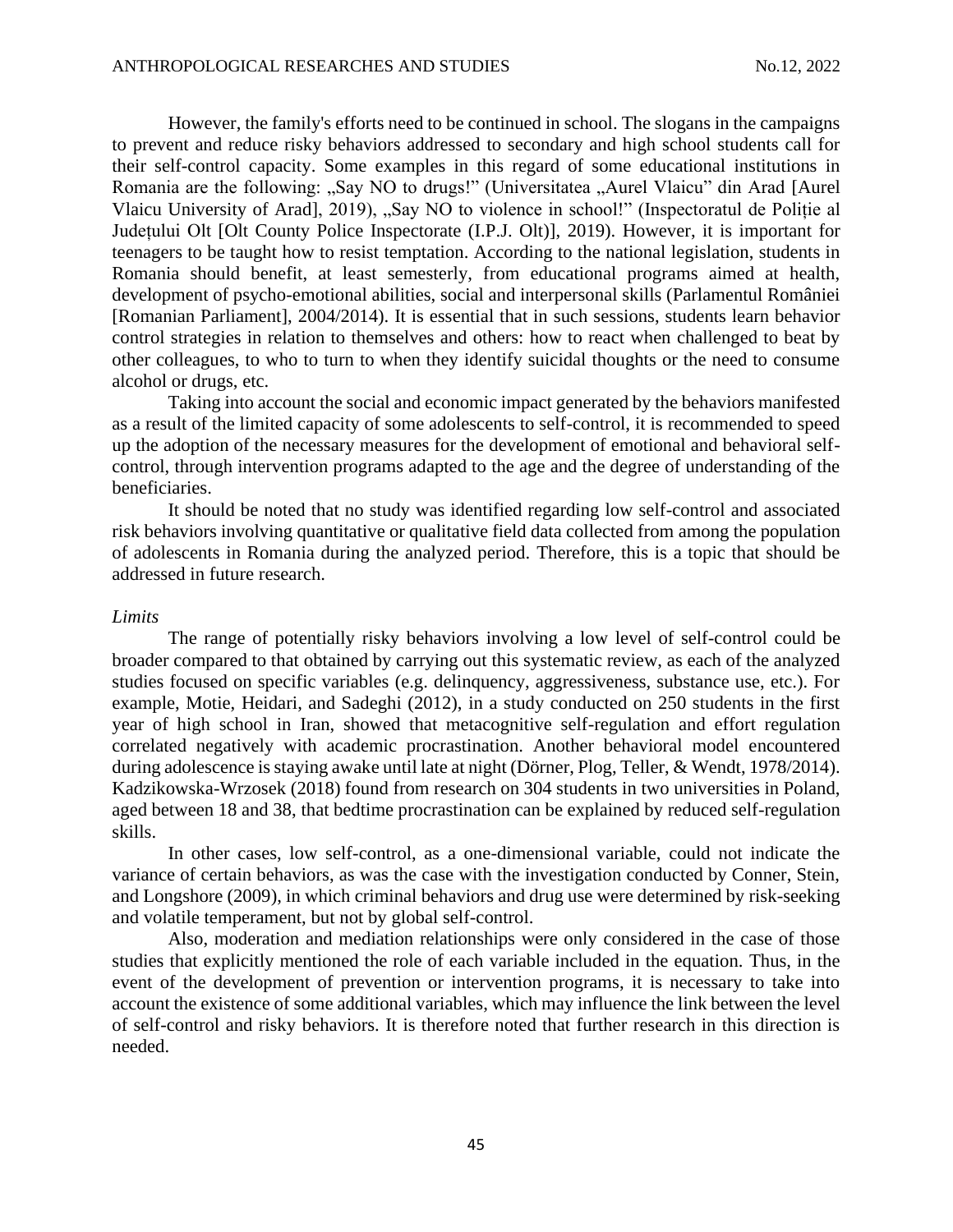## **Table 3**

*Presentation of studies included in the systematic analysis, focusing on the risk behaviors to which adolescents with low levels of self-control are exposed*

| Authors<br>and                                | N        | Gender | Place of study                                                                     | Study design          | Characteristics<br>the<br>of                                                                |
|-----------------------------------------------|----------|--------|------------------------------------------------------------------------------------|-----------------------|---------------------------------------------------------------------------------------------|
| year<br>Jennings,                             | 170      | 41.7%  |                                                                                    |                       | sample                                                                                      |
|                                               |          | male   | Philadelphia,<br>Portland,                                                         | Longitudinal,<br>data | Gang<br>Resistance<br>Education and Training                                                |
| Higgins,                                      |          |        |                                                                                    |                       |                                                                                             |
| Tewksbury,                                    |          |        | Phoenix,                                                                           | collection            | (G.R.E.A.T.)                                                                                |
| Gover,<br>and                                 |          |        | Omaha,                                                                             | since 1995            |                                                                                             |
| Piquero                                       |          |        | Lincoln,                                                                           |                       |                                                                                             |
| (2010)                                        |          |        | Las Cruces                                                                         |                       |                                                                                             |
|                                               |          |        | Risky behaviors: following a delinquent trajectory; following a victim trajectory. |                       |                                                                                             |
| Neaverson,                                    | 11       | 51/52% | Zürich                                                                             | Longitudinal          | Zurich Project on<br>the                                                                    |
| Murray,                                       | years    | male   |                                                                                    | 2004-2018             | Social Development from                                                                     |
| Ribeaud, and                                  | $n=1144$ |        |                                                                                    |                       | Childhood to Adulthood                                                                      |
| Eisner $(2020)$                               | 13       |        |                                                                                    |                       | (zproso)                                                                                    |
|                                               | years    |        |                                                                                    |                       |                                                                                             |
|                                               | $n=1366$ |        |                                                                                    |                       |                                                                                             |
|                                               | 15       |        |                                                                                    |                       |                                                                                             |
|                                               | years    |        |                                                                                    |                       |                                                                                             |
|                                               | $n=1447$ |        |                                                                                    |                       |                                                                                             |
| Risky behaviors: aggressive behavior.         |          |        |                                                                                    |                       |                                                                                             |
| Cho (2019)                                    | 2272     | 49%    | South Korea                                                                        | Longitudinal          | Child<br>Youth<br>Korean                                                                    |
|                                               |          | male   |                                                                                    | 2010-2015             | Panel Survey (KCYPS)                                                                        |
| Risky behaviors: engaging in delinquency.     |          |        |                                                                                    |                       |                                                                                             |
| al.<br>Yun<br>et                              | 3059     | 50%    | South Korea                                                                        | Longitudinal          | The Korea Youth Panel                                                                       |
| (2016)                                        |          | male   |                                                                                    | 2003-2008             | Survey (KYPS)                                                                               |
| Risky behaviors: delinquent activities.       |          |        |                                                                                    |                       |                                                                                             |
| Pahl<br>al.<br>et                             | 838      | (T4)   | Harlem,<br>East                                                                    | Longitudinal,         | - African Americans                                                                         |
| (2014)                                        |          | 41%    | New York                                                                           | started<br>in         | - Puerto Ricans                                                                             |
|                                               |          | male   |                                                                                    | 1990                  | - pupils, urban                                                                             |
| Risky behaviors: high level of marijuana use. |          |        |                                                                                    |                       |                                                                                             |
| Chapple and                                   | 1139     | 49.8%  | Collegeville                                                                       | Cross-                | - students in grades 9-11,                                                                  |
| Hope (2003)                                   |          | male   |                                                                                    | sectional,            | white                                                                                       |
|                                               |          |        |                                                                                    | with<br>data          | - 82% of families that did                                                                  |
|                                               |          |        |                                                                                    | collected<br>in       | not benefit from social aid                                                                 |
|                                               |          |        |                                                                                    | 1997                  |                                                                                             |
|                                               |          |        | Risky behaviors: dating violence and gang violence (as aggressors).                |                       |                                                                                             |
| Samek et al.                                  | 2769     | 48%    | Minnesota                                                                          | Longitudinal          | <b>The</b><br>Minnesota<br>Twin                                                             |
| (2017)                                        |          | male   |                                                                                    |                       | Family Study (MTFS)                                                                         |
|                                               |          |        |                                                                                    |                       | 1382<br>pairs<br>of                                                                         |
|                                               |          |        |                                                                                    |                       | monozygotic<br>twins<br>(5)                                                                 |
|                                               |          |        |                                                                                    |                       | pairs of triplets)                                                                          |
|                                               |          |        |                                                                                    |                       | Risky behaviors: low aggressiveness control is a predisposing factor of alcohol consumption |
| disorder.                                     |          |        |                                                                                    |                       |                                                                                             |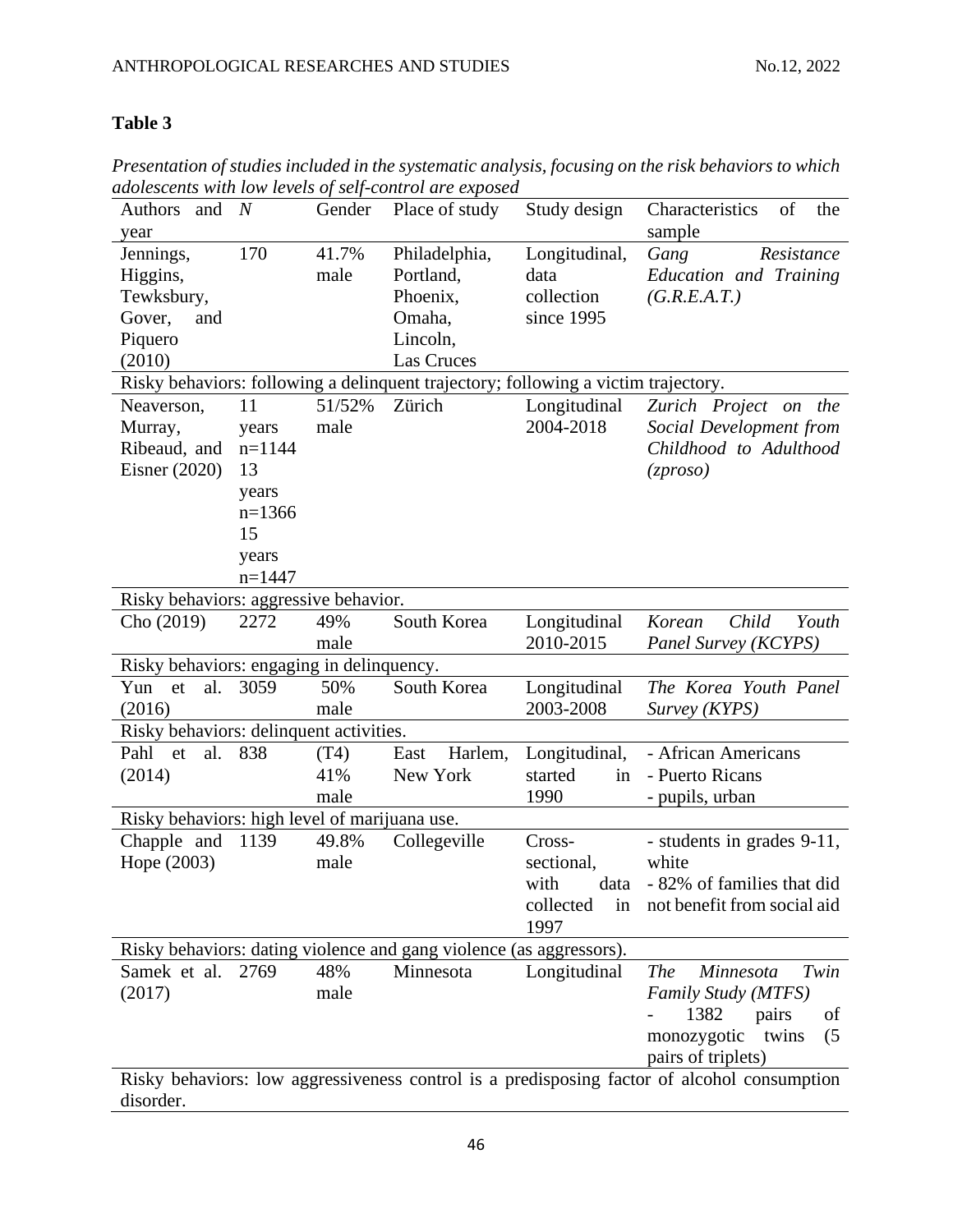| and<br>Authors                               | N    | Gender | Place of study                                      | Study design | Characteristics<br>of<br>the                                                                      |
|----------------------------------------------|------|--------|-----------------------------------------------------|--------------|---------------------------------------------------------------------------------------------------|
| year                                         |      |        |                                                     |              | sample                                                                                            |
| Kumar,                                       | 68   | 76.47% | Bangalore                                           | Cross-       | of $34$<br>groups<br>two                                                                          |
| Kumar,<br>and                                |      | male   |                                                     | sectional    | participants (high and low                                                                        |
| Benegal                                      |      |        |                                                     |              | alcoholism,<br>risk<br>for                                                                        |
| (2018)                                       |      |        |                                                     |              | depending<br>family<br>on                                                                         |
|                                              |      |        |                                                     |              | history)                                                                                          |
|                                              |      |        |                                                     |              | Risky behaviors: high levels of impulsivity in the group with a predisposition to alcoholism were |
| associated with executive dysfunctions.      |      |        |                                                     |              |                                                                                                   |
| Burt, Boddy,                                 | 160  | 48.12% | Midwestern                                          | Cross-       | - psychology students                                                                             |
| and Bridgett                                 |      | male   |                                                     | sectional    |                                                                                                   |
| (2015)                                       |      |        |                                                     |              |                                                                                                   |
|                                              |      |        | Risky behaviors: more symptoms of eating disorders. |              |                                                                                                   |
| Huang et al. 5879                            |      | 42.3%  | Northen                                             | Cross-       | - students in the first class                                                                     |
| (2017)                                       |      | male   | Taiwan                                              | sectional    | of high school                                                                                    |
|                                              |      |        |                                                     |              | Risky behaviors: lack of self-control correlated with suicide attempt (in boys); there was a      |
|                                              |      |        |                                                     |              | stronger association between impulsivity and deliberate self-harm, respectively suicide attempt   |
| for males.                                   |      |        |                                                     |              |                                                                                                   |
| Kahn,                                        | 219  | 55%    | Southwest                                           | Longitudinal | - 91.6% caucazieni                                                                                |
| Holmes,                                      |      | male   | Virginia                                            | 2007         | -Appalachian population                                                                           |
| Farley,<br>and                               |      |        |                                                     |              | - two groups (low vs. high                                                                        |
| Kim-Spoon                                    |      |        |                                                     |              | self-control)                                                                                     |
|                                              |      |        |                                                     |              |                                                                                                   |
| (2015)                                       |      |        |                                                     |              |                                                                                                   |
| Risky behaviors: risky sexual behavior.      |      |        |                                                     |              |                                                                                                   |
|                                              |      |        |                                                     |              |                                                                                                   |
| Eiden et al.                                 | 227  | 48.89% | Erie<br>County,                                     | Longitudinal | two<br>groups<br>$(non-$<br>$\overline{\phantom{0}}$                                              |
| (2016)                                       |      | male   | New York                                            |              | alcoholic<br>parents<br>VS.                                                                       |
|                                              |      |        |                                                     |              | alcoholic father)                                                                                 |
|                                              |      |        |                                                     |              | Risky behaviors: externalizing behavior problems, alcohol consumption under the legal age,        |
| companionship with delinquent peers.         |      |        |                                                     |              |                                                                                                   |
| Brook,                                       | 806  | 50.9%  | New York                                            | Longitudinal | - 94.6% white                                                                                     |
| Zhang,<br>and                                |      | male   |                                                     | $T1 - 1975$  |                                                                                                   |
| <b>Brook</b> (2011)                          |      |        |                                                     | T7           |                                                                                                   |
|                                              |      |        |                                                     | 2005/2006    |                                                                                                   |
| Risky behaviors: chronic marijuana use.      |      |        |                                                     |              |                                                                                                   |
|                                              | 1354 | 86.41% | and                                                 | Longitudinal | offenders                                                                                         |
| Wojciechows                                  |      |        | Maricopa                                            | 2000-2010    | juvenile                                                                                          |
| ki (2019)                                    |      | male   | Philadelphia                                        |              | of<br>convicted<br>serious                                                                        |
|                                              |      |        |                                                     |              | crimes                                                                                            |
|                                              |      |        |                                                     |              | offence<br>committed                                                                              |
|                                              |      |        |                                                     |              | between 14-17 years                                                                               |
|                                              |      |        |                                                     |              | Risky behaviors: increased risk for opioid use among participants with low acceleration and high  |
| acceleration of the use of these substances. |      |        |                                                     |              |                                                                                                   |
| Kim-Spoon,                                   | 220  | 55%    | Southwestern                                        | Cross-       | Youth<br><b>Healthy</b>                                                                           |
| Falrey,                                      |      | male   | Virginia                                            | sectional    | Development (YF1D)                                                                                |
| Holmes, and                                  |      |        |                                                     |              |                                                                                                   |
| Longo<br>(2014)                              |      |        |                                                     |              |                                                                                                   |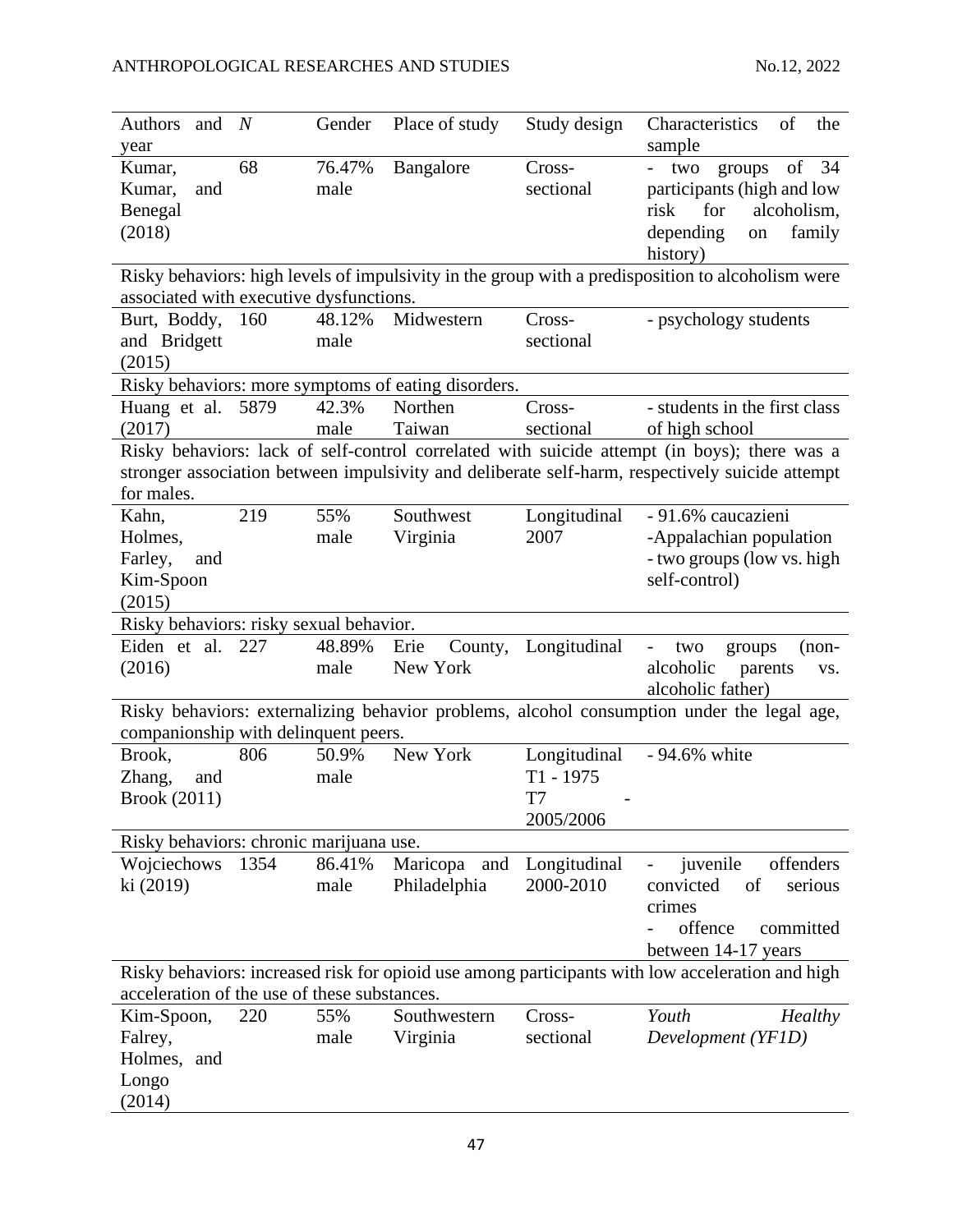| Authors<br>and $N$                             |        | Gender | Place of study                                                      | Study design   | Characteristics<br>of<br>the                                                                       |
|------------------------------------------------|--------|--------|---------------------------------------------------------------------|----------------|----------------------------------------------------------------------------------------------------|
| year                                           |        |        |                                                                     |                | sample                                                                                             |
|                                                |        |        | Risky behaviors: cigarette use, alcohol use, marijuana use.         |                |                                                                                                    |
| Asselmann,                                     | 3017   | 50.71% | Munich                                                              | Longitudinal   | Developmental<br>Early                                                                             |
| Wittchen,                                      |        | male   |                                                                     | 1995-2003      | <b>Stages</b><br>of                                                                                |
| Lieb, Höfler,                                  |        |        |                                                                     |                | Psychopathology<br><i>Study</i>                                                                    |
| and Beesdo-                                    |        |        |                                                                     |                | (EDSP)                                                                                             |
| Baum (2016)                                    |        |        |                                                                     |                |                                                                                                    |
| abuse/addiction.                               |        |        |                                                                     |                | Risky behaviors: substance use disorder, alcohol abuse/addiction, nicotine addiction, illicit drug |
| Piquero et al. 241                             |        | 35%    | <b>SUA</b>                                                          | Cross-         | - university students                                                                              |
| (2002)                                         |        | male   |                                                                     | sectional      |                                                                                                    |
|                                                |        |        | Risky behaviors: binge drinking, alcohol-related problems.          |                |                                                                                                    |
| Lopez-                                         | 104    | 63.5%  |                                                                     | Cross-         | frequent<br>cannabis                                                                               |
| Vergara et al.                                 |        | male   |                                                                     | sectional      | consumers                                                                                          |
| (2019)                                         |        |        |                                                                     |                | average<br>of<br>an                                                                                |
|                                                |        |        |                                                                     |                | consumption twice a day                                                                            |
|                                                |        |        | Risky behaviors: more cannabis use, issues related to cannabis use. |                |                                                                                                    |
| Clark et al.                                   | 674    | 50%    | Sacramento                                                          | Longitudinal   | California<br><b>Families</b>                                                                      |
| (2015)                                         |        | male   | and Woodland,                                                       |                | Project                                                                                            |
|                                                |        |        | California                                                          |                | - participants of Mexican                                                                          |
|                                                |        |        |                                                                     |                | origin                                                                                             |
| Risky behaviors: substance use.                |        |        |                                                                     |                |                                                                                                    |
| Mason et al. 1945                              |        | 49%    | Washington                                                          | Longitudinal,  | - pupils                                                                                           |
| (2011)                                         |        | male   | Victoria<br>and                                                     | data           | - 961 participants from                                                                            |
|                                                |        |        | (Australia)                                                         | collection     | the USA                                                                                            |
|                                                |        |        |                                                                     | starting<br>in |                                                                                                    |
|                                                |        |        |                                                                     | 2001-2002      |                                                                                                    |
|                                                |        |        | Risky behaviors: peer deviance, alcohol use, alcohol problems.      |                |                                                                                                    |
| Esposito                                       | et 768 | 46.61% | <b>Naples</b>                                                       | Longitudinal   | - Italian teenagers living                                                                         |
| al. (2017)                                     |        | male   |                                                                     |                | in a high-risk context                                                                             |
| Risky behaviors: aggressive behavior.          |        |        |                                                                     |                |                                                                                                    |
| Tackett et al.                                 | 105    | 45%    | Southern                                                            | Longitudinal   | - urban area                                                                                       |
| (2015)                                         |        | male   | Ontario                                                             |                |                                                                                                    |
| Risky behaviors: more externalizing behaviors. |        |        |                                                                     |                |                                                                                                    |
| Conner et al.                                  | 317    | 100%   | <b>SUA</b>                                                          | Longitudinal   | - offenders, data from five                                                                        |
| (2009)                                         |        | male   |                                                                     | 1991-1995      | cities                                                                                             |
|                                                |        |        |                                                                     |                | African<br>54.5%                                                                                   |
|                                                |        |        |                                                                     |                | 31.8%<br>American,                                                                                 |
|                                                |        |        |                                                                     |                | Caucasian,<br>8.9%                                                                                 |
|                                                |        |        |                                                                     |                | Hispyearsc/Latino                                                                                  |
|                                                |        |        |                                                                     |                | Risky behaviors: risk seeking was a predictor for violent crimes and crimes against property,      |
|                                                |        |        | volatile temperament was predictor of violent crime and drug use.   |                |                                                                                                    |
| Crandall                                       | et 450 | 48%    | <b>SUA</b>                                                          | Longitudinal   | Families<br>Flourishing                                                                            |
| al. (2017)                                     |        | male   |                                                                     | 2007-2013      | Project                                                                                            |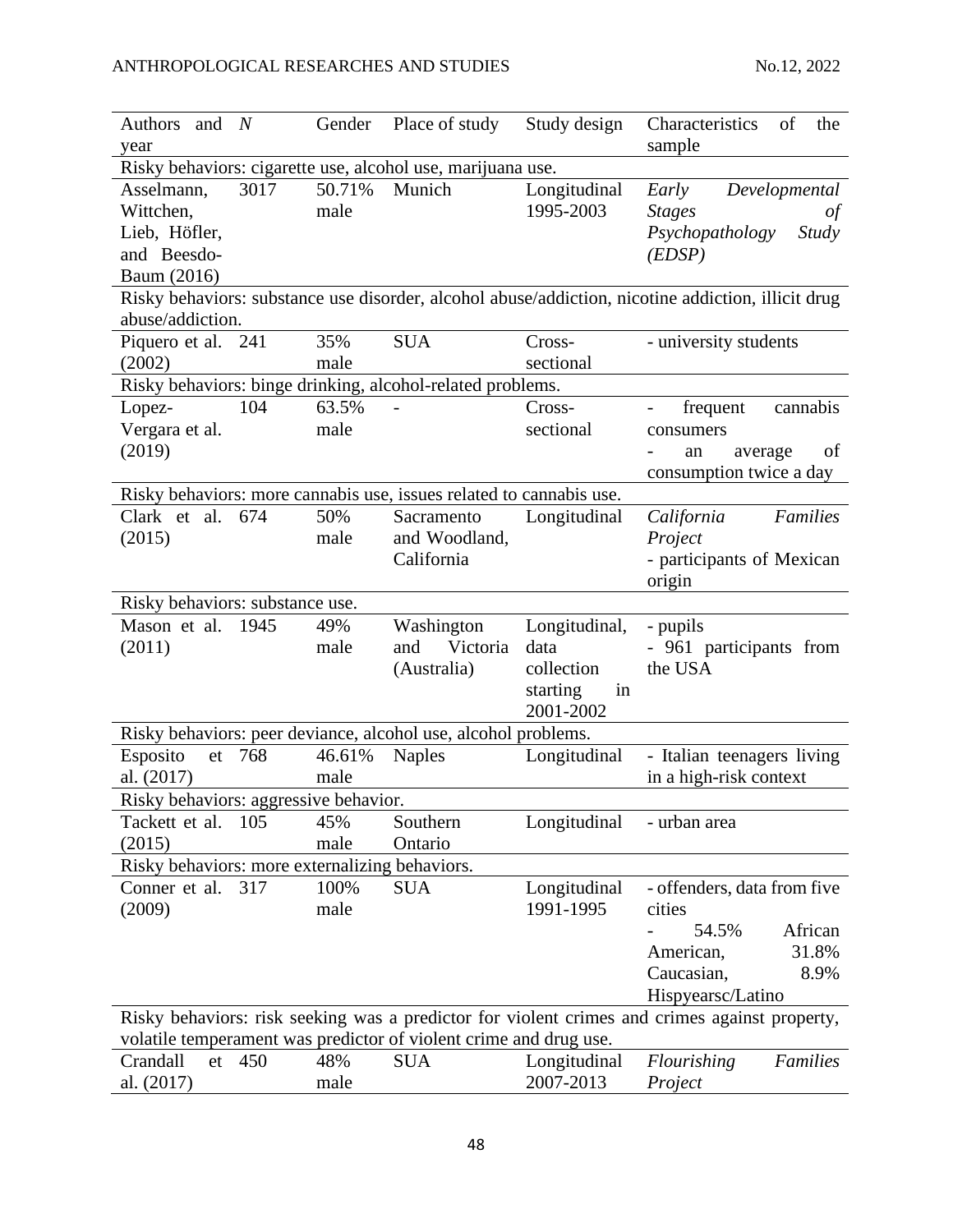| Authors<br>and                                 | N        | Gender | Place of study                                                            | Study design     | Characteristics<br>of<br>the                                                                |
|------------------------------------------------|----------|--------|---------------------------------------------------------------------------|------------------|---------------------------------------------------------------------------------------------|
| year                                           |          |        |                                                                           |                  | sample<br>70.28<br>$\%$                                                                     |
|                                                |          |        |                                                                           |                  | European<br>American                                                                        |
| Risky behaviors: risky sexual behavior.        |          |        |                                                                           |                  |                                                                                             |
| Winstok                                        | 660      | 50.6%  | Northern Israel                                                           | Cross-           |                                                                                             |
| (2009)                                         |          | male   |                                                                           | sectional        | - pupils in urban schools,<br>grades 7-12                                                   |
|                                                |          |        |                                                                           |                  | - 90.6% Jewish, 4.8%                                                                        |
|                                                |          |        |                                                                           |                  | Christian, 0.3% Moslem                                                                      |
|                                                |          |        | Risky behaviors: reactive violence (in particular), proactive aggression. |                  |                                                                                             |
| MacKellar et 879                               |          | 46%    | New York, Ft.                                                             | Cross-           | - fleeing from home in                                                                      |
| al. (2000)                                     |          | male   | Lauderdale,                                                               | sectional        | history<br>and<br>homeless                                                                  |
|                                                |          |        | Houston,<br>and                                                           |                  | people                                                                                      |
|                                                |          |        | San Francisco                                                             |                  | - 40% white, 37% black,                                                                     |
|                                                |          |        |                                                                           |                  | 12% Hispanic                                                                                |
| Risky behaviors: non-use of condoms (in boys). |          |        |                                                                           |                  |                                                                                             |
| Ellis<br>et                                    | al. 3350 | 34.15% | Malaysia<br>and                                                           | Cross-           | - Students                                                                                  |
| (2015)                                         |          | male   | <b>SUA</b>                                                                | sectional        | - 2059 participants from                                                                    |
|                                                |          |        |                                                                           |                  | Kuala Lumpur (31.7%                                                                         |
|                                                |          |        |                                                                           |                  | and 1291 from<br>male)                                                                      |
|                                                |          |        |                                                                           |                  | SUA (36.6% male)                                                                            |
|                                                |          |        |                                                                           |                  | Risky behaviors: committing crimes – against property, crimes without victims, total crimes |
|                                                |          |        | (supported stronger by USA data and weaker than those from Malaysia).     |                  |                                                                                             |
| Wertz et al.                                   | 2232     | 49%    | England                                                                   | and Longitudinal | Environmental Risk (E-                                                                      |
| (2018)                                         | 1037     | male   | Wales,                                                                    | $1999 - 2013$    | $Risk)$ cohort +                                                                            |
|                                                |          | 52%    | Dunedin                                                                   | $1975 - 2010$    | Dunedin cohort                                                                              |
|                                                |          | male   |                                                                           |                  | 56%<br>pairs<br>of                                                                          |
|                                                |          |        |                                                                           |                  | monozygotic twins<br>and                                                                    |
|                                                |          |        |                                                                           |                  | 44% diszygotes                                                                              |
| Risky behaviors: committing offences.          |          |        |                                                                           |                  |                                                                                             |
| al.<br>Liu<br>et                               | 225      | 46.7%  |                                                                           | Longitudinal     | socio-economic<br>low                                                                       |
| (2020)                                         |          | male   |                                                                           |                  | status                                                                                      |
|                                                |          |        |                                                                           |                  | - rural sample, without                                                                     |
|                                                |          |        |                                                                           |                  | university education                                                                        |
|                                                |          |        |                                                                           |                  | electrocardiogram<br>during a social stress task                                            |
| Risky behaviors: alcohol use problems.         |          |        |                                                                           |                  |                                                                                             |
| Tangney,                                       | Study 1  | 28%    | East<br>Coast                                                             | Cross-           | - university students                                                                       |
| Baumeister,                                    | 351      | male   | (SUA)                                                                     | sectional        | - 58% white, 13% Asian,                                                                     |
| Boone<br>and                                   | Study 2  | 19%    |                                                                           |                  | 11% African American                                                                        |
| (2004)                                         | 255      | male   |                                                                           |                  |                                                                                             |
| Risky behaviors: binge eating, alcohol abuse.  |          |        |                                                                           |                  |                                                                                             |
| Beckmann et                                    | 5673     | 49.7%  | Lower Saxony                                                              | Cross-           | secondary<br>school                                                                         |
| al. (2019)                                     |          | male   |                                                                           | sectional        | students from 702 schools                                                                   |
|                                                |          |        |                                                                           | 2012/2013        |                                                                                             |
|                                                |          |        |                                                                           | 2014/2015        |                                                                                             |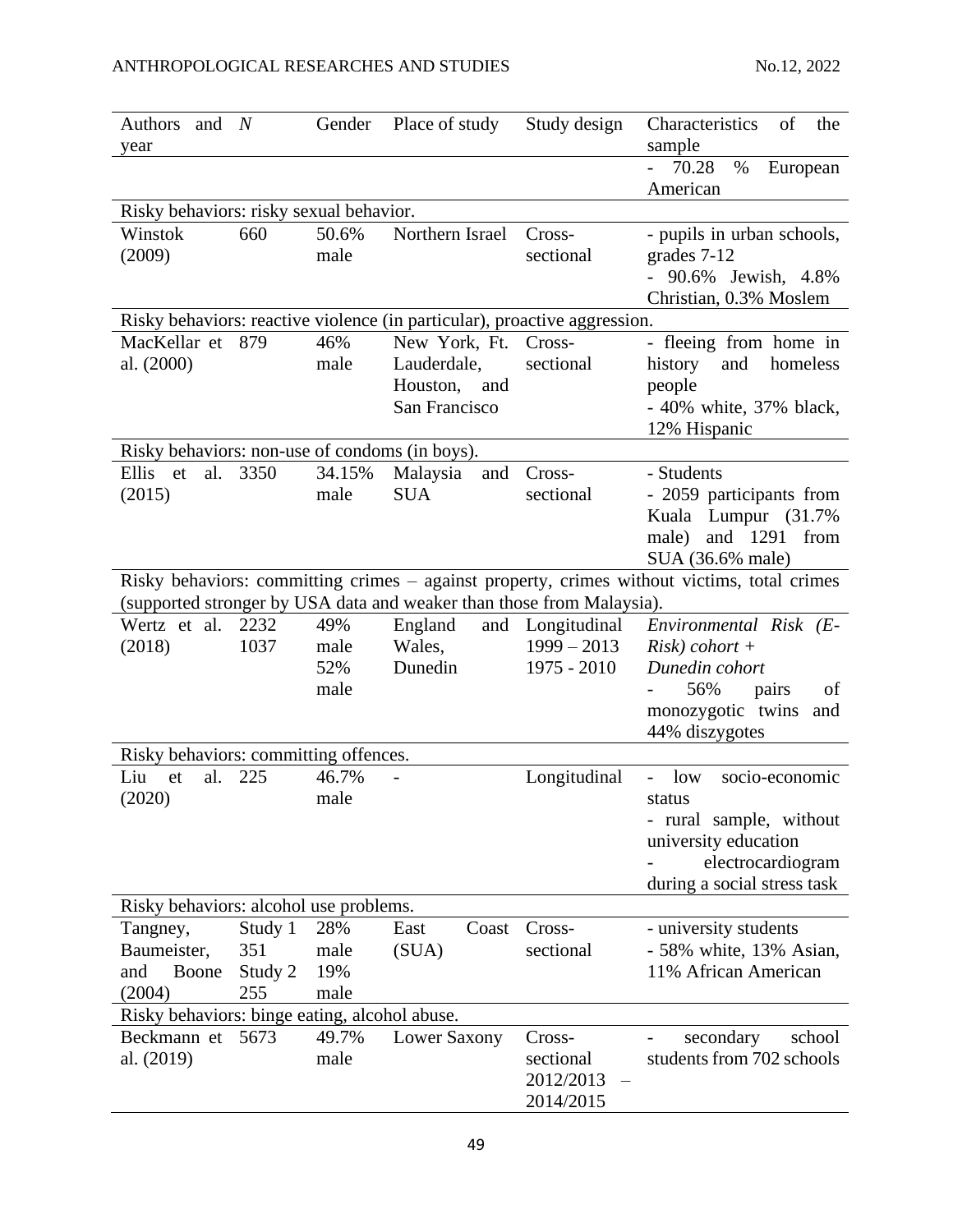| <b>Authors</b><br>and                           | N       | Gender  | Place of study                                                            | Study design  | Characteristics<br>of<br>the                                                                 |  |
|-------------------------------------------------|---------|---------|---------------------------------------------------------------------------|---------------|----------------------------------------------------------------------------------------------|--|
| year                                            |         |         |                                                                           |               | sample                                                                                       |  |
| Risky behaviors: aggression targeting teachers. |         |         |                                                                           |               |                                                                                              |  |
| Duell et al.                                    | 5227    | 49.3%   | Guang-Zhou                                                                | Cross-        | - only participants from                                                                     |  |
| (2016)                                          |         | male    | and Shanghai,                                                             | sectional     | <b>USA</b><br>identified<br>the                                                              |  |
|                                                 |         |         | Medellin,                                                                 |               | themselves as belonging                                                                      |  |
|                                                 |         |         | Nicosia, Delhi,                                                           |               | ethnic minority<br>an<br>to                                                                  |  |
|                                                 |         |         | <b>Naples</b><br>and                                                      |               | group                                                                                        |  |
|                                                 |         |         | Rome, Amman                                                               |               |                                                                                              |  |
|                                                 |         |         | and<br>Zarqa,                                                             |               |                                                                                              |  |
|                                                 |         |         | Kisumu,                                                                   |               |                                                                                              |  |
|                                                 |         |         | Myearsla, west                                                            |               |                                                                                              |  |
|                                                 |         |         | of<br>Sweden,                                                             |               |                                                                                              |  |
|                                                 |         |         | Chang<br>Mai,                                                             |               |                                                                                              |  |
|                                                 |         |         | Durham<br>and                                                             |               |                                                                                              |  |
|                                                 |         |         | WinstonSalem                                                              |               |                                                                                              |  |
|                                                 |         |         | Risky behaviors: taking risk (for Western countries, not for Asian ones). |               |                                                                                              |  |
| Brook,                                          | 607     | 32.7%   | New York                                                                  | Longitudinal  |                                                                                              |  |
| Brook,<br>and                                   |         | male    |                                                                           | 1975          |                                                                                              |  |
| Zhang $(2014)$                                  |         |         |                                                                           | 2005/2006     |                                                                                              |  |
| Risky behaviors: chronic cigarette smoking.     |         |         |                                                                           |               |                                                                                              |  |
| Winter,<br>de                                   | 2230    | T2:     | North of the                                                              | Longitudinal  | Adolescents'<br><b>Tracking</b>                                                              |  |
| Visser,                                         |         | $781 -$ | Netherlands                                                               | $2001 - 2008$ | Individual Lives Survey                                                                      |  |
| Verhulst,                                       |         | 799     |                                                                           |               | (TRAILS)                                                                                     |  |
| Vollebergh,                                     |         | male    |                                                                           |               |                                                                                              |  |
| and                                             |         | T3:     |                                                                           |               |                                                                                              |  |
| Reijneveld                                      |         | $759-$  |                                                                           |               |                                                                                              |  |
| (2016)                                          |         | 775     |                                                                           |               |                                                                                              |  |
|                                                 |         | male    |                                                                           |               |                                                                                              |  |
|                                                 |         |         |                                                                           |               | Risky behaviors: health risk behaviors (e.g. irregular meals, physical inactivity, smoking). |  |
| Cheung                                          | 4734    | 50.7%   | Hong Kong                                                                 | Cross-        | To Bet or Not to Bet:                                                                        |  |
| (2014)                                          |         | male    |                                                                           | sectional     | Structural Disadvantage,                                                                     |  |
|                                                 |         |         |                                                                           | $2007 - 2010$ | Social Capital, Individual                                                                   |  |
|                                                 |         |         |                                                                           |               | Mentality and Adolescent                                                                     |  |
|                                                 |         |         |                                                                           |               | Gambling in Hong Kong                                                                        |  |
|                                                 |         |         |                                                                           |               | public<br>and private                                                                        |  |
|                                                 |         |         |                                                                           |               | schools                                                                                      |  |
| behaviors:<br>Risky                             |         |         | at-risk/probable pathological gambling,                                   |               | frequent gambling,<br>strong                                                                 |  |
|                                                 |         |         |                                                                           |               | permissiveness towards gambling, intense consumption of tobacco and alcohol, involvement in  |  |
| delinquency.                                    |         |         |                                                                           |               |                                                                                              |  |
| Bergen,                                         | Study 1 | 27%     | Canada                                                                    | Cross-        | - university students                                                                        |  |
| Newby-                                          | 2208    | male    |                                                                           | sectional     |                                                                                              |  |
| Clark,<br>and                                   | Study 2 | 42%     |                                                                           |               |                                                                                              |  |
| <b>Brown</b>                                    | 296     | male    |                                                                           |               |                                                                                              |  |
| (2012)                                          |         |         |                                                                           |               |                                                                                              |  |
| Risky behaviors: high risk for gambling.        |         |         |                                                                           |               |                                                                                              |  |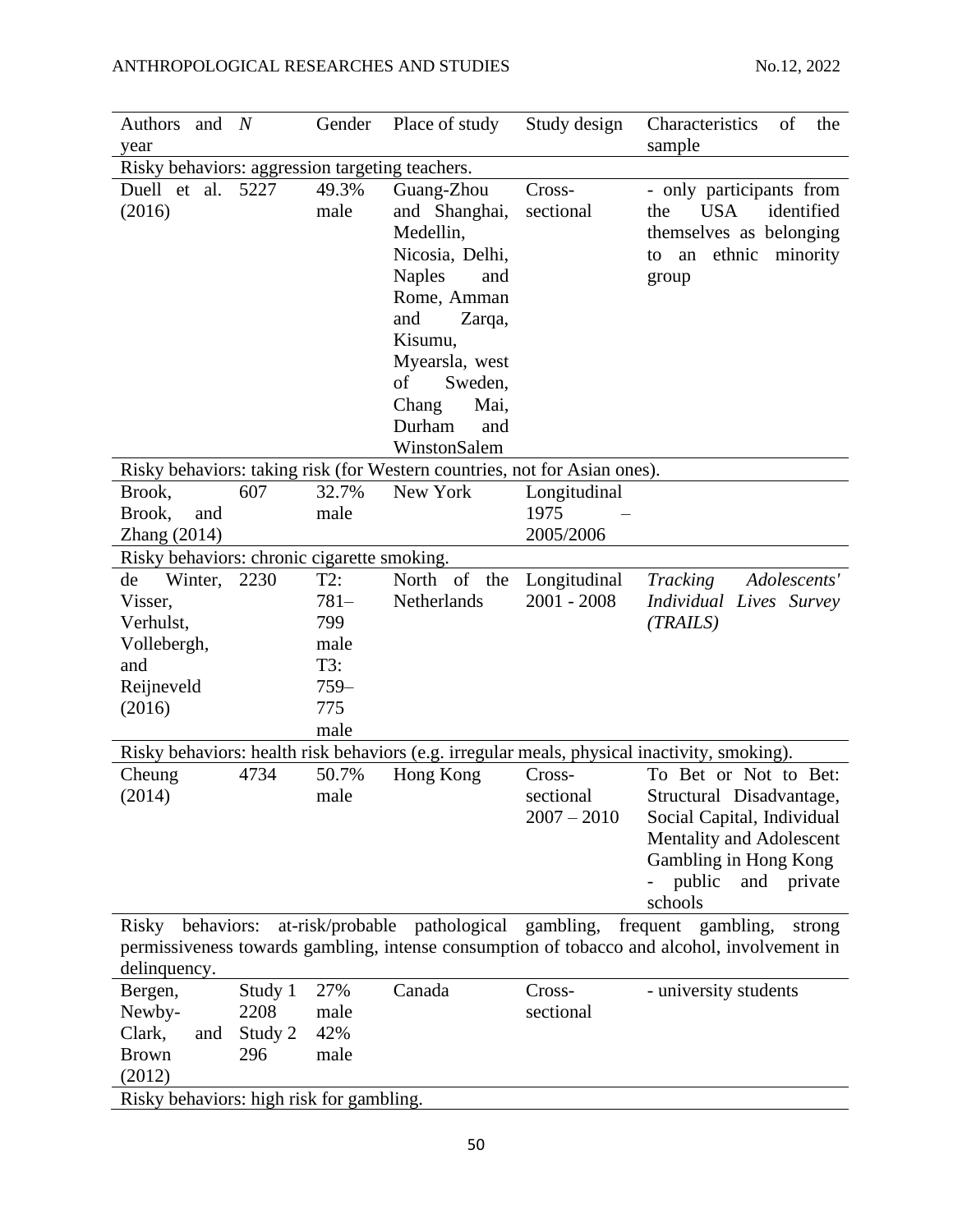| Authors and                                       | N    | Gender  | Place of study                                           | Study design  | Characteristics<br>of<br>the                                                                  |
|---------------------------------------------------|------|---------|----------------------------------------------------------|---------------|-----------------------------------------------------------------------------------------------|
| year                                              |      |         |                                                          |               | sample                                                                                        |
| Moilanen                                          | 274  | 39.8%   | <b>SUA</b>                                               | Cross-        | - Internet survey                                                                             |
| Manuel<br>and                                     |      | male    |                                                          | sectional     | - never married                                                                               |
| (2018)                                            |      |         |                                                          | 2013-2014     |                                                                                               |
|                                                   |      |         | Risky behaviors: substance use, low level of condom use. |               |                                                                                               |
| Hooker,                                           | 27   | 13 male |                                                          | Longitudinal  | 11<br>couples<br>and $5$<br>$\overline{\phantom{0}}$                                          |
| Gyurak,                                           |      |         |                                                          |               | participants<br>whose                                                                         |
| Verosky,                                          |      |         |                                                          |               | partners have not been<br>fMRI scanned                                                        |
| Miyakawa,<br>Ayduk<br>and                         |      |         |                                                          |               |                                                                                               |
| (2010)                                            |      |         |                                                          |               |                                                                                               |
|                                                   |      |         |                                                          |               | Risky behaviors: substance use the next day after the onset of an interpersonal conflict.     |
| Nivette et al. 737                                |      | 51%     | Zurich                                                   | Longitudinal  | $z$ -proso                                                                                    |
| (2021)                                            |      | male    |                                                          | $2004 - 2020$ | - people assessed at 20                                                                       |
|                                                   |      |         |                                                          |               | years were invited to this                                                                    |
|                                                   |      |         |                                                          |               | study at 22 years                                                                             |
|                                                   |      |         |                                                          |               | Risky behaviors: non-compliance with public health measures aimed at reducing the spread of   |
| COVID-19.                                         |      |         |                                                          |               |                                                                                               |
| <b>Rising</b><br>and                              | 179  | 17.3%   | <b>SUA</b>                                               | Cross-        | - university students                                                                         |
| Bol (2017)                                        |      | male    |                                                          | sectional     |                                                                                               |
| Risky behaviors: selection of high-calorie foods. |      |         |                                                          |               |                                                                                               |
| Cheetham et 107                                   |      |         | 58 male Melbourne                                        | Longitudinal  | The ORYGEN Adolescent                                                                         |
| al. (2017)                                        |      |         |                                                          |               | Development Study                                                                             |
|                                                   |      |         |                                                          |               | - pupils                                                                                      |
|                                                   |      |         |                                                          |               | at $T3$ , 24 of<br>the                                                                        |
|                                                   |      |         |                                                          |               | participants received a                                                                       |
|                                                   |      |         |                                                          |               | diagnosis of substance                                                                        |
|                                                   |      |         |                                                          |               | use disorder                                                                                  |
| Risky behaviors: substance use disorder.          |      |         |                                                          |               |                                                                                               |
| Davis et al.                                      | 1354 | 86.4%   | Philadelphia                                             | Longitudinal  | <b>The</b><br>Pathways<br>to                                                                  |
| (2018)                                            |      | male    | and Phoenix                                              | 7 years       | Desistance Study                                                                              |
|                                                   |      |         |                                                          |               | - juvenile offenders                                                                          |
|                                                   |      |         |                                                          |               | classes<br>three<br>οf                                                                        |
|                                                   |      |         |                                                          |               | victimization:<br>poly-                                                                       |
|                                                   |      |         |                                                          |               | victimized,<br>indirectly                                                                     |
|                                                   |      |         |                                                          |               | victimized,<br>and<br>lowly                                                                   |
|                                                   |      |         |                                                          |               | victimized                                                                                    |
| were observers of violence).                      |      |         |                                                          |               | Risky behaviors: binge drinking (only for the class of indirect victims, made up of those who |
| Chang et al. 469                                  |      | 138     | Southeast USA                                            | Cross-        | - college students                                                                            |
| (2018)                                            |      | male    |                                                          | sectional     | - 84.9% white                                                                                 |
| Risky behaviors: suicidal behaviors.              |      |         |                                                          |               |                                                                                               |
| Jiang and Shi 601                                 |      | 282     | Yantai                                                   | Cross-        | - college students                                                                            |
| (2016)                                            |      | male    |                                                          | sectional     |                                                                                               |
|                                                   |      |         |                                                          | $2015 - 1016$ |                                                                                               |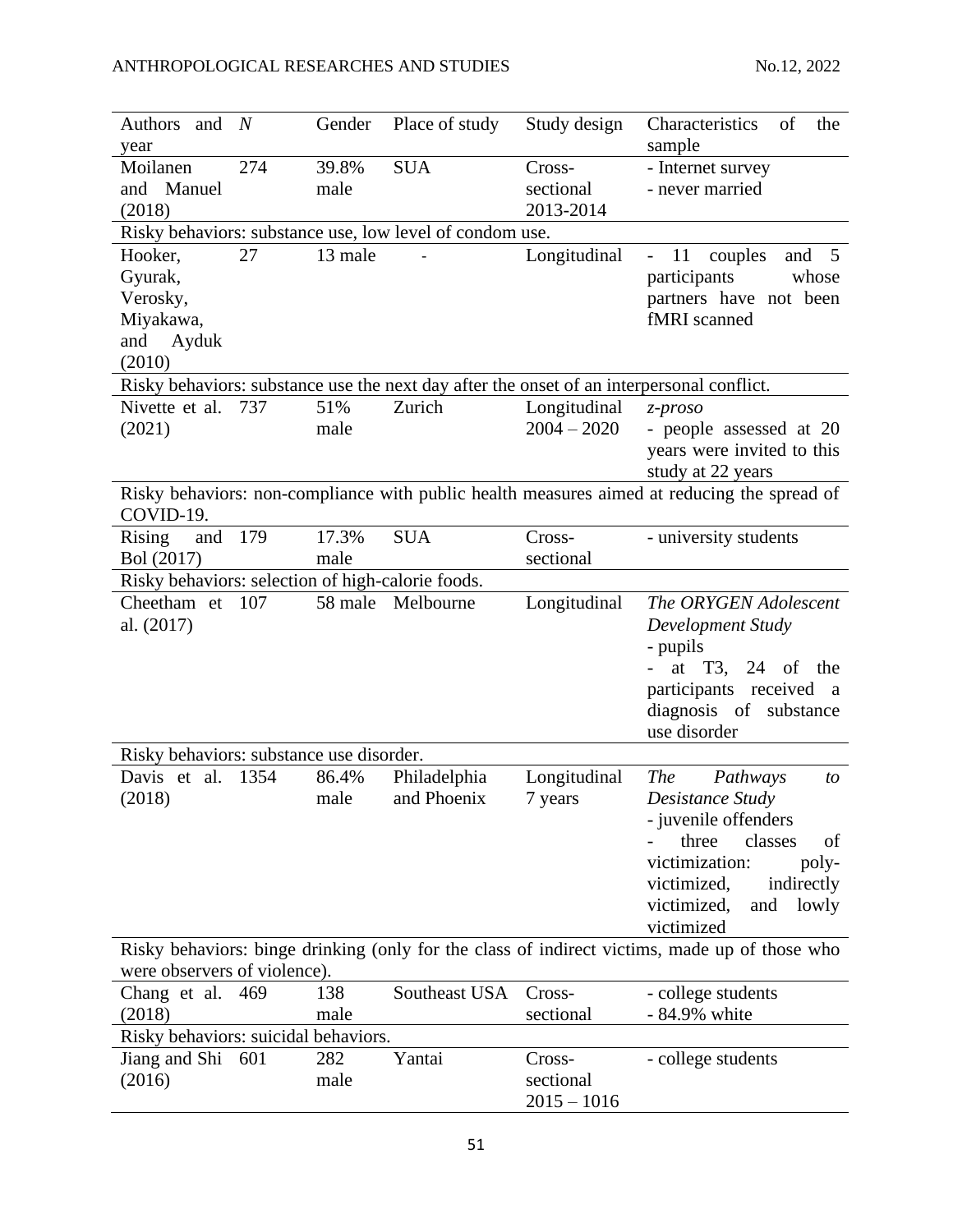| Authors and N                                     |         | Gender | Place of study                                                              | Study design  | Characteristics<br>of<br>the                                                                       |
|---------------------------------------------------|---------|--------|-----------------------------------------------------------------------------|---------------|----------------------------------------------------------------------------------------------------|
| year                                              |         |        |                                                                             |               | sample                                                                                             |
|                                                   |         |        |                                                                             |               | Risky behaviors: compulsive buying, problematic Internet use, problematic mobile phone use.        |
| Innamorati                                        | 6363    | 48%    | Italy                                                                       | Cross-        | Self-Report Delinquency                                                                            |
| and Maniglio                                      |         | male   |                                                                             | sectional     | study (ISRD-2)                                                                                     |
| (2015)                                            |         |        |                                                                             |               | - students from 15 Italian                                                                         |
|                                                   |         |        |                                                                             |               | cities and towns                                                                                   |
|                                                   |         |        | Risky behaviors: alcohol use and abuse (recently).                          |               |                                                                                                    |
| and<br>Tillyer                                    | 11070   | 49%    | <b>USA</b>                                                                  | Longitudinal  | <b>The</b><br><b>National</b>                                                                      |
| Tillyer                                           |         | male   |                                                                             | $1994 - 1996$ | <b>Study</b><br>Longitudinal<br>of                                                                 |
| (2016)                                            |         |        |                                                                             |               | Adolescent<br>Adult<br>to<br>Health                                                                |
|                                                   |         |        |                                                                             |               | - seventh to ninth grade                                                                           |
|                                                   |         |        |                                                                             |               | students from 80 high                                                                              |
|                                                   |         |        |                                                                             |               | schools and 52 secondary                                                                           |
|                                                   |         |        |                                                                             |               | schools                                                                                            |
| Risky behaviors: history of violence as a victim. |         |        |                                                                             |               |                                                                                                    |
| Hernandez                                         | 176     | 100%   | <b>USA</b>                                                                  | Cross-        | - university students                                                                              |
| and                                               |         | male   |                                                                             | sectional     |                                                                                                    |
| Diclemente                                        |         |        |                                                                             |               |                                                                                                    |
| (1992)                                            |         |        |                                                                             |               |                                                                                                    |
|                                                   |         |        |                                                                             |               | Risky behaviors: sexual intercourse without a condom, consumption of alcoholic beverages, more     |
| sexual partners.                                  |         |        |                                                                             |               |                                                                                                    |
| Baker,                                            | 113     | 50%    | <b>USA</b>                                                                  | Longitudinal  | - Heterosexual                                                                                     |
| Klipfel, and                                      | couples | male   |                                                                             |               | - 88% Caucasian                                                                                    |
| van Dulmen                                        |         |        |                                                                             |               | - 52% had been dating for                                                                          |
| (2018)                                            |         |        |                                                                             |               | over a year                                                                                        |
| Lindgren<br>et                                    | 300     | 136    | Risky behaviors: committing emotional and verbal aggression.                | Cross-        |                                                                                                    |
| al. (2014)                                        |         | male   |                                                                             | sectional     | - undergraduates<br>- 57% white                                                                    |
|                                                   |         |        | Risky behaviors: higher alcohol consumption, more alcohol-related problems. |               |                                                                                                    |
| Otten,                                            | 428     | About  | Netherlands                                                                 | Longitudinal, | The Family and Health                                                                              |
| Barker,                                           |         | 50%    |                                                                             | five waves    | <b>Study</b>                                                                                       |
| Maughan,                                          |         | male   |                                                                             |               |                                                                                                    |
| Arseneault,                                       |         |        |                                                                             |               |                                                                                                    |
| Engels<br>and                                     |         |        |                                                                             |               |                                                                                                    |
| (2010)                                            |         |        |                                                                             |               |                                                                                                    |
|                                                   |         |        | Risky behaviors: following a pathway of high cannabis use.                  |               |                                                                                                    |
| al.<br>Fine<br>et                                 | 930     | 100%   | Philadelphia,                                                               | Longitudinal  | The Crossroads Study                                                                               |
| (2016)                                            |         | male   | Jefferson                                                                   |               | - juvenile offenders                                                                               |
|                                                   |         |        | Parish, Orange                                                              |               | - ethnic diversity                                                                                 |
|                                                   |         |        | County                                                                      |               |                                                                                                    |
|                                                   |         |        |                                                                             |               | Risky behaviors: short-term offences, long-term offences, a greater variety of long-term offences. |
| Quinn<br>and                                      | 1136    | 34%    | Texas                                                                       | Longitudinal  | members<br>of<br>the                                                                               |
|                                                   |         |        |                                                                             |               |                                                                                                    |
| Fromme                                            |         | male   |                                                                             |               | University of Texas at                                                                             |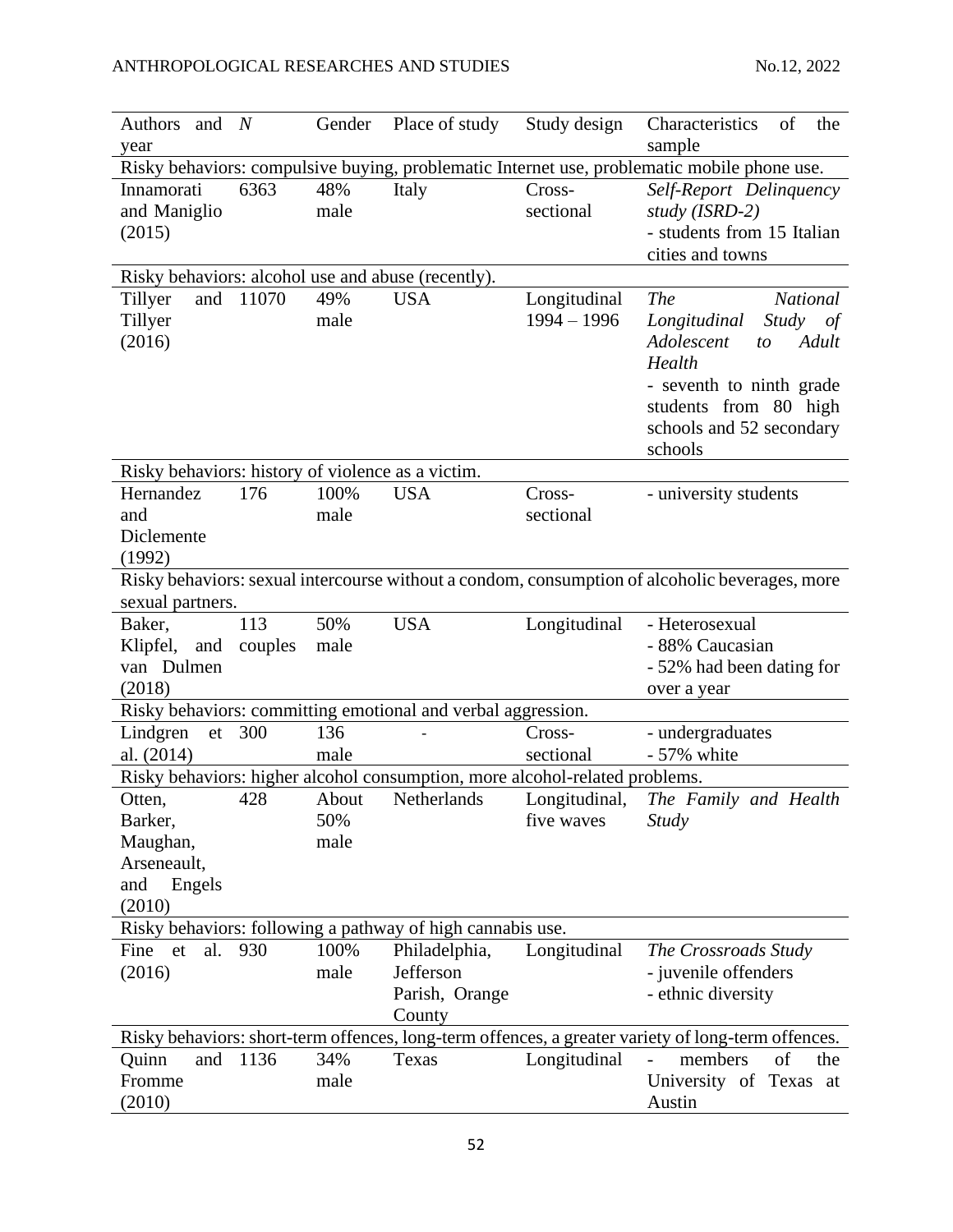| Authors<br>and $N$                           |         | Gender  | Place of study                                                                   | Study design | Characteristics<br>of<br>the                                                                     |
|----------------------------------------------|---------|---------|----------------------------------------------------------------------------------|--------------|--------------------------------------------------------------------------------------------------|
| year                                         |         |         |                                                                                  |              | sample                                                                                           |
|                                              |         |         | Risky behaviors: heavy episodic drinking, alcohol problems, unprotected sex.     |              |                                                                                                  |
| Finkel et al.                                | Study 2 | Study 4 | Study 2                                                                          | Study 2      | Study 4                                                                                          |
| (2009)                                       | 936     | 50%     | North Carolina                                                                   | Longitudinal | -33 romantic heterosexual                                                                        |
|                                              | Study 4 | male    |                                                                                  | Study 4      | couples, undergraduates                                                                          |
|                                              | 66      |         |                                                                                  | Experimental |                                                                                                  |
|                                              |         |         |                                                                                  |              | Risky behaviors: committing more acts of violence between intimate partners (Study 2),           |
|                                              |         |         |                                                                                  |              | participants whose self-regulating resources have been exhausted in an experimental context have |
|                                              |         |         | responded more violently to the partner's challenge (Study 4).                   |              |                                                                                                  |
| Moilanen                                     | 287     | 38%     | <b>USA</b>                                                                       | Cross-       | - unmarried heterosexual                                                                         |
| (2015)                                       |         | male    |                                                                                  | sectional    | participants                                                                                     |
|                                              |         |         |                                                                                  |              | 87%<br>European                                                                                  |
|                                              |         |         |                                                                                  |              | American                                                                                         |
|                                              |         |         |                                                                                  |              | 81%<br>psychology                                                                                |
|                                              |         |         |                                                                                  |              | students                                                                                         |
|                                              |         |         |                                                                                  |              | Risky behaviors: early initiation into oral sex and coitus, more lifetime coital partners, low   |
|                                              |         |         |                                                                                  |              | probability of using contraception in the last sexual intercourse (low level of long-term self-  |
| control).                                    |         |         |                                                                                  |              |                                                                                                  |
| Meldrum<br>et                                | 825     | 50%     | <b>USA</b>                                                                       | Longitudinal | <b>National</b><br><i>Institute</i><br>$\sigma f$                                                |
| al. (2015)                                   |         | male    |                                                                                  | 1991-2007    | Child Health and Human                                                                           |
|                                              |         |         |                                                                                  |              | Development's Study of                                                                           |
|                                              |         |         |                                                                                  |              | Early Child Care and<br>Youth                                                                    |
|                                              |         |         |                                                                                  |              | Development<br>(SECCYD)                                                                          |
|                                              |         |         |                                                                                  |              | - 59% of families with                                                                           |
|                                              |         |         |                                                                                  |              | two parents                                                                                      |
| Risky behaviors: involvement in delinquency. |         |         |                                                                                  |              |                                                                                                  |
| Sussman<br>et                                | 3356    | 45.29%  | Southern                                                                         | Cross-       | $-9th$ grade students                                                                            |
| al. (2016)                                   |         | male    | California                                                                       | sectional    | - 45% Hispanic                                                                                   |
|                                              |         |         | Risky behaviors: tobacco use, use of other drugs (social self-control).          |              |                                                                                                  |
| Kogan et al.                                 | 315     | 100%    | Georgia                                                                          | Longitudinal | - African American                                                                               |
| (2013)                                       |         | male    |                                                                                  |              | - pupils in public schools                                                                       |
|                                              |         |         |                                                                                  |              | - rural areas                                                                                    |
|                                              |         |         | Risky behaviors: unconventional trajectories of sexual partners (more partners). |              |                                                                                                  |
| Gover et al. 2987                            |         | 39.5%   | South<br>Korea                                                                   | Cross-       | - undergraduates                                                                                 |
| (2011)                                       |         | male    | and USA                                                                          | sectional    | - 1399 participants from                                                                         |
|                                              |         |         |                                                                                  |              | Korea (34% male) and                                                                             |
|                                              |         |         |                                                                                  |              | 1588 participants from                                                                           |
|                                              |         |         |                                                                                  |              | USA $(45\%$ male)                                                                                |
|                                              |         |         |                                                                                  |              | - response rate: 96.5%                                                                           |
|                                              |         |         |                                                                                  |              | Korea, 99% USA                                                                                   |
|                                              |         |         |                                                                                  |              | Risky behaviors: psychological relationship violence, physical relationship violence (aggressor  |
| $+$ victim).                                 |         |         |                                                                                  |              |                                                                                                  |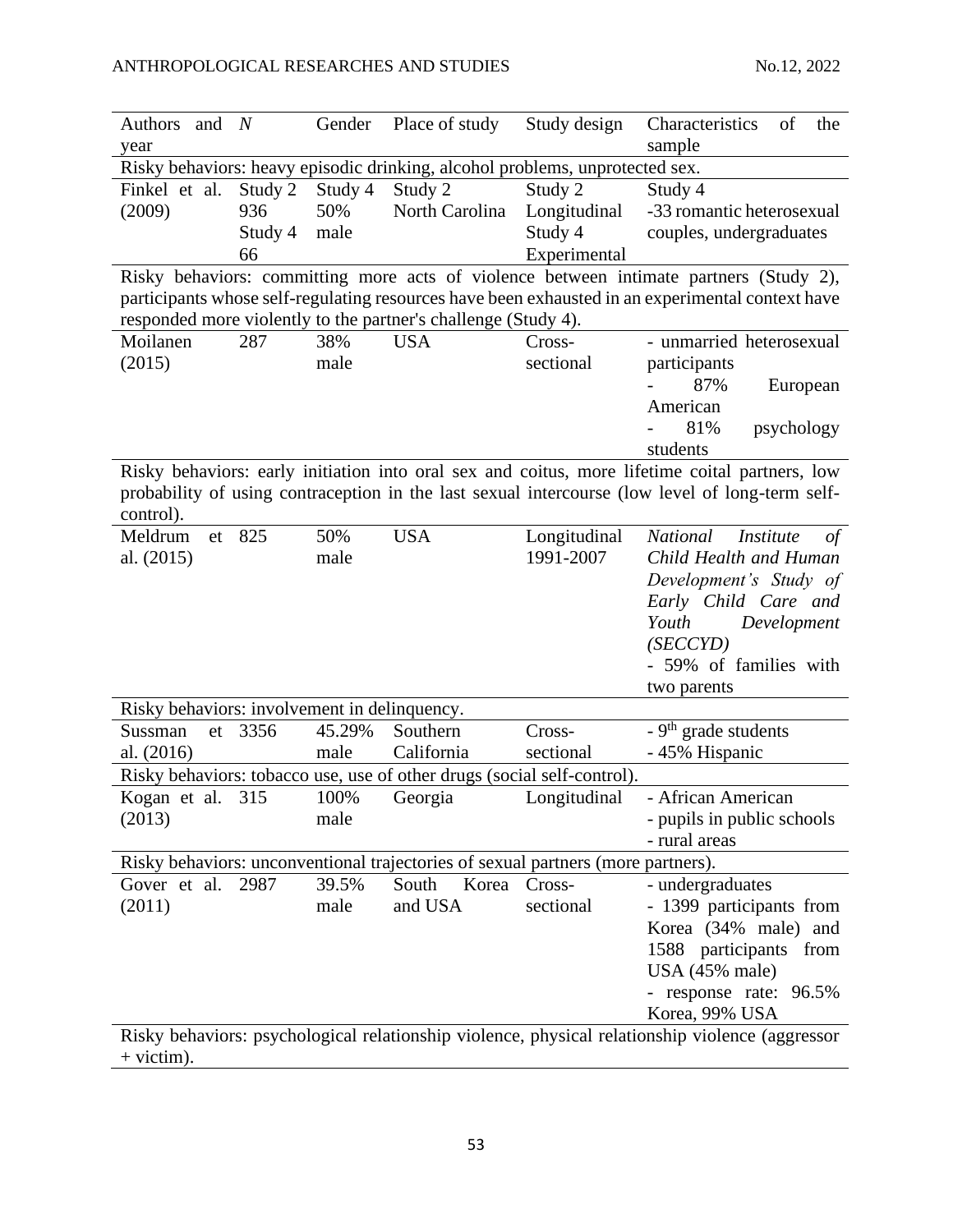| <b>Authors</b><br>and                        | $\overline{N}$ | Gender | Place of study                                    | Study design  | Characteristics<br>of<br>the                                                                    |
|----------------------------------------------|----------------|--------|---------------------------------------------------|---------------|-------------------------------------------------------------------------------------------------|
| year                                         |                |        |                                                   |               | sample                                                                                          |
| <b>Novak</b><br>and                          | 25186          | About  | Kentucky                                          | Cross-        | secondary and high                                                                              |
| Clayton                                      |                | 50%    |                                                   | sectional     | school students from 38                                                                         |
| (2001)                                       |                | male   |                                                   |               | public schools                                                                                  |
| smoking.                                     |                |        |                                                   |               | Risky behaviors: initiation of experimental smoking, transition to advanced stages of cigarette |
| <b>Boutwell</b><br>et                        | 3502           |        | <b>USA</b>                                        | Longitudinal, | <i>National</i><br>Longitudinal                                                                 |
| al. $(2013)$                                 | 2728           |        |                                                   | data          | Adolescent<br>Study<br>$\sigma f$                                                               |
|                                              | individ        |        |                                                   | collection    | Health (Add Health)                                                                             |
|                                              | ual            |        |                                                   | since 1994    | 289<br>pairs<br>of                                                                              |
|                                              | twins          |        |                                                   |               | monozygotic twins                                                                               |
|                                              |                |        |                                                   |               | - 450 pairs of diszygotic                                                                       |
|                                              |                |        |                                                   |               | twins                                                                                           |
| Risky behaviors: history of victim of crime. |                |        |                                                   |               |                                                                                                 |
| Hankonen,                                    | 854<br>at      | 100%   | Finland                                           | Longitudinal  | - military recruits                                                                             |
| Kinnunen,                                    | T <sub>1</sub> | male   |                                                   |               |                                                                                                 |
| Absetz,<br>and                               | 679<br>at      |        |                                                   |               |                                                                                                 |
| Jallinoja                                    | T2             |        |                                                   |               |                                                                                                 |
| (2014)                                       |                |        |                                                   |               |                                                                                                 |
|                                              |                |        | Risky behaviors: higher consumption of fast food. |               |                                                                                                 |

### **Acknowledgments**

This study is part of the doctoral research project entitled "Adolescents and Youth in Educational and Detention Centers: Personality Dimensions and Psychological Factors", PhD. Student Flavia-Elena Ciurbea, coordinated by PhD. Cornelia Rada, at the School of Advanced Studies of the Romanian Academy, "Constantin Rădulescu-Motru" Institute of Philosophy and Psychology, Department of Psychology, Romanian Academy, Bucharest, Romania.

A summary of this paper was presented at the online international conference: *Individual, family, society - contemporary challenges, fourth edition, 6 to 7 october 2021,* Bucharest, Romania and published in the journal *Studii şi Cercetări de Antropologie*, No. 7/2021.

### **References**

- 1. Allemand, M., Job, V., & Mroczek, D. K. (2019). Self-Control Development in Adolescence Predicts Love and Work in Adulthood. *Journal of Personality and Social Psychology, 117*(3), 621–634. [https://doi.org/10.1037/pspp0000229](https://content.apa.org/doi/10.1037/pspp0000229)
- 2. Asselmann, E., Wittchen, H.-U., Lieb, R., Höfler, M., & Beesdo-Baum, K. (2016). Does low coping efficacy mediate the association between negative life events and incident psychopathology? A prospective-longitudinal community study among adolescents and young adults. *Epidemiology and Psychiatric Sciences*, *25*(2), 171-180. DOI: 10.1017/S204579601500013X
- 3. Baciu, A. B. (2020). Medical and social consequences of digital addiction. *Proceedings of the Romanian Academy*, Series B, *22*(3), 141–147, Edit. Academiei Române, ISSN: 1454-8267.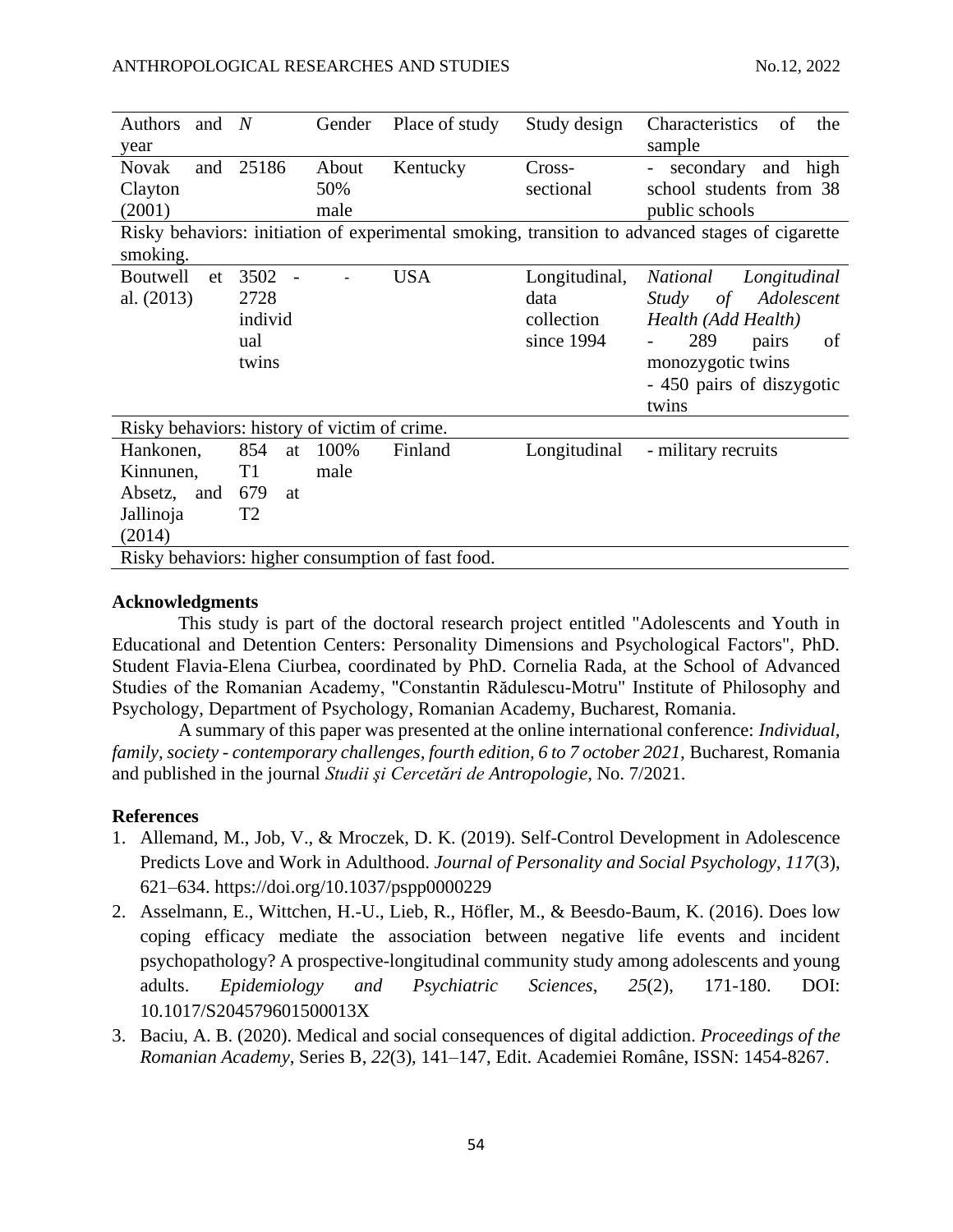- 4. Baciu, A. (2019). Aspects regarding the influence of the family and the social peer group on drug use in a lot of pupils and students from Bucharest. *Anthropological Researches and Studies, 9,* 153-160. http://doi.org/10.26758/9.1.15
- 5. Baker, E. A., Klipfel, K. M., & van Dulmen, M. H. M. (2018). Self-Control and Emotional and Verbal Aggression in Dating Relationships: A Dyadic Understanding. *Journal of Interpersonal Violence*, *33*(22), 3551-3571. DOI: 10.1177/0886260516636067
- 6. Baumeister, R. F., & Tierney, J. (2011). *Willpower: Rediscovering the Greatest Human Strength*. Retrieved December 30, 2020 from [https://www.researchgate.net/publication/318851043\\_Willpower\\_Choice\\_and\\_Self-Control](https://www.researchgate.net/publication/318851043_Willpower_Choice_and_Self-Control)
- 7. Beckmann, L., Bergmann, M. C., Schneegans, T., & Baier, D. (2019). Importation and deprivation factors influencing teacher‐targeted aggression among secondary school students in Germany: A multilevel analysis. *Aggressive Behavior*, *45*(3), 337-347. DOI: 10.1002/ab.21823
- 8. Bergen, A. E., Newby-Clark, I. R., & Brown, A. (2012). Low Trait Self-Control in Problem Gamblers: Evidence from Self-Report and Behavioral Measures. *Journal of Gambling Studies*, *28*(4), 637-648. DOI: 10.1007/s10899-011-9274-9
- 9. Boutwell, B. B., Franklin, C. A., Barnes, J. C., Tamplin, A. K., Beaver, K. M., & Petkovsek, M. (2013). Unraveling the covariation of low self-control and victimization: a behavior genetic approach. *Journal of Adolescence*, *36*(4), 657-666. DOI: 10.1016/j.adolescence.2013.04.001
- 10. Brook, D. W., Brook, J. S., & Zhang, C. (2014). Joint trajectories of smoking and depressive mood: associations with later low perceived self-control and low well-being. *Journal of Addictive Diseases*, *33*(1), 53-64. DOI: 10.1080/10550887.2014.882717
- 11. Brook, J. S., Zhang, C., & Brook, D. W. (2011). Developmental Trajectories of Marijuana Use From Adolescence to Adulthood. *Archives of Pediatrics & Adolescent Medicine*, *165*(1), 55- 60. DOI: 10.1001/archpediatrics.2010.248
- 12. Burt, N. M., Boddy, L. E., & Bridgett, D. J. (2015). Contribution of temperament to eating disorder symptoms in emerging adulthood: Additive and interactive effects. *Eating Behaviors*, *18*, 30-35. DOI: 10.1016/j.eatbeh.2015.03.010
- 13. Casey, B. J., & Caudle, K. (2013). The Teenage Brain: Self-Control. *Current Directions in Psychological Science*, *22*(2), 82-87. doi: [10.1177/0963721413480170](https://dx.doi.org/10.1177%2F0963721413480170)
- 14. Chang, E. C., Lucas, A. G., Chang, O. D., Duan, T., Zhou, Z., Yang, J. Z., ... Hirsch, J. K. (2018). Presence of trauma and suicide risk: Personal control as a moderator. *Death Studies*, *42*(8), 529-533. DOI: 10.1080/07481187.2017.1411991
- 15. Chapple, C. L., & Hope, T. L. (2003). An Analysis of the Self-Control and Criminal Versatility of Gang and Dating Violence Offenders. *Violence and Victims*, *18*(6), 671-690. DOI: 10.1891/vivi.2003.18.6.671
- 16. Cheetham, A., Allen, N. B., Whittle, S., Simmons, J., Yücel, M., & Lubman, D. I. (2017). Orbitofrontal Cortex Volume and Effortful Control as Prospective Risk Factors for Substance Use Disorder in Adolescence. *European Addiction Research*, *23*(1), 37-44. DOI: 10.1159/000452159
- 17. Cheung, N. W. T. (2014). Low Self-Control and Co-occurrence of Gambling with Substance Use and Delinquency Among Chinese Adolescents. *Journal of Gambling Studies*, *30*(1), 105- 124. DOI: 10.1007/s10899-012-9351-8
- 18. Cho, M. (2019). A prospective, longitudinal cohort study: The impact of child maltreatment on delinquency among South Korean youth in middle and high school. *Child Abuse & Neglect*, *88*, 235-245. DOI: 10.1016/j.chiabu.2018.11.021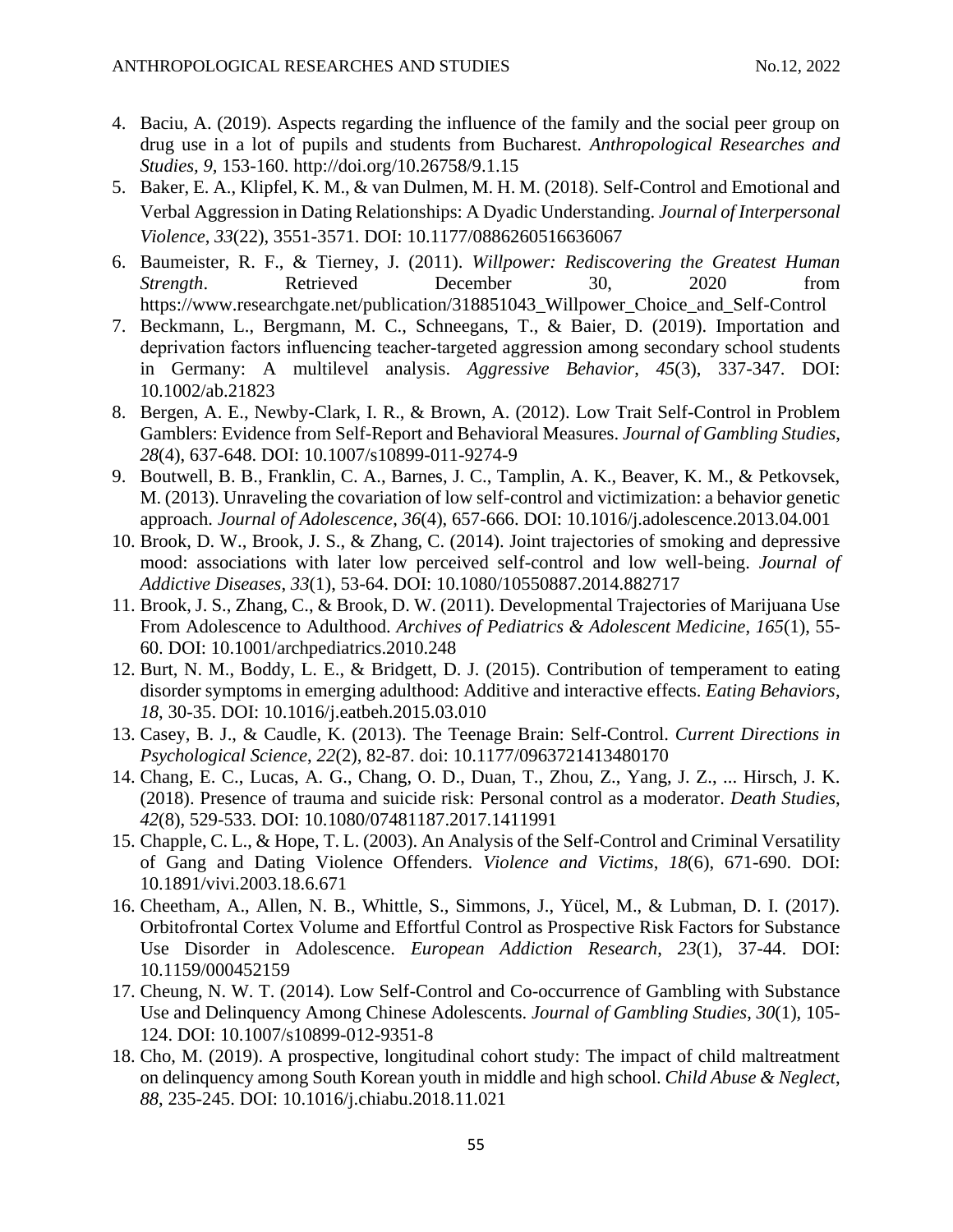- 19. Clark, D. A., Dannellan, M. B. Robins, R. W., & Conger, R. D. (2015). Early adolescent temperament, parental monitoring, and substance use in Mexican-origin adolescents. *Journal of Adolescence*, *41*, 121-130. DOI: 10.1016/j.adolescence.2015.02.010
- 20. Conner, B. T., Stein, J. A., & Longshore, D. (2009). Examining Self-Control as a Multidimensional Predictor of Crime and Drug Use in Adolescents with Criminal Histories. *Journal of Behavioral Health Services & Research*, *36*(2), 137-149. DOI: 10.1007/s11414- 008-9121-7
- 21. Connor, D. F., Newcorn, J. H., Saylor, K. E., Amann, B. H., Scahill, L., Robb, A. S., ... Buitelaar, J. K. (2019). Maladaptive Aggression: With a Focus on Impulsive Aggression in Children and Adolescents. *Journal of Child and Adolescent Psychopharmacology*, *29*(8), 576- 591.<https://doi.org/10.1089/cap.2019.0039>
- 22. Crandall, A., Magnusson, B. M., Novilla, M. L. B., Novilla, L. K. B., & Dyer, W. J. (2017). Family Financial Stress and Adolescent Sexual Risk-Taking: The Role of Self-Regulation. *Journal of Youth and Adolescence*, *46*(1), 45-62. DOI: 10.1007/s10964-016-0543-x
- 23. Davis, J. P., Dumas, T. M., Berey, B., Merrin, G. J., Tan, K., & Madden, D. R. (2018). Polyvictimization and trajectories of binge drinking from adolescence to young adulthood among serious juvenile offenders. *Drug and Alcohol Dependence*, *186*, 29-35. DOI: 10.1016/j.drugalcdep.2018.01.006
- 24. DeCamp, W. (2015). 3 Theories of Crime and Criminal Behavior and Their Implications for Security. In S. J. Davies, C. A. Hertig, & B. P. Gilbride (Eds.), *Security Supervision and Management: Theory and Practice of Asset Protection* (4th Ed.) (pp. 37-49). <https://doi.org/10.1016/B978-0-12-800113-4.00003-1>
- 25. de Winter, A. F., Visser, L., Verhulst, F. C., Vollebergh, W. A. M., & Reijneveld, S. A. (2016). Longitudinal patterns and predictors of multiple health risk behaviors 2 among adolescents: The TRAILS study. *Preventive Medicine*, *84*, 76-82. DOI: 10.1016/j.ypmed.2015.11.028
- 26. Dodge, K. A., Dishion, T. J., Lansford, J. E. (2006). Deviant Peer Influences in Intervention and Public Policy for Youth. *Social Policy Report*, *20*(1), 3-19. Retrieved August 26, 2021 from<https://eric.ed.gov/?id=ED521749>
- 27. Dörner, K., Plog, U., Teller, C., & Wendt, F. [1978] (2014). *Manual de psihiatrie socială și psihoterapie [Handbook of social psychiatry and psychotherapy]*. Bucharest: Editura Trei.
- 28. Duckworth, A. L. (2011). The significance of self-control. *Proceedings of the National Academy of Sciences of the United States of America*, *108*(7), 2639-2640. <https://doi.org/10.1073/pnas.1019725108>
- 29. Duell, N., Steinberg, L., Chein, J., Al-Hassan, S. M., Bacchini, D., Lei, C., ... Alampay, L. P. (2016). Interaction of Reward Seeking and Self-Regulation in the Prediction of Risk Taking: A Cross-National Test of the Dual Systems Model. *Developmental Psychology*, *52*(10), 1593- 1605. DOI: 10.1037/dev0000152
- 30. Eiden, R. D., Lessard, J., Colder, C. R., Livingston, J., Casey, M., & Leonard, K. E. (2016). Developmental Cascade Model for Adolescent Substance Use From Infancy to Late Adolescence. *Developmental Psychology*, *52*(10), 1619-1633. DOI: 10.1037/dev0000199
- 31. Ekman, P. [2003] (2019). *Emoții date pe față: cum să citim sentimentele de pe chipul uman [Emotions Revealed. Understanding Faces and Feelings]* (2nd Ed.) (M. Costea & S. Gherman, Trans.). Bucharest: Editura Trei.
- 32. Ellis, L., Hoskin, A., Hartley, R., Walsh, A., Widmayer, A., & Ratnasingam, M. (2015). General Theory versus ENA Theory: Comparing Their Predictive Accuracy and Scope.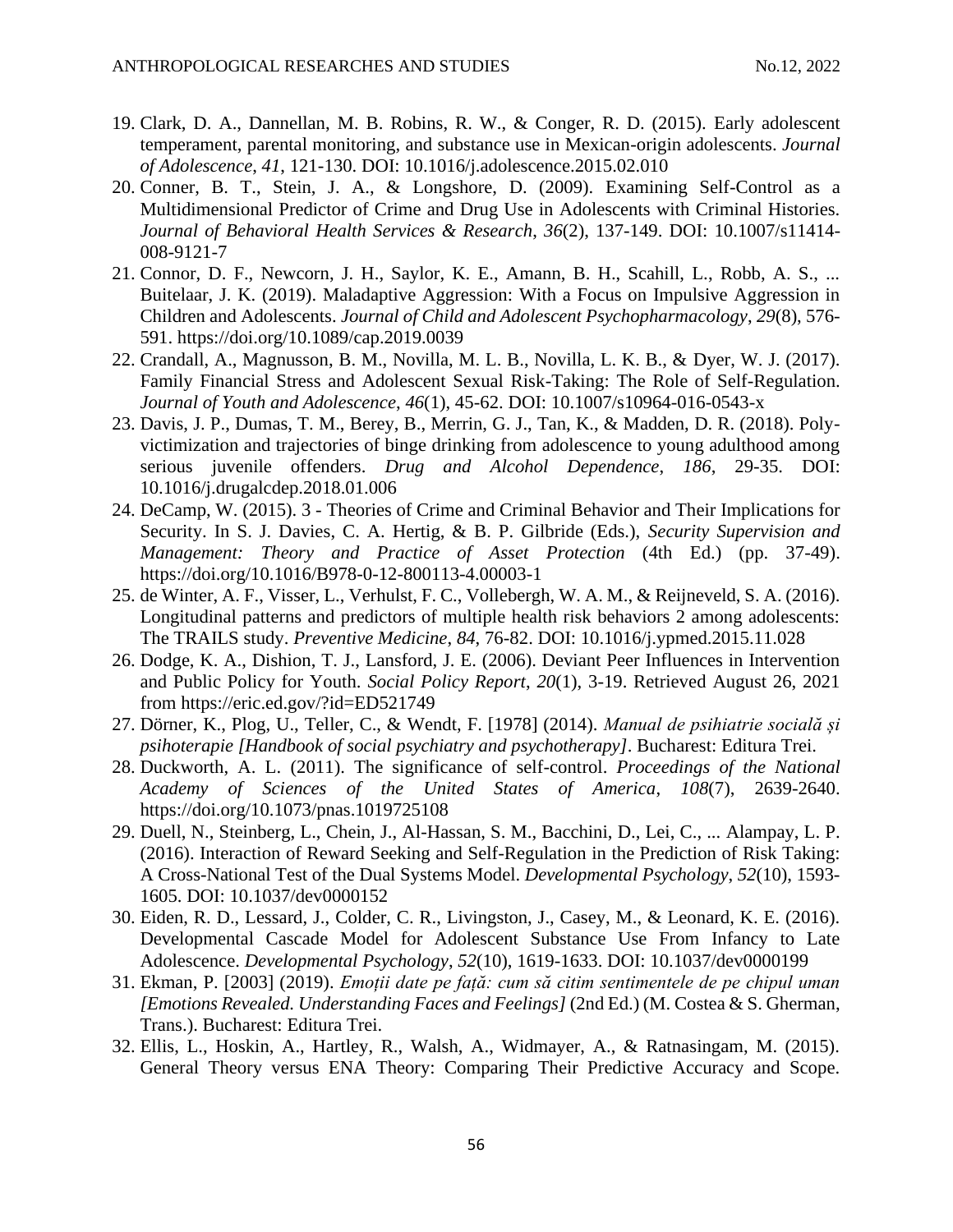*International Journal of Offender Therapy and Comparative Criminology*, *59*(13), 1429-1458. DOI: 10.1177/0306624X14543263

- 33. Esposito, C., Bacchini, D., Eisenberg, N., & Affuso, G. (2017). Effortful control, exposure to community violence, and aggressive behavior: Exploring cross-lagged relations in adolescence. *Aggressive Behavior*, *43*(6), 588-600. DOI: 10.1002/ab.21717
- 34. Eysenck, H., & Eysenck, M. [1981] (2001). *Descifrarea comportamentului uman [Mind Watching]*. Retrieved December 27, 2020 from [https://alingavreliuc.files.wordpress.com/2010/07/eysenck-eysenck-descifrarea](https://alingavreliuc.files.wordpress.com/2010/07/eysenck-eysenck-descifrarea-comportamentului-uman.pdf)[comportamentului-uman.pdf](https://alingavreliuc.files.wordpress.com/2010/07/eysenck-eysenck-descifrarea-comportamentului-uman.pdf)
- 35. Fine, A., Steinberg, L., Frick, P. J., & Cauffman, E. (2016). Self-Control Assessments and Implications for Predicting Adolescent Offending. *Journal of Youth and Adolescence*, *45*(4), 701-712. DOI: 10.1007/s10964-016-0425-2
- 36. Finkel, E. J., DeWall, C. N., Slotter, E. B., Oaten, M., & Foshee, V. A. (2009). Self-regulatory failure and intimate partner violence perpetration. *Journal of Personality and Social*, *97*(3), 483-499. DOI: 10.1037/a0015433
- 37. Fong, T. W. (2005). The Biopsychosocial Consequences of Pathological Gambling. *Psychiatry (Edgmont)*, *2*(3), 22-30. Retrieved August 25, 2021 from <https://www.ncbi.nlm.nih.gov/pmc/articles/PMC3004711/>
- 38. Fuster, J. M. (2002). Frontal lobe and cognitive development. *Journal of Neurocytology*, *31*(3- 5), 373-385. DOI: [10.1023/a:1024190429920](https://doi.org/10.1023/a:1024190429920)
- 39. Gover, A. R., Jennings, W. G., Tomsich, E. A., Park, M., & Rennison, C. M. (2011). The influence of childhood maltreatment and self-control on dating violence: a comparison of college students in the United States and South Korea. *Violence and Victims*, *26*(3), 296-318. DOI: 10.1891/0886-6708.26.3.296
- 40. Hankonen, N., Kinnunen, M., Absetz, P., & Jallinoja, P. (2014). Why do people high in selfcontrol eat more healthily? Social cognitions as mediators. *Annals of Behavioral Medicine*, *47*(2), 242-248. DOI: 10.1007/s12160-013-9535-1
- 41. Hernandez, J. T., & Diclemente, R. J. (1992). Self-control and ego identity development as predictors of unprotected sex in late adolescent males. *Journal of Adolescence*, *15*(4), 437-447. DOI: 10.1016/0140-1971(92)90073-e
- 42. Hofstede, G., Hofstede, G. J., & Minkov, M. (2010). *Cultures and Organizations: Software of*  the Mind. Intercultural Cooperation and Its Importance for Survival (3rd Ed.). Retrieved August 24, 2021 from [https://e](https://e-edu.nbu.bg/pluginfile.php/900222/mod_resource/content/1/G.Hofstede_G.J.Hofstede_M.Minkov%20-%20Cultures%20and%20Organizations%20-%20Software%20of%20the%20Mind%203rd_edition%202010.pdf)[edu.nbu.bg/pluginfile.php/900222/mod\\_resource/content/1/G.Hofstede\\_G.J.Hofstede\\_M.Min](https://e-edu.nbu.bg/pluginfile.php/900222/mod_resource/content/1/G.Hofstede_G.J.Hofstede_M.Minkov%20-%20Cultures%20and%20Organizations%20-%20Software%20of%20the%20Mind%203rd_edition%202010.pdf) [kov%20-%20Cultures%20and%20Organizations%20-](https://e-edu.nbu.bg/pluginfile.php/900222/mod_resource/content/1/G.Hofstede_G.J.Hofstede_M.Minkov%20-%20Cultures%20and%20Organizations%20-%20Software%20of%20the%20Mind%203rd_edition%202010.pdf) [%20Software%20of%20the%20Mind%203rd\\_edition%202010.pdf](https://e-edu.nbu.bg/pluginfile.php/900222/mod_resource/content/1/G.Hofstede_G.J.Hofstede_M.Minkov%20-%20Cultures%20and%20Organizations%20-%20Software%20of%20the%20Mind%203rd_edition%202010.pdf)
- 43. Hooker, C. I., Gyurak, A., Verosky, S. C., Miyakawa, A., & Ayduk, Ö. (2010). Neural Activity to a Partner's Facial Expression Predicts Self-Regulation After Conflict. *Biological Psychiatry*, *67*(5), 406-413. DOI: 10.1016/j.biopsych.2009.10.014
- 44. Huang, Y. H., Liu, H. C., Tsai, F. J., Sun F. J., Huang, K. Y., Chiu, Y. C., ... Liu, S. I. (2017). Correlation of impulsivity with selfharm and suicidal attempt: a community study of adolescents in Taiwan. *BMJ Open*, *7*(12), e017949. DOI: 10.1136/bmjopen-2017-017949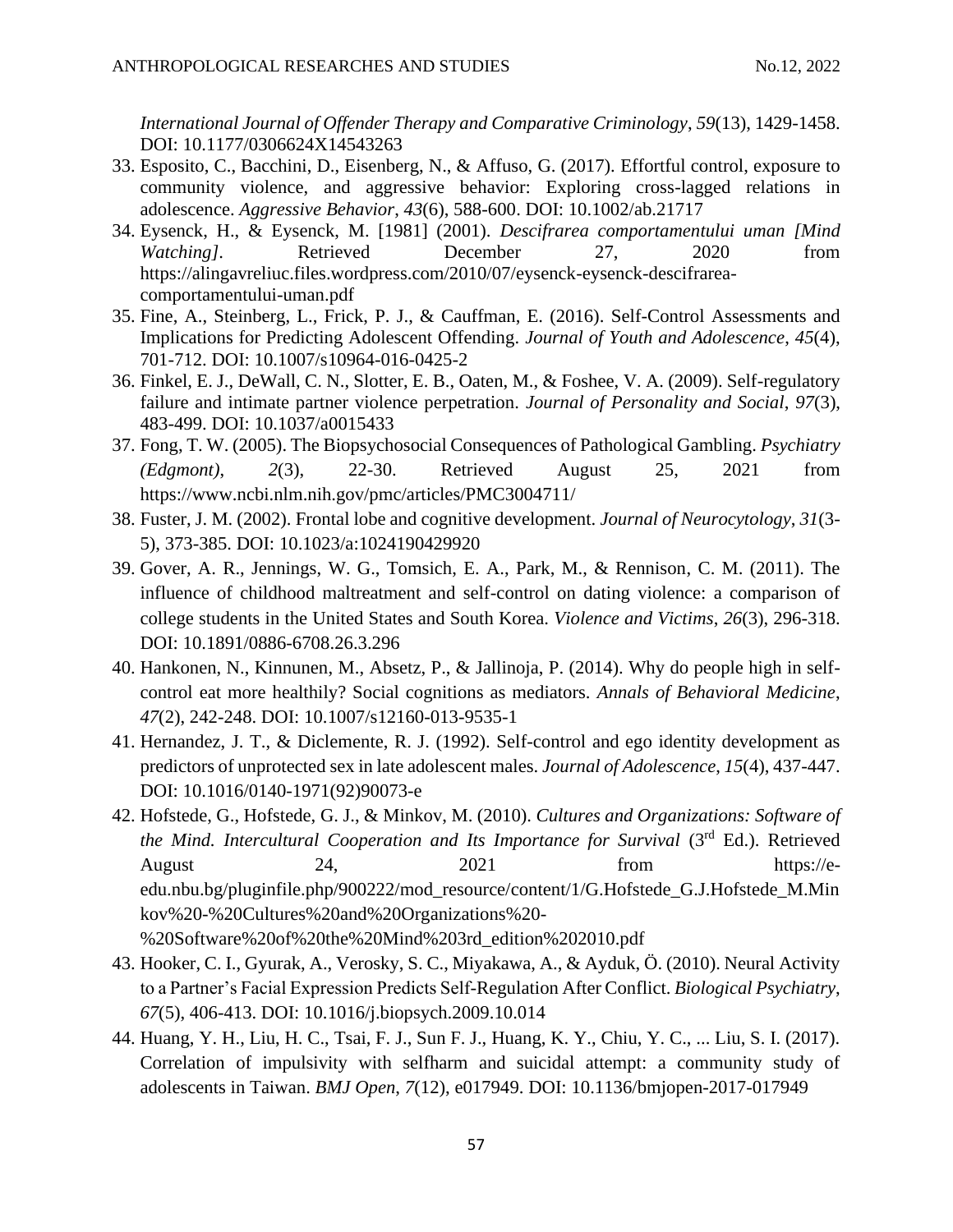- 45. Innamorati, M., & Maniglio, R. (2015). Psychosocial Correlates of Alcohol Use and Heavy Episodic Drinking Among Italian Adolescents: Data from the Second International Self-Reported Delinquency Study. *The American Journal on Addictions*, *24*(6), 507-514. DOI: 10.1111/ajad.12239
- 46. Jazaeri, S. A., & Habil, M. H. (2012). Reviewing Two Types of Addiction Pathological Gambling and Substance Use. *Indian Journal of Psychological Medicine*, *34*(1), 5–11. https://doi.org/10.4103/0253-7176.96147
- 47. Jennings, W. G., Higgins, G. E., Tewksbury, R., Gover, A. R., & Piquero, A. R. (2010). A Longitudinal Assessment of the Victim–Offender Overlap. *Journal of Interpersonal Violence*, *25*(12), 2147-2174. DOI: 10.1177/0886260509354888
- 48. Jiang, Z., & Shi, M. (2016). Prevalence and co-occurrence of compulsive buying, problematic Internet and mobile phone use in college students in Yantai, China: relevance of self-traits. *BMC Public Health*, *16*(1), 1211. DOI: 10.1186/s12889-016-3884-1
- 49. Kadzikowska-Wrzosek, R. (2018). Self-regulation and bedtime procrastination: The role of self-regulation skills and chronotype. *Personality and Individual Differences*, *128*, 10-15. <https://doi.org/10.1016/j.paid.2018.02.015>
- 50. Kahn, R. E., Holmes, C., Farley, J. P., & Kim-Spoon, J. (2015). Delay Discounting Mediates Parent–Adolescent Relationship Quality and Risky Sexual Behavior for Low Self-Control Adolescents. *Journal of Youth and Adolescence*, *44*(9), 1674-1687. DOI: 10.1007/s10964-015- 0332-y
- 51. Kim-Spoon, J., Falrey, J. P., Holmes, C. J., & Longo, G. S. (2014). Does Adolescents' Religiousness Moderate Links Between Harsh Parenting and Adolescent Substance Use? *Journal of Family Psychology*, *28*(6), 739-748. DOI: 10.1037/a0037178
- 52. Kogan, S. M., Yu, T., Brody, G. H., & Allen, K. A. (2013). The development of conventional sexual partner trajectories among african american male adolescents. *Archives of Sexual Behavior*, *42*(5), 825-834. DOI: 10.1007/s10508-012-0025-5
- 53. Kramer, M. S. (1988). Cross-Sectional Studies. In M. S. Kramer (Ed.), *Clinical Epidemiology and Biostatistics* (pp. 113-117). [https://doi.org/10.1007/978-3-642-61372-2\\_9](https://doi.org/10.1007/978-3-642-61372-2_9)
- 54. Kumar, R., Kumar, K., & Benegal, V. (2018). Cognitive and behavioural dispositions in offspring at high risk for alcoholism. *Asian Journal of Psychiatry*, *35*, 38-44. DOI: 10.1016/j.ajp.2018.05.006
- 55. Lindgren, K. P., Neighbors, C., Westgate, E., & Salemink, E. (2014). Self-Control and Implicit Drinking Identity as Predictors of Alcohol Consumption, Problems, and Cravings. *Journal of Studies on Alcohol and Drugs*, *75*(2), 290-298. DOI: 10.15288/jsad.2014.75.290
- 56. Liu, S. L., Oshri, A., & Duprey, E. B. (2020). Heart Rate Variability Reactivity Moderates the Indirect Link Between Child Maltreatment and Young Adult Alcohol Use Problems Via Depressive Symptoms. *The American Journal of Addictions*, *29*(2), 141-150. DOI: 10.1111/ajad.13004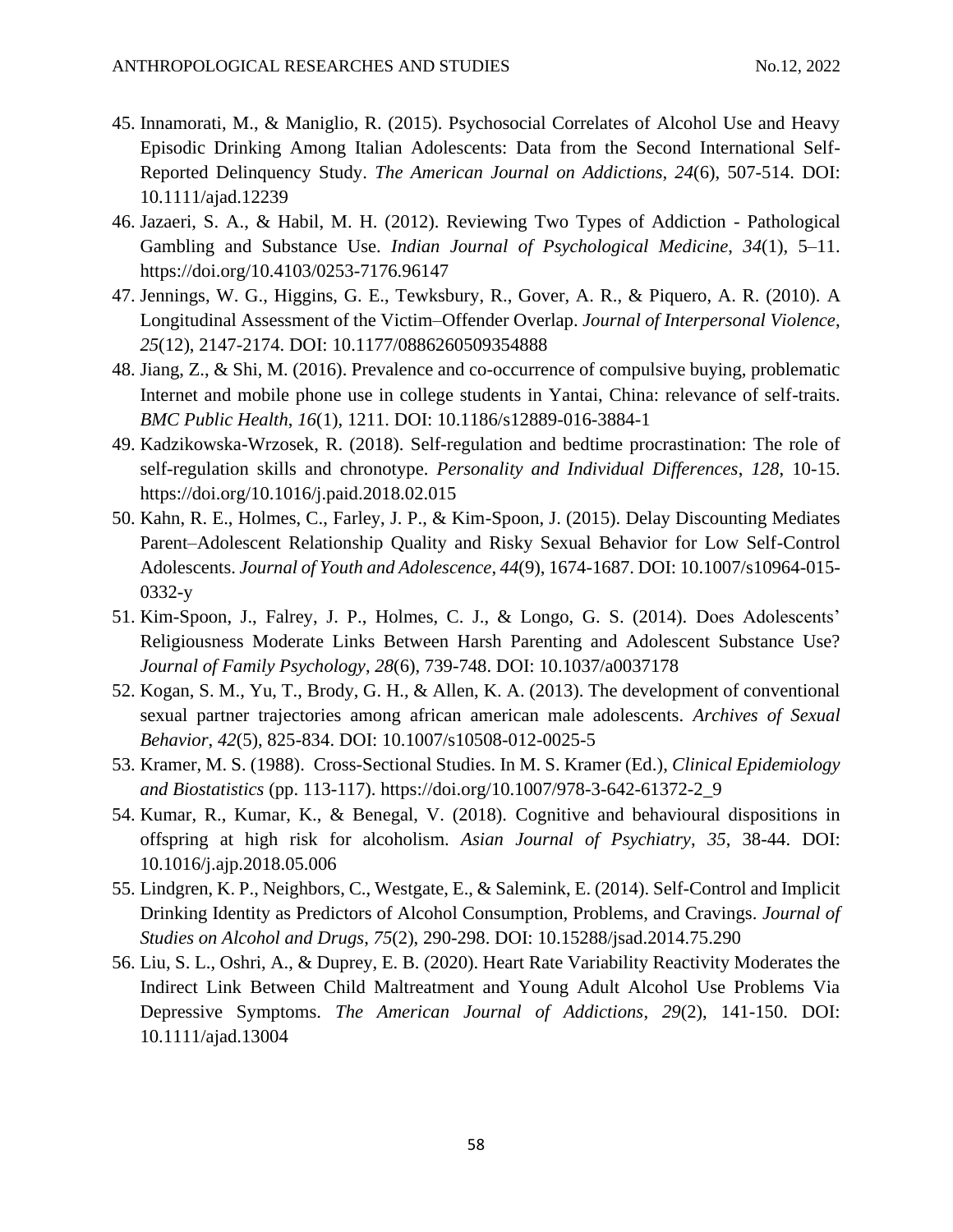- 57. Lopez-Vergara, H. I., Jackson, K. M., Meshesha, L. Z., & Metrik, J. (2019). Dysregulation as a correlate of cannabis use and problem use. *Addictive Behaviors*, *95*, 138-144. DOI: 10.1016/j.addbeh.2019.03.010
- 58. MacKellar, D. A., Valleroy, L. A., Hoffmann, J. P., Glebatis, D., LaLota, M., McFarland, W., ... Janssen, R. S. (2000). Gender differences in sexual behaviors and factors associated with nonuse of condoms among homeless and runaway youths. *AIDS Education and Prevention*, *12*(6), 477-491. Retrieved January 28, 2021 from <https://scholarsarchive.byu.edu/cgi/viewcontent.cgi?article=4910&context=facpub>
- 59. Marsh, I. (Ed.), Melville, G., Morgan, K., Norris, G., & Walkington, Z. (2006). *Theories of Crime*. Abingdon: Routledge.
- 60. Mason, W. A., Toumbourou, J. W., Herrenkohl, T. I., Hemphill, S. A., Catalano, R. F., & Patton, G. C. (2011). Early Age Alcohol Use and Later Alcohol Problems in Adolescents: Individual and Peer Mediators in a Bi-National Study. *Psychology of Addictive Behaviors*, *25*(4), 625-633. DOI: 10.1037/a0023320
- 61. McCrae, R. R., & Löckenhoff, C. E. (2010). Self-Regulation and the Five-Factor Model of Personality Traits. In R. H. Hoyle (Ed.), *Handbook of Personality and Self-Regulation* (pp. 145-168). Retrieved December 29, 2020 from https://is.muni.cz/el/1423/jaro2016/PSY221J161/um/Handbook of Personality and Self Re [gulation.pdf](https://is.muni.cz/el/1423/jaro2016/PSY221J161/um/Handbook_of_Personality_and_Self_Regulation.pdf)
- 62. McGonigal, K. (2012). *The Willpower Instinct: How Self-Control Works, Why It Matters, and What You Can Do To Get More of It*. Retrieved December 29, 2020 from [https://moodle.liedm.net/pluginfile.php/2060/mod\\_resource/content/1/libro%20-](https://moodle.liedm.net/pluginfile.php/2060/mod_resource/content/1/libro%20-%20the_willpower_instinct_how_self_control_works_why_.pdf) [%20the\\_willpower\\_instinct\\_how\\_self\\_control\\_works\\_why\\_.pdf](https://moodle.liedm.net/pluginfile.php/2060/mod_resource/content/1/libro%20-%20the_willpower_instinct_how_self_control_works_why_.pdf)
- 63. Meldrum, R. C., Barnes, J. C., & Hay, C. (2015). Sleep deprivation, low self-control, and delinquency: a test of the strength model of self-control. *Journal of Youth and Adolescence*, *44*(2), 465-477. DOI: 10.1007/s10964-013-0024-4
- 64. Mitrofan, N. (1996). Agresivitatea [Aggressiveness]. In A. Neculau (Coord.), *Psihologie socială. Aspecte contemporane [Social psychology. Contemporary aspects]* (pp. 433-443). Retrieved August 25, 2021 from [https://liber-cugetatori.ro/wp](https://liber-cugetatori.ro/wp-content/uploads/2016/09/psihologie_sociala.pdf)[content/uploads/2016/09/psihologie\\_sociala.pdf](https://liber-cugetatori.ro/wp-content/uploads/2016/09/psihologie_sociala.pdf)
- 65. Moilanen, K. L. (2015). Short- and Long-Term Self-Regulation and Sexual Risk-Taking Behaviors in Unmarried Heterosexual Young Adults. *Journal of Sex Research*, *52*(7), 758-769. DOI: 10.1080/00224499.2014.959881
- 66. Moilanen, K. L., & Manuel, M. L. (2018). Mechanisms Linking Self-Regulation and Sexual Behaviors in Never-Married Young Adults. *The Journal of Sex Research*, *55*(1), 120-133. DOI: 10.1080/00224499.2017.1330394
- 67. Motie, H., Heidari, M., & Sadeghi, M. A. (2012). Predicting Academic Procrastination during Self-Regulated Learning in Iranian first Grade High School Students. *Procedia- Social and Behavioral Sciences*, *69*, 2299-2308. doi: 10.1016/j.sbspro.2013.02.023
- 68. Neaverson, A., Murray, A. L., Ribeaud, D., & Eisner, M. (2020). A Longitudinal Examination of the Role of Self-Control in the Relation between Corporal Punishment Exposure and Adolescent Aggression. *Journal of Youth and Adolescence*, *49*, 1245-1259. 10.1007/s10964- 020-01215-z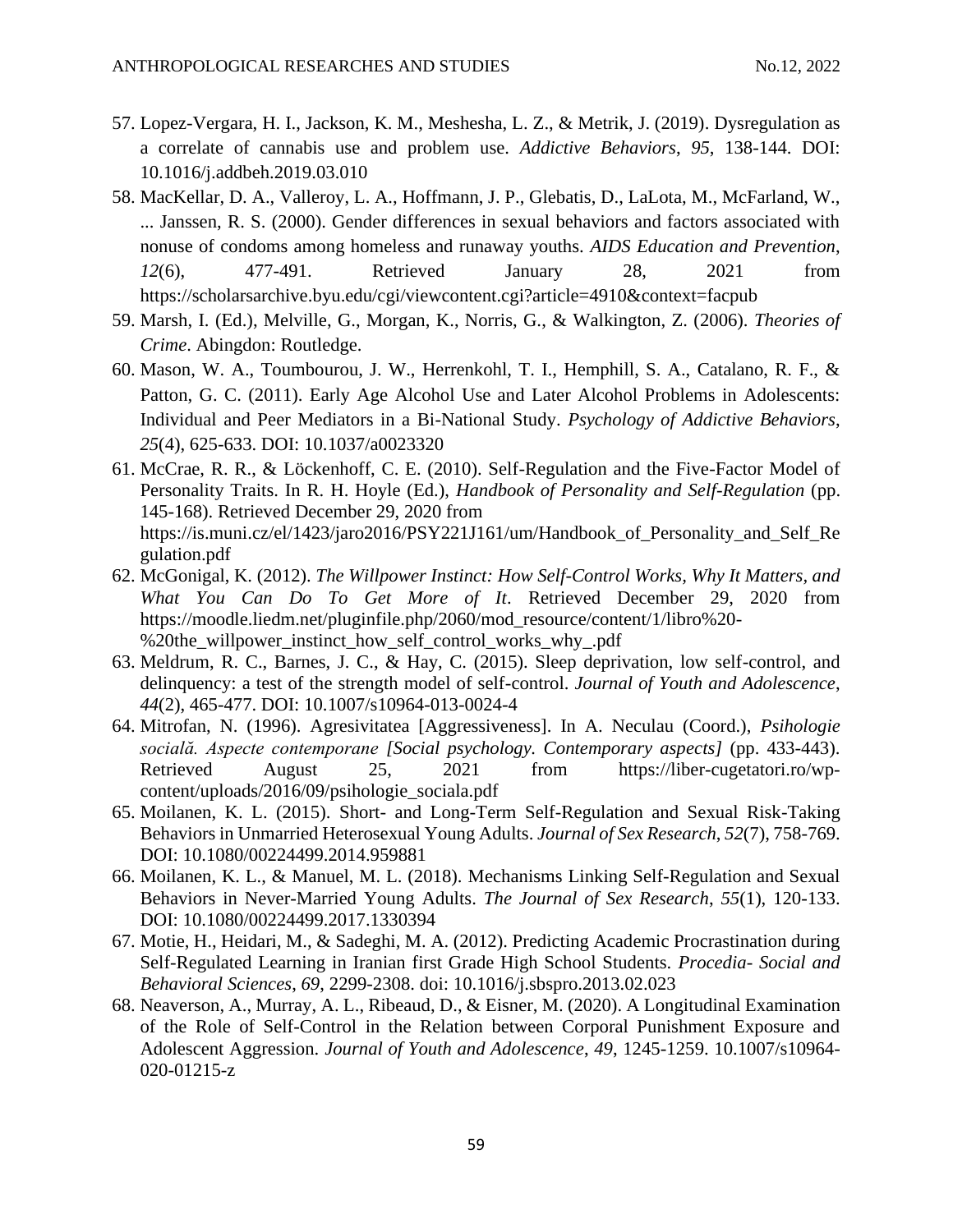- 69. Nivette, A., Ribeaud, D., Murray, A., Steinhoff, A., Bechtiger, L., Hepp, U., ..., Eisner, M. (2021). Non-compliance with COVID-19-related public health measures among young adults in Switzerland: Insights from a longitudinal cohort study. *Social Science & Medicine*, *268*, 113370. DOI: 10.1016/j.socscimed.2020.113370
- 70. Novak, S. P., & Clayton, R. R. (2001). The influence of school environment and self-regulation on transitions between stages of cigarette smoking: a multilevel analysis. *Health Psychology*, *20*(3), 196-207. DOI: 10.1037//0278-6133.20.3.196
- 71. Otten, R., Barker, E. D., Maughan, B., Arseneault, L., & Engels, R. C. M. E. (2010). Selfcontrol and its relation to joint developmental trajectories of cannabis use and depressive mood symptoms. *Drug and Alcohol Dependence*, *112*(3), 201-208. DOI: 10.1016/j.drugalcdep.2010.06.007
- 72. Pahl, K., Brook, J. S., & Lee, J. Y. (2014). Adolescent self-control predicts joint trajectories of marijuana use and depressive mood into young adulthood among urban African Americans and Puerto Ricans. *Journal of Behavioral Medicine*, *37*(4), 675-682. DOI: 10.1007/s10865- 013-9518-5
- 73. Papalia, D. E., Olds, S. W., & Feldman, R. D. [1978] (2010). *Dezvoltarea umană [Human Development]* (11th Ed.) (A. Mîndrilă-Sonetto, Trans.). București: Editura Trei.
- 74. Piquero, A. R., Gibson, C. L., & Tibbetts, S. G. (2002). Does self-control account for the relationship between binge drinking and alcohol-related behaviours? *Criminal Behaviour and Mintal Health*, *12*(2), 135-154. DOI: 10.1002/cbm.492
- 75. Quinn, P. D., & Fromme, K. (2010). Self-regulation as a protective factor against risky drinking and sexual behavior. *Psychology of Addictive Behaviors*, *24*(3), 376-385. DOI: 10.1037/a0018547
- 76. Rafter, N., Posick, C., & Rocque, M. (2016). *The criminal brain: understanding biological theories of crime* (2nd Ed.). New York: New York University Press.
- 77. Rising, C. J., & Bol, N. (2017). Nudging Our Way to a Healthier Population: The Effect of Calorie Labeling and Self-Control on Menu Choices of Emerging Adults. *Health Communication*, *31*(8), 1032-1038. DOI: 10.1080/10410236.2016.1217452
- 78. Samek, D. R., Hicks, B. M., Durbin, E., Hinnant, J. B., Iacono, W. G., & McGue, M. (2017). Co-Development between Key Personality Traits and Alcohol Use Disorder from Adolescence through Young Adulthood. *Journal of Personality*, *86*(2), 261-282. DOI: 10.1111/jopy.12311
- 79. Shortt, J. W., Stoolmiller, M., Smith-Shine, J. N., Eddy, J. M., & Sheeber, L. (2010). Maternal emotion coaching, adolescent anger regulation, and siblings' externalizing symptoms. *Journal of Child Psychology and Psychiatry*, *51*(7), 799-808. doi:10.1111/j.1469-7610.2009.02207.x
- 80. Sussman, S., Chou, C. P., Pang, R. D., Kirkpatrick, M., Guillot, C. R., Stone, M., ... Leventhal, A. M. (2016). Social Self-Control Is a Statistically Nonredundant Correlate of Adolescent Substance Use. *Substance Use & Misuse*, *51*(6), 788-794. DOI: 10.3109/10826084.2016.1141959
- 81. Tackett, J. L., Reardon, K. W. Herzhoff, K., Page-Gould, E., Harden, K. P., & Josephs, R. A. (2015). Estradiol and cortisol interactions in youth externalizing psychopathology. *Psychoneuroendocrinology*, *55*, 146-153. DOI: 10.1016/j.psyneuen.2015.02.014
- 82. Tangney, J. P., Baumeister, R. F., & Boone, A. L. (2004). High Self-Control Predicts Good Adjustment, Less Pathology, Better Grades, and Interpersonal Success. *Journal of Personality*, *72*(2), 271-324. DOI: 10.1111/j.0022-3506.2004.00263.x
- 83. Tillyer, M. S., & Tillyer, R. (2016). Race, Ethnicity, and Adolescent Violent Victimization. *Journal of Youth and Adolescence*, *45*(7), 1497-1511. DOI: 10.1007/s10964-016-0416-3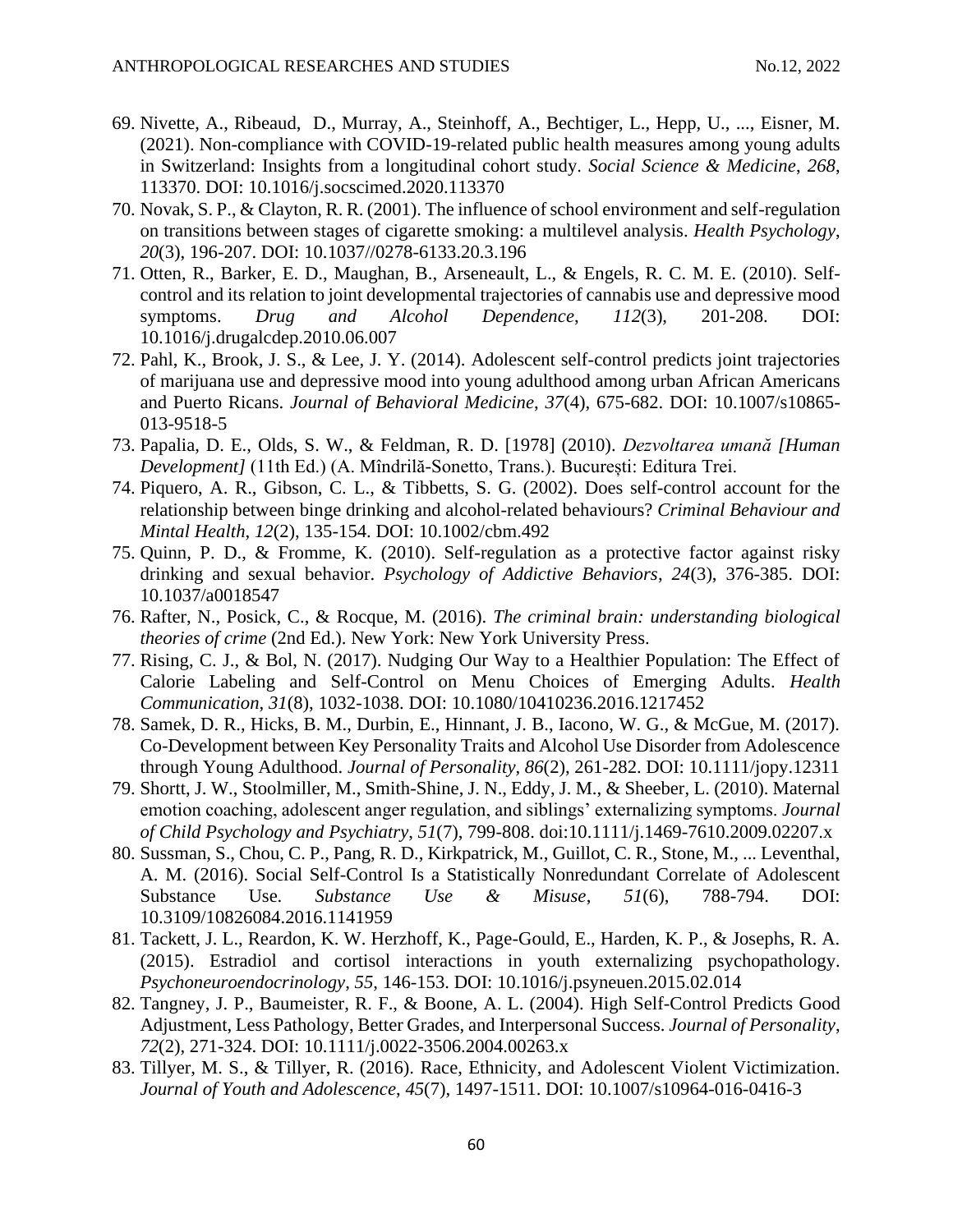- 84. VandenBos, G. R. (Coord.). [2013] (2020). Autocontrol [Self-control]. In *Dicționar de psihologie clinică [APA Dictionary of Clinical Psychology]* (D. Andronache [A-E], Trans.). București: Editura Trei.
- 85. Wertz, J., Caspi, A., Belsky, D. W., Beckley, A. L., Arseneault, L., Barnes, J. C., ... Moffitt, T. E. (2018). Genetics and Crime: Integrating New Genomic Discoveries Into Psychological Research About Antisocial Behavior. *Psychological Science*, *29*(5), 791-803. DOI: 10.1177/0956797617744542
- 86. Winstok, Z. (2009). From self-control capabilities and the need to control others to proactive and reactive aggression among adolescents. *Journal of Adolescence*, *32*(3), 455-466. DOI: 10.1016/j.adolescence.2008.08.006
- 87. Wojciechowski, T. W. (2019). Developmental Trajectories of Opioid Use Among Juvenile Offenders: An Epidemiological Examination of Group Characteristics and Criminological Risk Factors. *Substance Use & Misuse*, *54*(7), 1203-1213. DOI: 10.1080/10826084.2019.1573837
- 88. Yun, M., Kim, E., & Park, W. S. (2016). A Test of an Integrative Model Using Social Factors and Personality Traits: Prediction on the Delinquency of South Korean Youth. *International Journal of Offender Therapy and Comparative Criminology*, *16*(11), 1262-1287. DOI: 10.1177/0306624X15619615
- 89. \*\*\*Administrația Națională a Penitenciarelor [National Administration of Penitentiaries]. (2020). *Notă privind situația pe luna decembrie 2020 a dinamicii și structurii efectivelor de persoane private de libertate [Note on the situation in December 2020 of the dynamics and structure of the number of persons deprived of liberty]*. Retrieved February 12, 2021 from [http://anp.gov.ro/wp-content/uploads/2021/02/SITUA%C5%A2IA-LUNAR%C4%82](http://anp.gov.ro/wp-content/uploads/2021/02/SITUA%C5%A2IA-LUNAR%C4%82-decembrie-2020-site.pdf) [decembrie-2020-site.pdf](http://anp.gov.ro/wp-content/uploads/2021/02/SITUA%C5%A2IA-LUNAR%C4%82-decembrie-2020-site.pdf)
- 90. \*\*\*American Psychiatric Association. [2013] (2016). *DSM-5 Manual de diagnostic și clasificare statistică a tulburărilor mintale [The diagnostic and statistical manual of mental disorders, Fifth Edition]*. București: Editura Medicală Callisto.
- 91. \*\*\*Centers for Disease Control and Prevention. (n.d.). *High School YRBS*. Retrieved August 27, 2021 from [https://nccd.cdc.gov/Youthonline/App/Results.aspx?TT=A&OUT=0&SID=HS&QID=QQ&](https://nccd.cdc.gov/Youthonline/App/Results.aspx?TT=A&OUT=0&SID=HS&QID=QQ&LID=XX&YID=2017&LID2=&YID2=&COL=S&ROW1=N&ROW2=N&HT=QQ&LCT=LL&FS=S1&FR=R1&FG=G1&FA=A1&FI=I1&FP=P1&FSL=S1&FRL=R1&FGL=G1&FAL=A1&FIL=I1&FPL=P1&PV=&TST=False&C1=&C2=&QP=G&DP=1&VA=CI&CS=Y&SYID=&EYID=&SC=DEFAULT&SO=ASC) [LID=XX&YID=2017&LID2=&YID2=&COL=S&ROW1=N&ROW2=N&HT=QQ&LCT=](https://nccd.cdc.gov/Youthonline/App/Results.aspx?TT=A&OUT=0&SID=HS&QID=QQ&LID=XX&YID=2017&LID2=&YID2=&COL=S&ROW1=N&ROW2=N&HT=QQ&LCT=LL&FS=S1&FR=R1&FG=G1&FA=A1&FI=I1&FP=P1&FSL=S1&FRL=R1&FGL=G1&FAL=A1&FIL=I1&FPL=P1&PV=&TST=False&C1=&C2=&QP=G&DP=1&VA=CI&CS=Y&SYID=&EYID=&SC=DEFAULT&SO=ASC) [LL&FS=S1&FR=R1&FG=G1&FA=A1&FI=I1&FP=P1&FSL=S1&FRL=R1&FGL=G1&F](https://nccd.cdc.gov/Youthonline/App/Results.aspx?TT=A&OUT=0&SID=HS&QID=QQ&LID=XX&YID=2017&LID2=&YID2=&COL=S&ROW1=N&ROW2=N&HT=QQ&LCT=LL&FS=S1&FR=R1&FG=G1&FA=A1&FI=I1&FP=P1&FSL=S1&FRL=R1&FGL=G1&FAL=A1&FIL=I1&FPL=P1&PV=&TST=False&C1=&C2=&QP=G&DP=1&VA=CI&CS=Y&SYID=&EYID=&SC=DEFAULT&SO=ASC) [AL=A1&FIL=I1&FPL=P1&PV=&TST=False&C1=&C2=&QP=G&DP=1&VA=CI&CS=Y](https://nccd.cdc.gov/Youthonline/App/Results.aspx?TT=A&OUT=0&SID=HS&QID=QQ&LID=XX&YID=2017&LID2=&YID2=&COL=S&ROW1=N&ROW2=N&HT=QQ&LCT=LL&FS=S1&FR=R1&FG=G1&FA=A1&FI=I1&FP=P1&FSL=S1&FRL=R1&FGL=G1&FAL=A1&FIL=I1&FPL=P1&PV=&TST=False&C1=&C2=&QP=G&DP=1&VA=CI&CS=Y&SYID=&EYID=&SC=DEFAULT&SO=ASC) [&SYID=&EYID=&SC=DEFAULT&SO=ASC](https://nccd.cdc.gov/Youthonline/App/Results.aspx?TT=A&OUT=0&SID=HS&QID=QQ&LID=XX&YID=2017&LID2=&YID2=&COL=S&ROW1=N&ROW2=N&HT=QQ&LCT=LL&FS=S1&FR=R1&FG=G1&FA=A1&FI=I1&FP=P1&FSL=S1&FRL=R1&FGL=G1&FAL=A1&FIL=I1&FPL=P1&PV=&TST=False&C1=&C2=&QP=G&DP=1&VA=CI&CS=Y&SYID=&EYID=&SC=DEFAULT&SO=ASC)
- 92. \*\*\*Center for Education and Research on Mental Health Therapeutics, Rutgers University. (2010). *Treatment of Maladaptive Aggression in Youth (T-MAY). The Rutgers CERTs Pocket Reference Guide For Primary Care Clinicians and Mental Health Specialists*. Retrieved August 25, 2021 from [https://www.ahrq.gov/sites/default/files/wysiwyg/chain/practice](https://www.ahrq.gov/sites/default/files/wysiwyg/chain/practice-tools/tmay-final.pdf)[tools/tmay-final.pdf](https://www.ahrq.gov/sites/default/files/wysiwyg/chain/practice-tools/tmay-final.pdf)
- 93. \*\*\*Corporation for Digital Scholarship. (n.d.). *Your personal research assistant*. Retrieved January 16, 2021 from<https://www.zotero.org/>
- 94. \*\*\*Eurostat. (2020). *Prisoners by age and sex - number and rate for the relevant sex and age groups*. Retrieved January 7, 2021 from <https://appsso.eurostat.ec.europa.eu/nui/submitViewTableAction.do>
- 95. \*\*\*Gang Resistance Education and Training (G.R.E.A.T.). (n.d.). Retrieved February 4, 2021 from<https://www.great-online.org/>